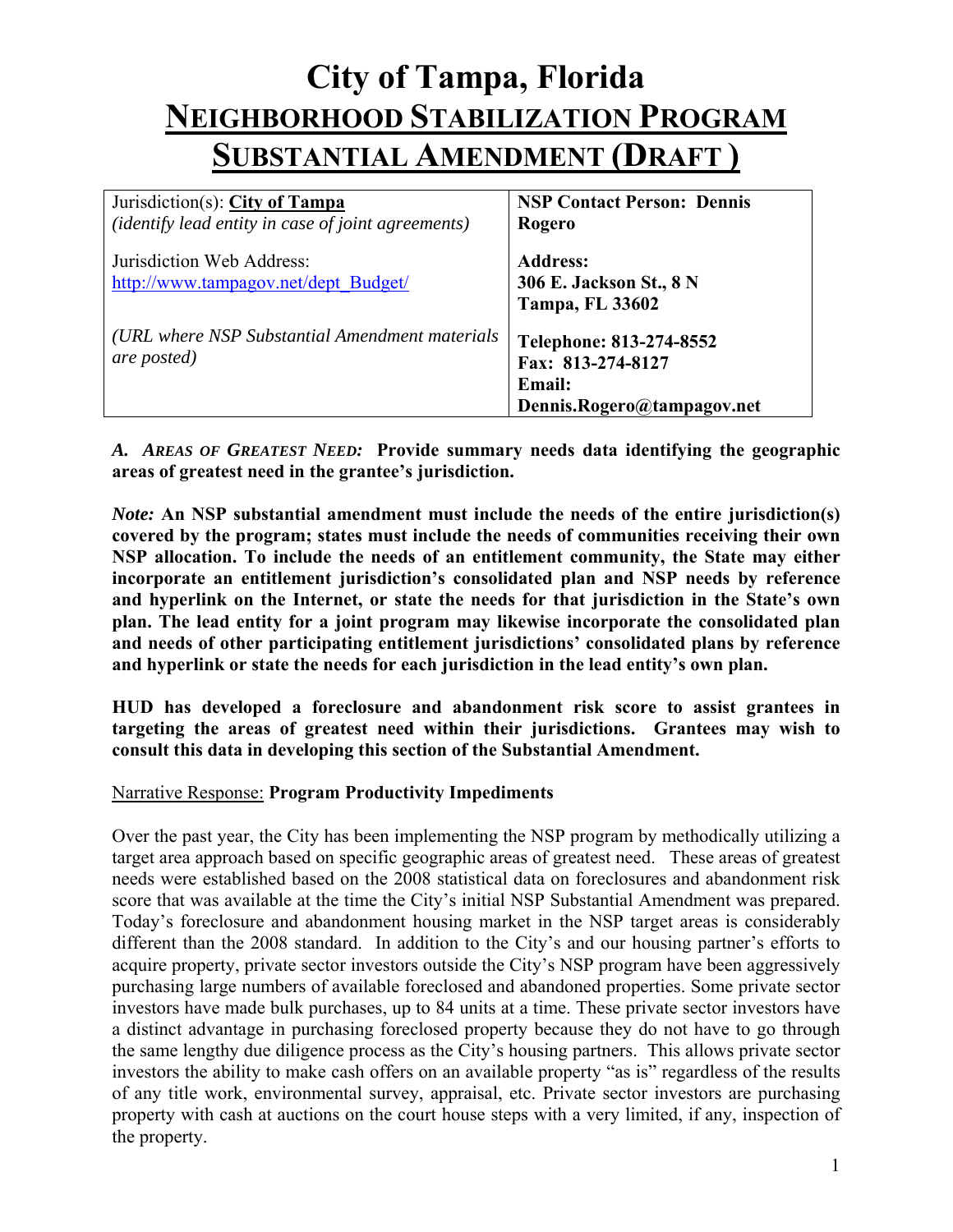Properties considered for purchase through the NSP program must be purchased at one-percent (1%) below the appraised value, which means a certain amount of due diligence has to be completed before quantifying the purchase offer. Additionally, in some of the NSP target areas, the appraised value of the property is up to forty percent (40%) less than the listed sales price, which essentially makes the offer non-competitive. Finally, the age of the housing stock in the NSP target areas is a limiting factor. Several of the City's NSP target areas are made up of older, dilapidated housing stock that require large amounts of subsidy to rehabilitate into marketable homes. The City NSP land banking strategy is most effective in acquiring these dilapidated homes for demolition and making the infill lots available for future redevelopment.

#### **Performance Measures**

As of March 2010, the following is a breakdown of the NSP acquisition activity within the designated targeted neighborhoods:

- Land Banking City of Tampa has looked at over 700 properties in Sulphur Springs, made offers on a total of sixty-seven (67) foreclosed homes and vacant lots. Of these, fifteen (15) properties have been purchased, six (6) purchased properties have been demolished, and the review of four (4) new properties is in progress.
- Homeownership Acquisition the City's NSP Housing Partners have acquired six  $(6)$ homes for rehabilitation. There are fourteen 14 additional homes in the process of being acquired.
- Rental Acquisition the City's NSP Social Service Entities have purchased two (2) buildings with four (4) apartment units. There are three (3) additional properties with 34 units in the process of being acquired.

This systematic depletion of available foreclosed and abandoned housing stock has been a limiting factor for the City's housing partners and social service entities trying to acquire NSP eligible property.

#### **Additional Eligible Neighborhoods – Assessing Need**

In order to maximize the success of the City's NSP program, it has been determined that additional NSP eligible neighborhoods need to be made available for qualified NSP activities. Using the NSP2 foreclosure and vacancy data provided by HUD, the City has completed an analysis of all City Census Tracts to determine the areas that meet the NSP eligibility criteria. The NSP2 data is provided by Census Tract and the City has used an overlay system to convert that census data to qualified City designated neighborhood boundaries. Using the NSP2 data, it is generally accepted that Census Tracts that have a maximum score of 18 or above are automatically considered NSP eligible. Two Census Tracts have scores in the upper 17 range and are immediately contiguous to, and physically an extension of, Census Tracts with scores of 18 or higher. These two Census Tracts, along with others with scores of 18 or higher, have been approved by HUD as areas of greatest need and designed as eligible for inclusion in the Tampa Housing Authority/City of Tampa NSP2 application.

In total, the City has identified thirty-seven (37) additional eligible neighborhoods that meet NSP established criteria for eligibility. Specifically, using the NSP2 foreclosure and vacancy data to determine an area maximum score, the City has determined that the following neighborhoods (by Census Tract) have an aggregate average maximum score of 18.92 and qualify as NSP eligible neighborhoods: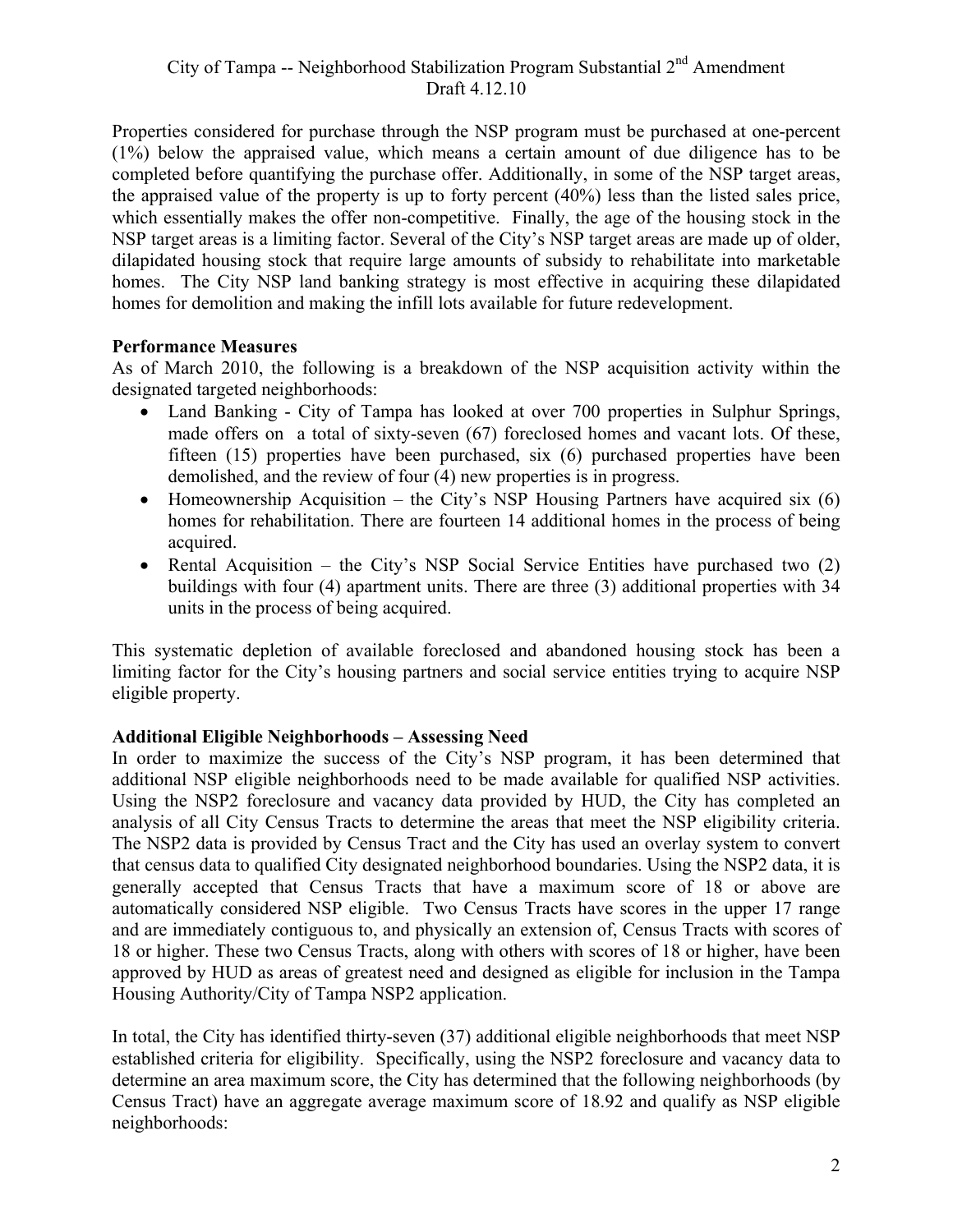| Neighborhood                                     | Foreclosure<br>Vacancy<br><b>Score</b><br><b>Score</b> |          | <b>Max Score</b> | <b>Census</b><br><b>Tract</b>                                                                                                                                                                                                                                                                         |
|--------------------------------------------------|--------------------------------------------------------|----------|------------------|-------------------------------------------------------------------------------------------------------------------------------------------------------------------------------------------------------------------------------------------------------------------------------------------------------|
| Area East of Forest Hills Neighborhood*          | 19                                                     | 15       | 19               | 4.01                                                                                                                                                                                                                                                                                                  |
| Area East of Forest Hills Community*             | 20                                                     | 14       | 20               | 4.02                                                                                                                                                                                                                                                                                                  |
| <b>Forest Hills Neighborhood/Forest Hills</b>    |                                                        |          |                  |                                                                                                                                                                                                                                                                                                       |
| Community                                        | 18                                                     | 19       | 19               | $\overline{5}$                                                                                                                                                                                                                                                                                        |
| Area North East of Sulphur Springs*              | 20                                                     | 18       | 20               |                                                                                                                                                                                                                                                                                                       |
| Area North and East of Old Seminole Hts.*        | 20                                                     | 17       | 20               |                                                                                                                                                                                                                                                                                                       |
| Old Seminole Heights                             | 18                                                     | 18       | 18               |                                                                                                                                                                                                                                                                                                       |
| Old Seminole Heights                             | 19                                                     | 18       | 19               |                                                                                                                                                                                                                                                                                                       |
| Area West of Riverbend*                          | 19                                                     | 17       | 19               |                                                                                                                                                                                                                                                                                                       |
| Old Seminole Heights                             | 18                                                     | 19       | 19               |                                                                                                                                                                                                                                                                                                       |
| Old Seminole Heights                             | 18                                                     | 19       | 19               |                                                                                                                                                                                                                                                                                                       |
| Hampton Trace/Old Seminole Heights               | 20                                                     | 19       | 20               |                                                                                                                                                                                                                                                                                                       |
| Area South of Northview Hills*                   | 20                                                     | 20       | 20               |                                                                                                                                                                                                                                                                                                       |
| South Seminole Heights                           | 19                                                     | 19       | 19               |                                                                                                                                                                                                                                                                                                       |
| Wellswood                                        | 17                                                     | 18       | 18               |                                                                                                                                                                                                                                                                                                       |
| Plaza Terrace and Areas North and East*          | 19                                                     | 12       | 19               |                                                                                                                                                                                                                                                                                                       |
| Areas North and East of Drew Park*               | 19                                                     | 19       | 19               |                                                                                                                                                                                                                                                                                                       |
| Stadium Area and Area to the East*               | 19                                                     | 17       | 19               |                                                                                                                                                                                                                                                                                                       |
| <b>Riverside Heights</b>                         | 17                                                     | 18       | 18               |                                                                                                                                                                                                                                                                                                       |
| Tampa Heights                                    | 20                                                     | 20       | 20               |                                                                                                                                                                                                                                                                                                       |
| <b>Tampa Heights</b>                             | 20                                                     | 20       | 20               | $\frac{8}{10} \frac{10}{11} \frac{11}{12} \frac{14}{15} \frac{16}{15} \frac{17}{15} \frac{18}{23} \frac{23}{24} \frac{25}{25} \frac{66}{25} \frac{77}{25} \frac{28}{29} \frac{99}{29} \frac{30}{30} \frac{37}{30} \frac{99}{40} \frac{40}{41} \frac{41}{42} \frac{43}{45} \frac{46}{47} \frac{7}{48}$ |
| Area South and East of Highland Pines*           | 20                                                     | 19       | 20               |                                                                                                                                                                                                                                                                                                       |
| <b>Historic Ybor</b>                             | 16                                                     | 17       | 17               |                                                                                                                                                                                                                                                                                                       |
| <b>Central Park</b>                              | 17                                                     | 17       | 17               |                                                                                                                                                                                                                                                                                                       |
| Central Park/Julian B. Dane                      | 19                                                     | 17       | 19               |                                                                                                                                                                                                                                                                                                       |
| <b>Ridgewood Park</b>                            | 19                                                     | 18       | 19               |                                                                                                                                                                                                                                                                                                       |
| Area East of Old West Tampa*                     | 17                                                     | 15       | 17               |                                                                                                                                                                                                                                                                                                       |
| <b>Carver City/Lincoln Gardens</b>               | 19                                                     | 19       | 19               |                                                                                                                                                                                                                                                                                                       |
| <b>Westshore Palms/ North BonAir</b>             | 18                                                     | 19       | 19               |                                                                                                                                                                                                                                                                                                       |
| Oxford Park and areas North and East*            | 19                                                     | 18       | 19               |                                                                                                                                                                                                                                                                                                       |
| North Hyde Park                                  | 19                                                     | 19       | 19               | $\frac{49}{50}$<br>$\frac{53}{55}$<br>$\frac{55}{57}$                                                                                                                                                                                                                                                 |
| W.Riverfront and Area to the South East*         | 20                                                     | 17       | 20               |                                                                                                                                                                                                                                                                                                       |
| <b>Palmetto Beach</b>                            | 17                                                     | 20       | 20               |                                                                                                                                                                                                                                                                                                       |
| <b>Hyde Park North</b>                           | 15                                                     | 18       | 18               |                                                                                                                                                                                                                                                                                                       |
| Area South East of Oxford Park*                  | 17<br>19                                               | 18<br>14 | 18               |                                                                                                                                                                                                                                                                                                       |
| Gandy/Sunbay S.<br><b>Ballast Point/Interbay</b> | 19                                                     | 18       | 19<br>19         | 68.01                                                                                                                                                                                                                                                                                                 |
| Gandy/Sunbay S.                                  | 19                                                     | 12       | 19               | $\frac{69}{70}$<br>$\frac{70}{71}$                                                                                                                                                                                                                                                                    |
| Gandy/Sunbay S.                                  | 19                                                     | 17       | 19               |                                                                                                                                                                                                                                                                                                       |
| <b>Ballast Point</b>                             | 17                                                     | 18       | 18               | 68.02                                                                                                                                                                                                                                                                                                 |
| Port Tampa City                                  | 18                                                     | 18       | 18               | 72                                                                                                                                                                                                                                                                                                    |
|                                                  | <b>Additional Eligible</b>                             |          |                  | Average                                                                                                                                                                                                                                                                                               |
|                                                  | Neighborhoods                                          | 18.925   | <b>Max Score</b> |                                                                                                                                                                                                                                                                                                       |

\*Neighborhoods with no formal associations were assigned geographically compatible names for the NSP program.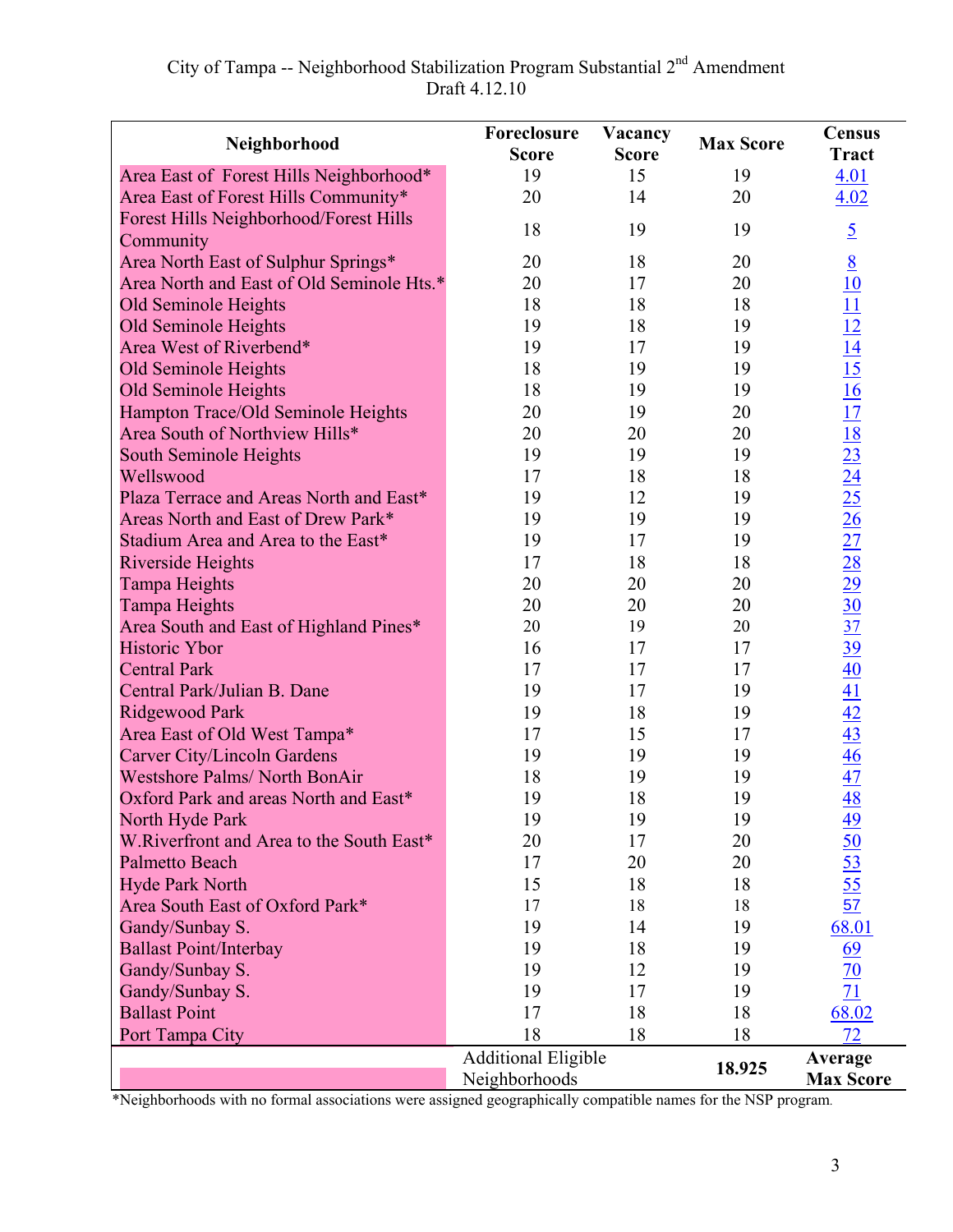To ensure a uniform and consistent analysis of the City's existing NSP qualified areas, the following table shows the NSP2 foreclosure and vacancy data and the aggregate average maximum score 19.92 for the City's twenty-three (23) existing NSP neighborhoods.

| Neighborhood                          | Foreclosure<br><b>Score</b>   | Vacancy<br><b>Score</b> | <b>Max</b><br><b>Score</b> | <b>Census Tract</b>                                                                                                                                                                                                                                                                                     |
|---------------------------------------|-------------------------------|-------------------------|----------------------------|---------------------------------------------------------------------------------------------------------------------------------------------------------------------------------------------------------------------------------------------------------------------------------------------------------|
| <b>Terrace Park/Temple Crest</b>      | 20                            | 16                      | 20                         |                                                                                                                                                                                                                                                                                                         |
| <b>University Square</b>              | 20                            | 18                      | 20                         | $\frac{1}{2}$ $\frac{2}{3}$ $\frac{6}{7}$ $\frac{7}{9}$ $\frac{10}{13}$ $\frac{14}{14}$ $\frac{18}{19}$ $\frac{19}{20}$ $\frac{21}{21}$ $\frac{22}{21}$ $\frac{26}{31}$ $\frac{31}{31}$ $\frac{31}{31}$ $\frac{31}{31}$ $\frac{31}{31}$ $\frac{31}{31}$ $\frac{31}{31}$ $\frac{31}{31}$ $\frac{31}{31}$ |
| <b>North Tampa Community</b>          | 20                            | 18                      | 20                         |                                                                                                                                                                                                                                                                                                         |
| <b>Lowry Park</b>                     | 20                            | 20                      | 20                         |                                                                                                                                                                                                                                                                                                         |
| <b>Sulphur Springs</b>                | 20                            | 20                      | 20                         |                                                                                                                                                                                                                                                                                                         |
| <b>Temple Crest</b>                   | 20                            | 19                      | 20                         |                                                                                                                                                                                                                                                                                                         |
| <b>River Grove/Woodland/Live Oaks</b> | 20                            | 17                      | 20                         |                                                                                                                                                                                                                                                                                                         |
| <b>Lowry Park</b>                     | 20                            | 18                      | 20                         |                                                                                                                                                                                                                                                                                                         |
| Riverbend                             | 19                            | 17                      | 19                         |                                                                                                                                                                                                                                                                                                         |
| Northview Hills/LOS/River grove       | 20                            | 20                      | 20                         |                                                                                                                                                                                                                                                                                                         |
| <b>ETBCA</b>                          | 20                            | 20                      | 20                         |                                                                                                                                                                                                                                                                                                         |
| <b>ETBCA</b>                          | 20                            | 20                      | 20                         |                                                                                                                                                                                                                                                                                                         |
| <b>ETBCA</b>                          | 20                            | 20                      | 20                         |                                                                                                                                                                                                                                                                                                         |
| S E. Seminole Heights                 | 19                            | 20                      | 20                         |                                                                                                                                                                                                                                                                                                         |
| <b>Drew Park</b>                      | 19                            | 19                      | 19                         |                                                                                                                                                                                                                                                                                                         |
| <b>Ybor Heights</b>                   | 20                            | 19                      | 20                         |                                                                                                                                                                                                                                                                                                         |
| <b>VM Ybor</b>                        | 20                            | 20                      | 20                         |                                                                                                                                                                                                                                                                                                         |
| <b>VM Ybor</b>                        | 20                            | 20                      | 20                         |                                                                                                                                                                                                                                                                                                         |
| <b>ETBCA</b>                          | 20                            | 20                      | 20                         |                                                                                                                                                                                                                                                                                                         |
| <b>ETBCA</b>                          | 20                            | 20                      | 20                         |                                                                                                                                                                                                                                                                                                         |
| <b>Highland Pines</b>                 | 20                            | 19                      | 20                         |                                                                                                                                                                                                                                                                                                         |
| <b>East Ybor</b>                      | 20                            | 20                      | 20                         |                                                                                                                                                                                                                                                                                                         |
| <b>Old West Tampa</b>                 | 20                            | 20                      | 20                         |                                                                                                                                                                                                                                                                                                         |
| <b>NE McFarlane</b>                   | 20                            | 19                      | 20                         |                                                                                                                                                                                                                                                                                                         |
|                                       |                               |                         |                            |                                                                                                                                                                                                                                                                                                         |
|                                       | <b>Existing Neighborhoods</b> |                         | 19.92                      | <b>Average Max</b><br><b>Score</b>                                                                                                                                                                                                                                                                      |

The City of Tampa is allocating Neighborhood Stabilization Program (NSP) investments by utilizing a target area approach based on identifying specific geographic areas of greatest need. Within the City of Tampa city limits, Sulphur Springs, North Tampa, University Square and Old West Tampa are the primary target neighborhoods for homeownership. Nineteen other neighborhoods are identified and charted on pages 2-4 and referenced throughout this application as being areas that meet NSP-established criteria for eligibility, as well as criteria for greatest need. These eligible neighborhoods were identified pursuant to the Housing and Economic Recovery Act of 2008 as outlined below:

- Greatest percentage of home foreclosures;
- Highest percentage of homes financed by a subprime mortgage related loan; and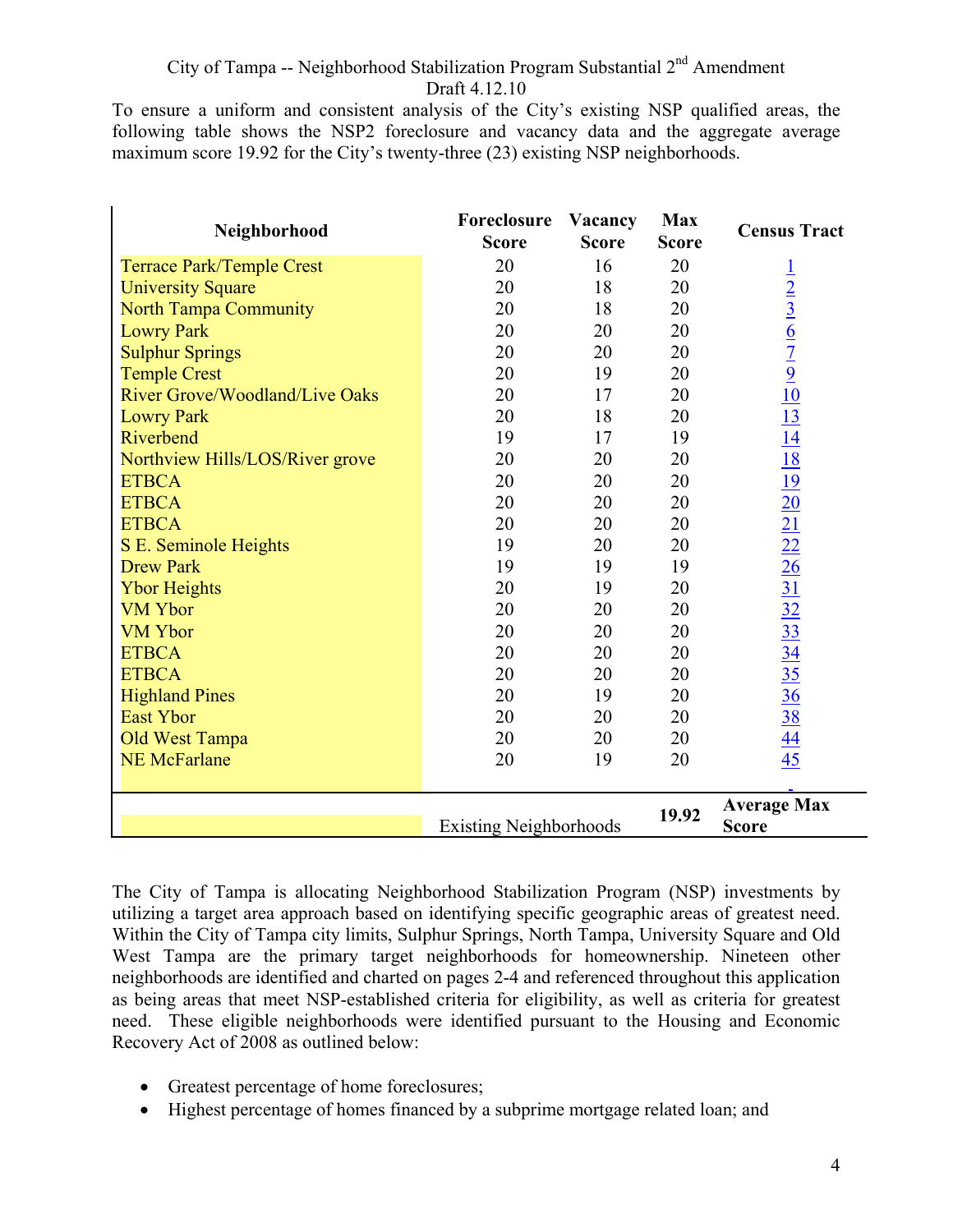• Areas identified as the most likely to face a significant rise in the rate of home foreclosures.

The City of Tampa utilized the following data sources for this analysis:

- Hillsborough County Clerk of the Circuit Court Foreclosure Filings Data
	- o www.hillsclerk.com/publicweb/home.aspx
- www.foreclosuresdaily.com
- NSP Foreclosure Need Map Link
	- o http://www.huduser.org/nspgis/map.aspx
- HUD NSP Data from HUD User Website
	- o www.huduser.org/publications/commdevl/nsp.html

As shown in the chart below and on Map 1 on page 27, Sulphur Springs, North Tampa, University Square, Old West Tampa target neighborhoods, and other eligible neighborhoods have been identified as having NSP-qualifying income levels up to 120% of Area Median Income (AMI) according to recent Census data. (Original NSP Data used to determine eligible neighborhoods)

| Neighborhood                            | % of Population with Income    |
|-----------------------------------------|--------------------------------|
|                                         | Up to $120\%$ AMI              |
| Sulphur Springs, North Tampa,           | $60\%$ or higher of population |
| University Square                       |                                |
| (Target Neighborhoods)                  |                                |
| Old West Tampa                          | 60% or higher of population    |
| (Target Neighborhood)                   |                                |
| Other Eligible Neighborhoods: River     | 51% or higher of population    |
| Grove, Woodland Terrace, Live Oak       |                                |
| Square, Northeast Community,            |                                |
| Northview Hills, East Tampa Business    |                                |
| and Civic, College Hill, Ybor Heights,  |                                |
| V.M. Ybor, Southeast Seminole Heights,  |                                |
| Grant Park, Highland Pines, East Ybor,  |                                |
| Northeast McFarland, Drew Park,         |                                |
| Riverbend, Lowery Park Central, Terrace |                                |
| Park, Temple Crest                      |                                |

The Sulphur Springs/University Square and North Tampa target neighborhoods are located in the North Central part of the City of Tampa. Old West Tampa is located immediately North of I-275 and West of the Hillsborough River.

#### **Occurrence of Foreclosures**

Map 2 on page 28 indicates the incidence of foreclosures by Census Tract as identified by www.forclosuresdaily.com. The number of foreclosures was calculated for the period of January 1, 2008 through September 30, 2008. Sulphur Springs, North Tampa, University Square, Old West Tampa, and other eligible neighborhoods identified above were found to have high incidences of foreclosures as shown in Map 2 on page 28.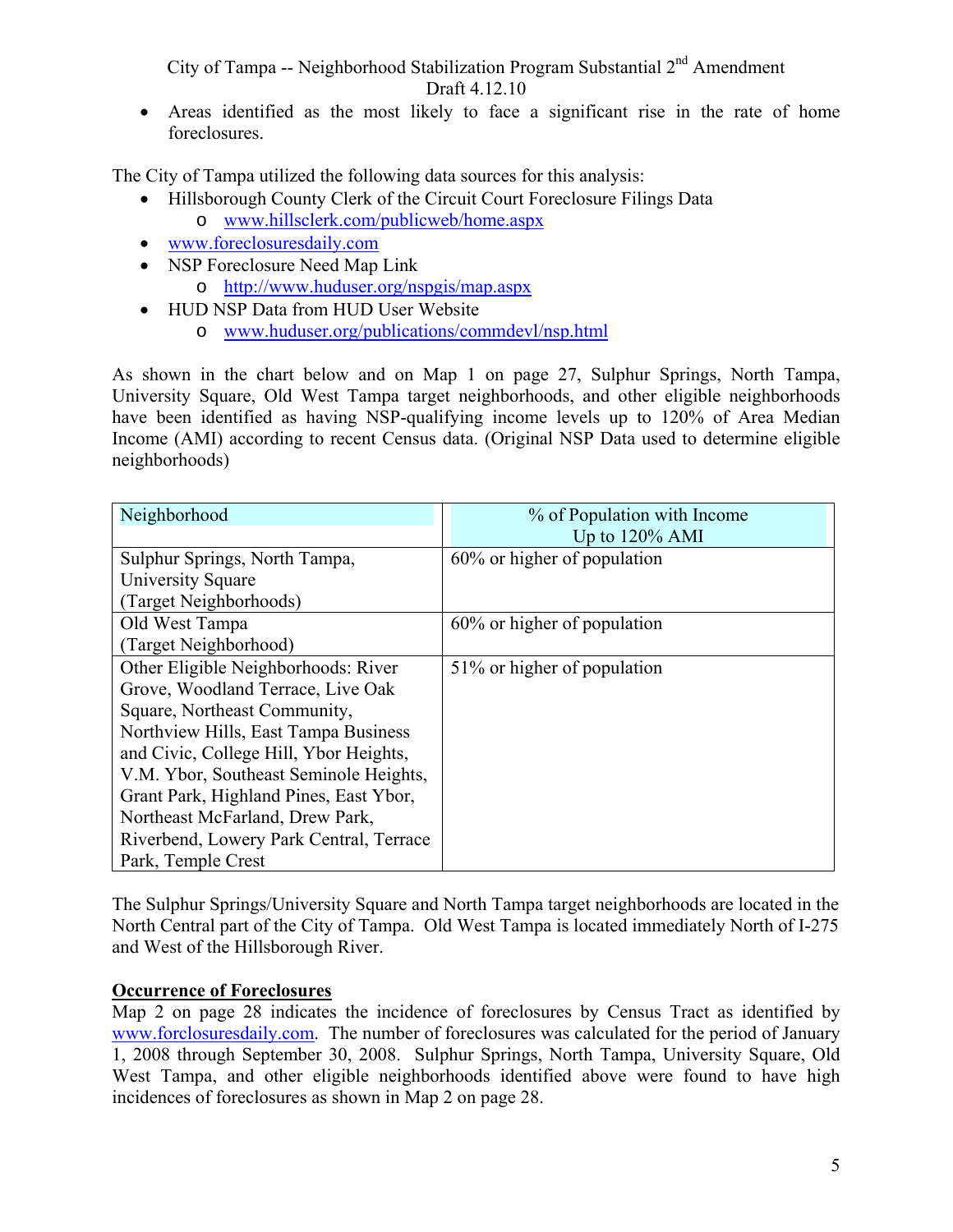#### **Percentage of Foreclosures**

To calculate the percentage of foreclosures, the number of foreclosures by zip code was identified, then compared to the number of housing structures in existence within the same area. The number of foreclosures was calculated for the period of January 1, 2008 through September 30, 2008 and was obtained from www.foreclosuresdaily.com. The City established a foreclosure rate of 1.01% or higher in determining which neighborhoods to prioritize (excluding the area that reflects MacDill Air Force Base and is not considered a target area for this program). The Sulphur Springs, North Tampa, University Square, and Old West Tampa neighborhoods, along with certain other eligible neighborhoods identified above were found to have percentages of foreclosures as shown in the table below and on Map 3 on page 29. (Original NSP Data used to determine eligible neighborhoods)

| Neighborhood                                    | % of Foreclosures   |
|-------------------------------------------------|---------------------|
|                                                 |                     |
| Sulphur Springs, North Tampa, University Square | $1.51\% - 3.00\%$   |
| (Target Neighborhoods)                          |                     |
| Old West Tampa                                  | $1.01\% - 1.50\%$   |
| (Target Neighborhood)                           |                     |
| Other Eligible Neighborhoods: River Grove,      | $1.01\%$ and higher |
| Woodland Terrace, Live Oak Square, Northeast    |                     |
| Community, Northview Hills, East Tampa          |                     |
| Business and Civic, College Hill, Ybor Heights, |                     |
| V.M. Ybor, Southeast Seminole Heights, Grant    |                     |
| Park, Highland Pines, East Ybor, Northeast      |                     |
| McFarland, Drew Park, Riverbend, Lowery Park    |                     |
| Central, Terrace Park, Temple Crest             |                     |

#### **Sub-prime (High-Cost) Loans**

The City utilized data provided by the U.S. Department of Housing and Urban Development (HUD) to determine areas that contained the highest percentage of homes financed by a High Cost (sub-prime) mortgage loan. The City established a minimum high cost loan rate of 40% or higher in determining which neighborhoods to prioritize. Sulphur Springs, North Tampa, University Square, Old West Tampa, and other eligible neighborhoods identified above were identified in this process as shown in the table below and in Map 4 on page 30. (Original NSP Data used to determine eligible neighborhoods)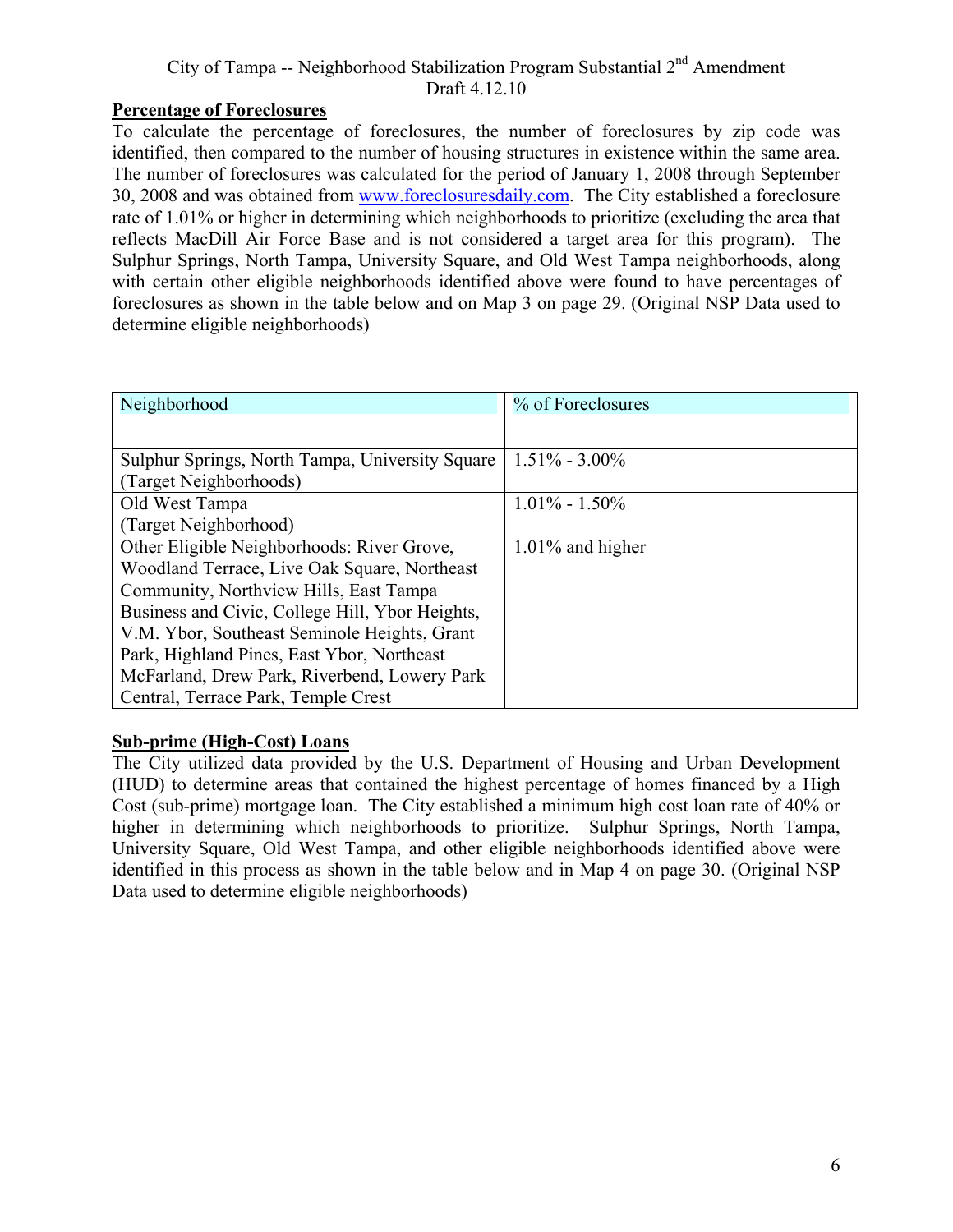| Neighborhood                                                | $40\%$ (or more) of Loans are |
|-------------------------------------------------------------|-------------------------------|
|                                                             | at Sub-Prime                  |
|                                                             | or High-cost                  |
| Sulphur Springs, North Tampa, University Square,            | $61.5\% - 71.3\%$             |
| (Target Neighborhoods)                                      |                               |
| Old West Tampa                                              | 67.0%                         |
| (Target Neighborhood)                                       |                               |
| Other Eligible Neighborhoods: River Grove, Woodland         | 40% or Higher                 |
| Terrace, Live Oak Square, Northeast Community, Northview    |                               |
| Hills, East Tampa Business and Civic, College Hill, Ybor    |                               |
| Heights, V.M. Ybor, Southeast Seminole Heights, Grant Park, |                               |
| Highland Pines, East Ybor, Northeast McFarland, Drew Park,  |                               |
| Riverbend, Lowery Park Central, Terrace Park, Temple Crest  |                               |

#### **Areas at Risk**

The City utilized HUD's Foreclosure and Abandonment Risk Scoring System to identify the areas of greatest need that will likely face a significant rise in the rate of home foreclosures. The City established an estimated abandonment foreclosure risk of 7.01 or above in determining which neighborhoods to prioritize. Again, Sulphur Springs, North Tampa, University Square, Old West Tampa, and other eligible neighborhoods identified below were identified in this process (excluding MacDill Air Force Base) as presented in the table below and Map 5 on page 31. (Original NSP Data used to determine eligible neighborhoods)

| Neighborhood                                              | Foreclosure At-Risk Score |
|-----------------------------------------------------------|---------------------------|
|                                                           |                           |
| Sulphur Springs, North Tampa, University Square           | $9.01 - 10$               |
| (Target Neighborhoods)                                    |                           |
| Old West Tampa                                            | $9.01 - 10$               |
| (Target Neighborhood)                                     |                           |
| Other Eligible Neighborhoods: River Grove, Woodland       | 7.01 or higher            |
| Terrace, Live Oak Square, Northeast Community,            |                           |
| Northview Hills, East Tampa Business and Civic, College   |                           |
| Hill, Ybor Heights, V.M. Ybor, Southeast Seminole         |                           |
| Heights, Grant Park, Highland Pines, East Ybor, Northeast |                           |
| McFarland, Drew Park, Riverbend, Lowery Park Central,     |                           |
| Terrace Park, Temple Crest                                |                           |

HUD User Data also provides information that projects which Census Tracts are likely to experience foreclosures in the upcoming 18-month period. For Census Tracts with 51% of citizens earning 120% AMI or lower, HUD reports that foreclosure rates will range from 5.2 – 15.6%. This data is consistent with the information represented in Map 6 on Page 32, and includes the Sulphur Springs, North Tampa, University Square, and Old West Tampa neighborhoods along with the other eligible neighborhoods. The targeted neighborhoods for NSP funds are at a risk of 10% or above for going into foreclosure in the next 18 months (see Map 6 on page 32). (Original NSP Data used to determine eligible neighborhoods)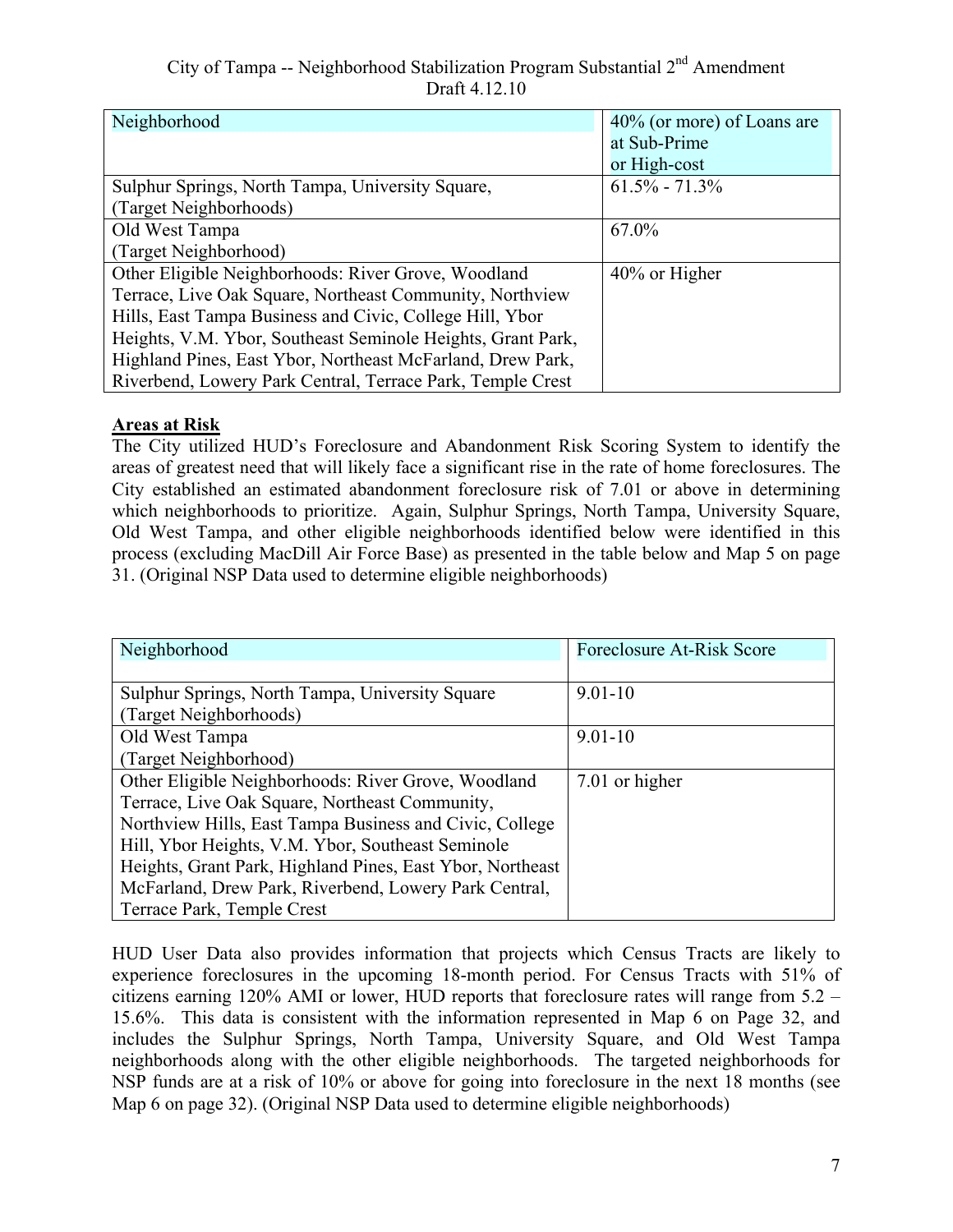#### **Identified Program Target Areas**

The City of Tampa will prioritize utilization of NSP funds in the Sulphur Springs, North Tampa, University Square, and Old West Tampa neighborhoods along with other eligible neighborhoods to maximize impact on our community's most distressed neighborhoods. All areas meet qualifying thresholds established by the City of Tampa utilizing the NSP-required criteria as follows: 1) these neighborhoods have predominately very-low to middle-income populations; 2) they have foreclosure rates of 1.01% or higher; 3) they have a number of sub-prime (high-cost) loans that are at 40% or higher of total loans; and, 4) they have a risk score of 7.01 or higher using HUD's risk scoring system. See Map 7 on page 33 for the boundaries of all City of Tampa established neighborhoods.

 *B. DISTRIBUTION AND USES OF FUNDS:* **Provide a narrative describing how the distribution and uses of the grantee's NSP funds will meet the requirements of Section 2301(c)(2) of HERA that funds be distributed to the areas of greatest need, including those with the greatest percentage of home foreclosures, with the highest percentage of homes financed by a subprime mortgage related loan, and identified by the grantee as likely to face a significant rise in the rate of home foreclosures.** *Note***: The grantee's narrative must address these three stipulated need categories in the NSP statute, but the grantee may also consider other need categories.** 

Narrative Response: Based upon the data obtained and analysis performed by City staff, the Sulphur Springs, North Tampa, University Square, and Old West Tampa target neighborhoods, along with other eligible neighborhoods, have been found to meet all three NSP-required categories of need, including, percentage of home foreclosures, highest percentage of homes financed by sub-prime mortgages, and highest risk of future foreclosures.

The NSP target neighborhoods have 60% - 80% or more of their population of residents with eligible incomes up to 120% of AMI. The Sulphur Springs, North Tampa, University Square, and Old West Tampa target neighborhoods have a minimum rate of foreclosures of 1.01% or higher, with the highest rates found in Sulphur Springs, North Tampa, University Square, of 2.51% - 3.00%. Next, these four NSP target neighborhoods are found to have at least 60% or higher of homes financed by high cost sub-prime mortgage loans. Finally, these four NSP target neighborhoods have foreclosed risk rates of 9.01 or above according to HUD's Foreclosure and Abandonment Risk Scoring System.

The other eligible neighborhoods have 51% or more of their populations with NSP-eligible incomes up to 120% of AMI. They also have a minimum rate of foreclosures of 1.01% or higher. The other eligible neighborhoods are also found to have at least 40% or higher of homes financed by high cost sub-prime mortgage loans. Finally, the other eligible neighborhoods have foreclosure risk rates of 7.01 or above according to HUD's Foreclosure and Abandonment Risk Scoring System.

The NSP-eligible activities shown in the table below will be provided in the eligible neighborhoods with specific activities determined by further analysis of need and cost effectiveness. Home ownership and land banking will be the emphasis in the Sulphur Springs, North Tampa, University Square, Old West Tampa, Terrace Park, Temple Crest, Rivergrove, Woodland Terrace, North East Community, Lowry Park Central, Riverbend, Northeast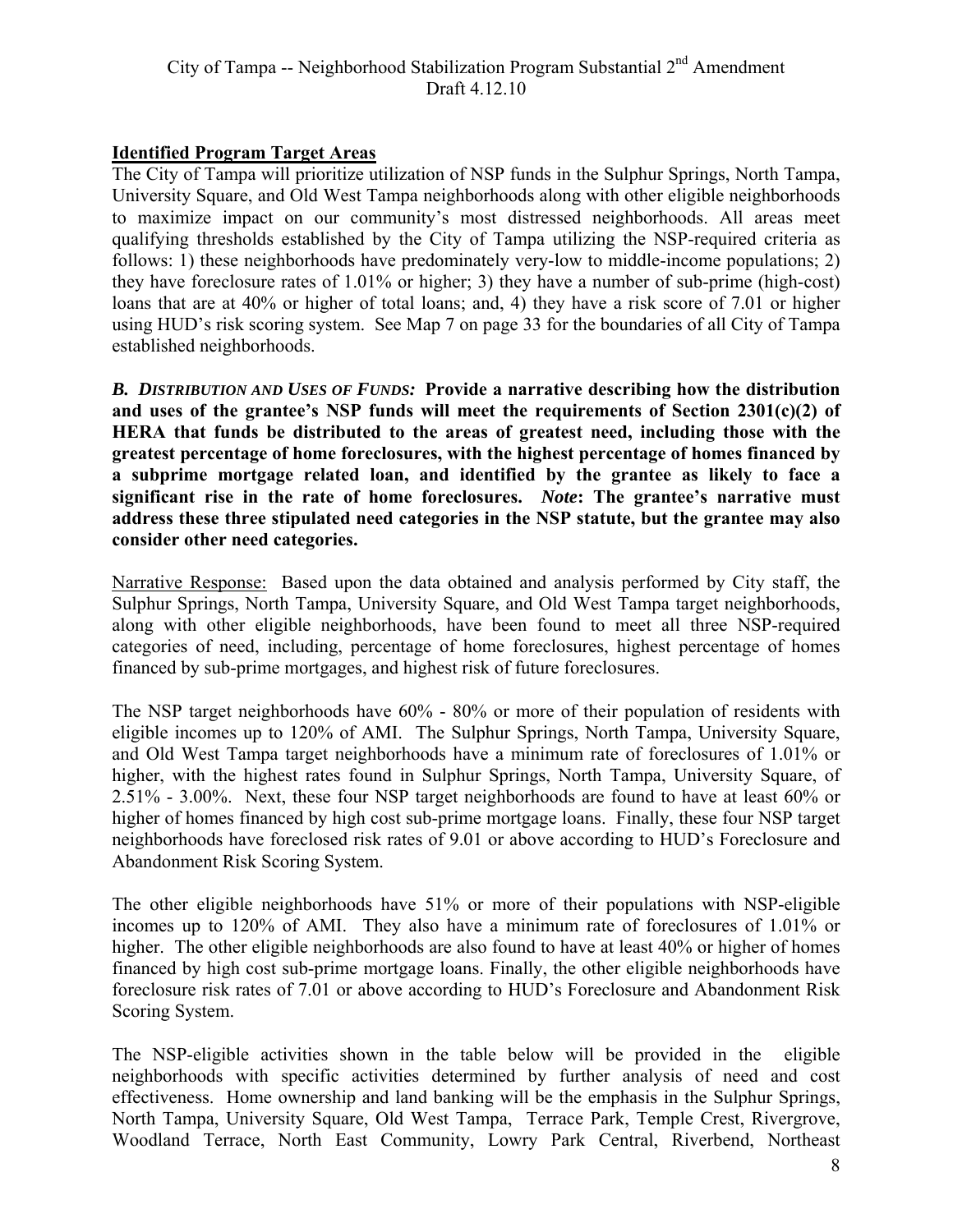Macfarlane, Live Oaks Square target neighborhoods. Additional eligible neighborhoods include Area East of Forest Hills Neighborhood\*, area East of Forest Hills Community\*, Forest Hills Neighborhood, Forest Hills Community, Area North East of Sulphur Springs\*, Area North and East of Old Seminole Heights\*, Old Seminole Heights, Area West of Riverbend\*, Hampton Trace, Area South of Northview Hills\*, South Seminole Heights, Wellswood, Plaza Terrace and Areas North and East\*, Areas North and East of Drew Park\*, Stadium Area and Area to the East\*, Riverside Heights, Tampa Heights, Area South and East of Highland Pines\*, Historic Ybor, Central Park, Julian B. Dane, Ridgewood Park, Area East of Old West Tampa\*, Carver City/Lincoln Gardens, Westshore Palms, North BonAir, Oxford Park and Areas North and East\*, North Hyde Park, W. Riverfront and Area to the South and East\*, Palmetto Beach, Hyde Park North, Area South and East of Oxford Park\*, Gandy/Sunbay S., Ballast Point, Interbay, and Port Tampa City.

\*Neighborhoods with no formal associations were assigned geographically compatible names for the NSP program

The emphasis in the remaining eligible neighborhoods will be to provide affordable rental housing to persons <50% AMI, including special needs populations.

| Planning and Administration                      | \$ | 1,360,091  |
|--------------------------------------------------|----|------------|
| Acquisition of Foreclosed Properties             | \$ | 5,600,000  |
| Rehabilitation of Foreclosed Properties          | \$ | 5,000,000  |
| Demolition of Acquired Foreclosed Properties     | \$ | 65,000     |
| Land Banking of Acquired Foreclosed Properties   | \$ | 520,000    |
| <b>Redevelop Demolished or Vacant Properties</b> | \$ | 552,000    |
| COT Maintenance, Pre-Acquisition                 |    | 503,824    |
| Total                                            | S  | 13,600,915 |

#### *C. DEFINITIONS AND DESCRIPTIONS*

#### *(1) Definition* **of "blighted structure"** *in context of state or local law.*

Response: A structure is blighted when it exhibits objectively determinable signs of deterioration sufficient to constitute a threat to human health, safety and public welfare. Blighted structures located within any historic districts will be given appropriate consideration regarding historic preservation standards and regulations. Section 19.02 of Article XIX of the City's Code of Ordinances addresses slum and blighted areas as being "injurious to the public health, safety, morals and welfare of the residents of said municipality; that the existence of such areas contributes substantially and increasingly to the spread of disease and crime, constitutes an economic and social liability imposing onerous municipal burdens which decrease the tax base and reduce tax revenues, substantially impairs or arrests the sound growth of said municipality, retards the provision of housing accommodations, aggravates traffic problems and substantially impairs or arrests the elimination of traffic hazards and the improvement of traffic facilities …" Contributing nuisance conditions are defined in Section 19.03 of the City's Code of Ordinances that includes any one, or a combination of the following:

• Any public nuisance known at common law or in equity jurisprudence or as provided by the statutes of the state or ordinances of the city, including this chapter;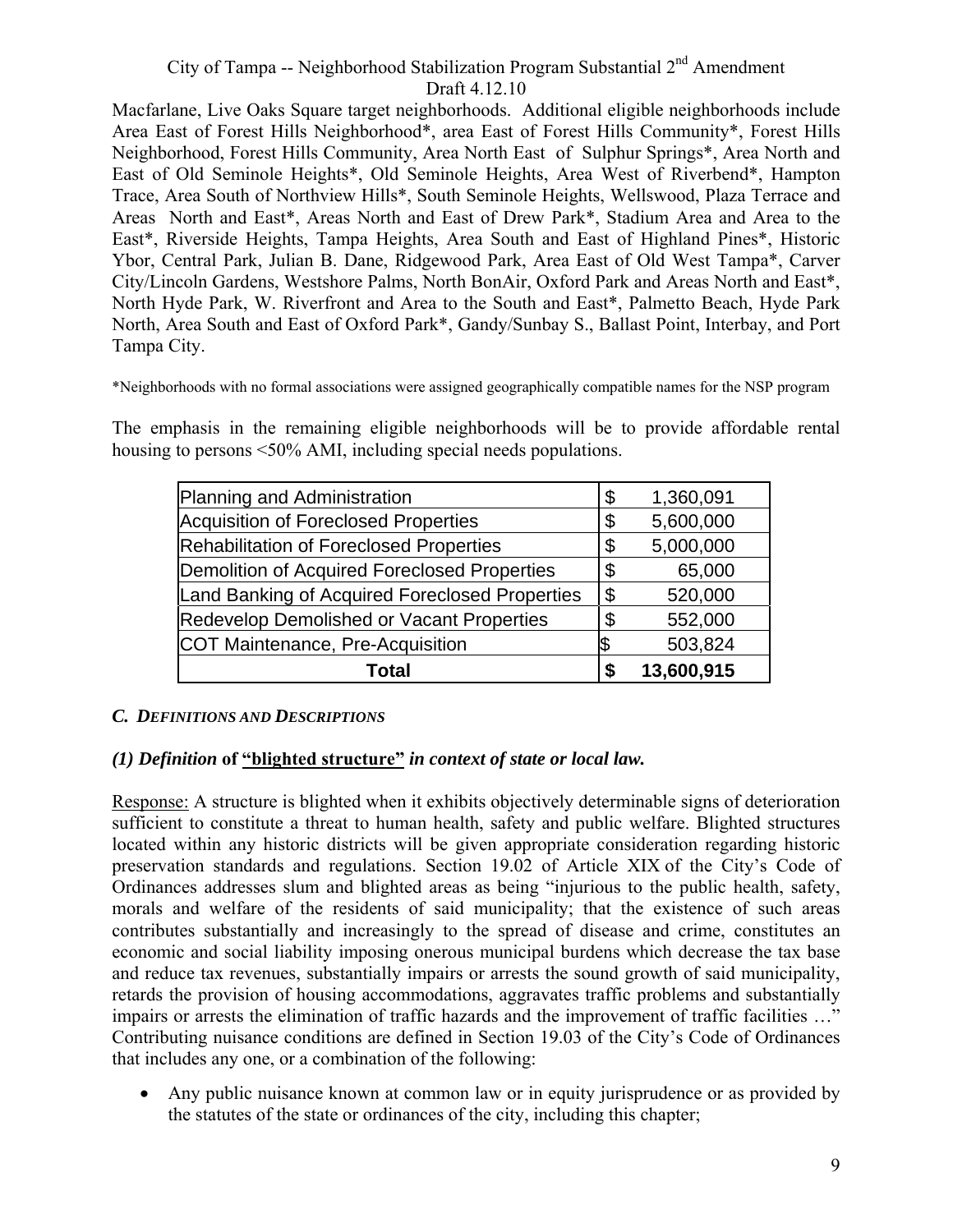- Physical conditions dangerous to human life or detrimental to health or persons on or near the premises where the condition exists;
- Unsanitary conditions or anything offensive to the senses or dangerous to health;
- Whatever renders air, food or drink unwholesome or detrimental to the health of human beings; and
- Fire hazards

#### **Other Definitions:**

*Abandoned***.** A home is abandoned when mortgage or tax foreclosure proceedings have been initiated for that property, no mortgage or tax payments have been made by the property owner for at least 90 days, AND the property has been vacant for at least 90 days. HUD Docket item No. 5321-N-03 for Change in definitions and modifications to NSP1 program definition of "Abandoned" states that HUD is expanding the definition of an abandoned property to include homes where no mortgage or tax payments have been made by the property owner for at least 90 days or a code enforcement inspection has determined that the property is not habitable and the owner has taken no corrective actions within 90 days of notification of the deficiencies

*Current market appraised value***.** The current market appraised value means the value of a foreclosed upon home or residential property that is established through an appraisal made in conformity with the appraisal requirements of the Uniform Relocation Assistance Act (URA) found in 49 CFR 24.103 and completed within 60 days prior to an offer made for the property by a grantee, subrecipient, developer, or individual homebuyer.

*Foreclosed***.** A property "has been foreclosed upon" at the point that, under state or local law, the mortgage or tax foreclosure is complete. HUD generally will not consider a foreclosure to be complete until after the title for the property has been transferred from the former homeowner under some type of foreclosure proceeding or transfer in lieu of foreclosure, in accordance with state or local law. HUD Docket item No. 5321-N-03 for Change in definitions and modifications to NSP1 program definition of "Foreclosed" states that properties will now be eligible for NSP assistance if any of the following conditions apply: The property is at least 60 days delinquent on its mortgage and the owner has been notified; or the property owner is 90 days or more delinquent on tax payments; or under state or local law, foreclosure proceedings have been initiated or completed; or foreclosure proceedings have been completed and title has been transferred to an intermediary aggregator or servicer that is not an NSP grantee, subrecipient, developer, or end user.

*Housing Partner.* A qualified entity that forms a team or participates as a member of a team that will partner with the City of Tampa to implement NSP-eligible activities. Member entities of the teams may include, but will not be limited to, social service providers, housing non-profit organizations, for-profit housing providers, contractors, lenders, title companies, property managers, appraisers, real estate companies, and inspection firms.

*Land bank*. A land bank is a governmental or nongovernmental nonprofit entity established, at least in part, to assemble, temporarily manage, and dispose of vacant land for the purpose of stabilizing neighborhoods and encouraging re-use or redevelopment of urban property. For the purposes of the NSP program, a land bank will operate in a specific, defined geographic area. It will purchase properties that have been abandoned or foreclosed upon and maintain, assemble,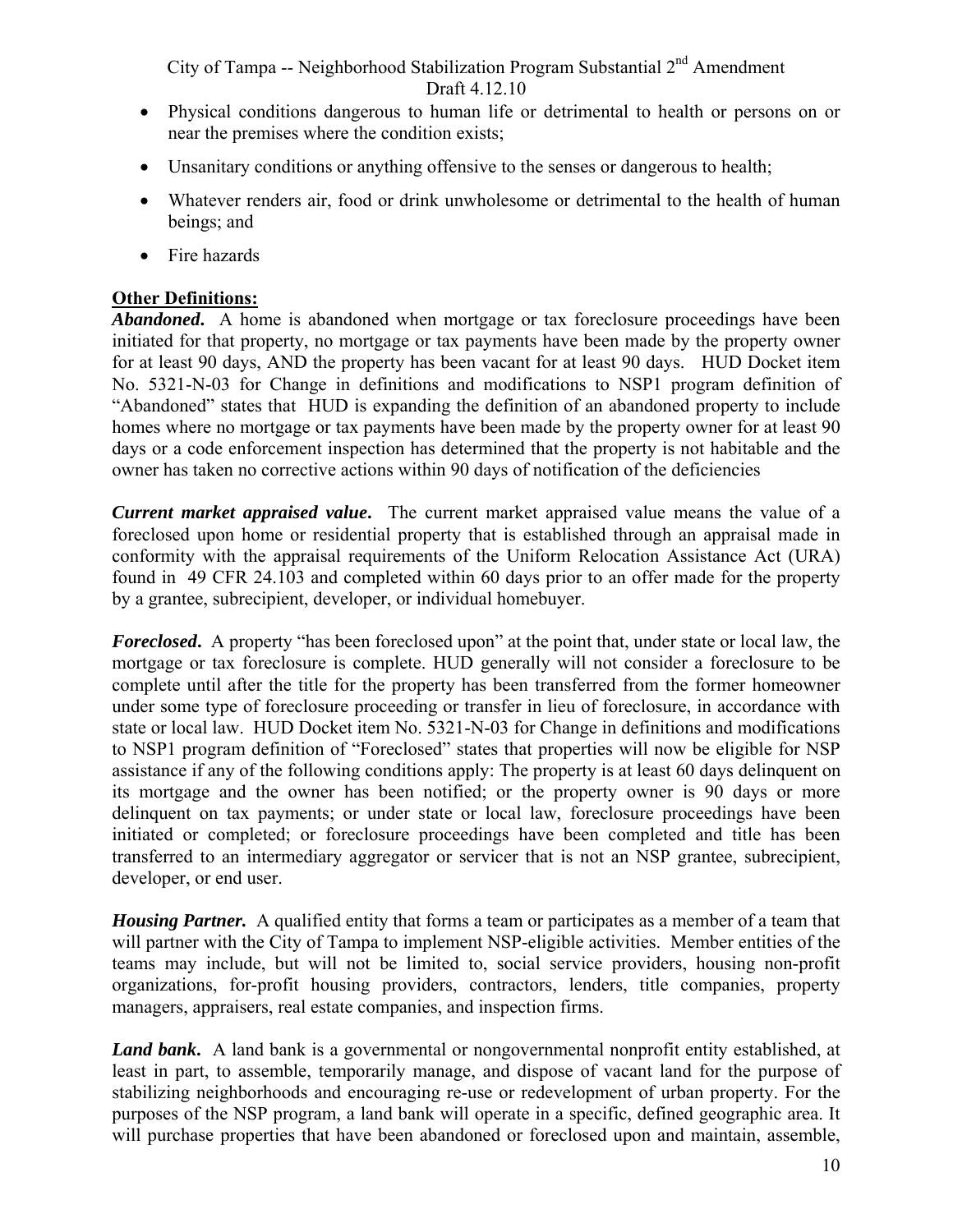facilitate redevelopment of, market, and dispose of the land-banked properties. If the land bank is a governmental entity, it may also maintain abandoned or foreclosed property that it does not own, provided it charges the owner of the property the full cost of the service or places a lien on the property for the full cost of the service.

**Low-Income Household.** A household having an income equal to or less than 50% of area median income.

**Moderate Income Household.** A household having an income equal to or less than 80% of area median income, but greater than 50% of area median income.

**Middle-Income Household.** A household having an income equal to or less than 120% of area median income measured as 2.4 times the current Section 8 income limit for households below 50% of median income, adjusted for family size.

**(2) Definition of "affordable rents."** *Note:* **Grantees may use the definition they have adopted for their CDBG program but should review their existing definition to ensure compliance with NSP program –specific requirements such as continued affordability.** 

Response: The maximum Affordable Rents shall not exceed the State of Florida's State Housing Initiative Partnership Program (SHIP) Rents as published annually by the Florida Housing Finance Corporation (FHFC) for the Tampa-St. Petersburg-Clearwater Metropolitan Statistical Area (MSA). The City has adopted the FHFC maximum affordable rent limits for use in NSPfunded programs. The current rents are listed as follows:

The City will review and approve the rents charged on an annual basis, as they are updated by the Florida Housing Finance Corporation.

*Source: Florida Housing Finance Corporation – 2009* 

| City/County                        | Income<br>$\frac{0}{0}$ | 0 BR | 1 BR  | 2 BR  | <b>3 BR</b> | 4 BR  |
|------------------------------------|-------------------------|------|-------|-------|-------------|-------|
| Tampa-St.Petersburg-Clearwater MSA | 30%                     | 311  | 333   | 400   | 461         | 515   |
|                                    | 50%                     | 517  | 555   | 666   | 769         | 858   |
|                                    | 80%                     | 828  | 888   | 1,065 | 1,231       | 1,373 |
|                                    | 120%                    | .242 | 1,332 | .599  | .846        | 2,061 |

#### **(3) Describe how the grantee will ensure continued affordability for NSP assisted housing.**

Narrative Response: The City of Tampa will ensure continued affordability for NSP-assisted housing through the use of deferred payment loan mortgage and note documents that will be recorded against each property. If an owner who has been assisted through this program transfers title to the property before the affordability period expires, the assistance provided through the City's NSP program will be subject to recapture. Regardless of the number of units, the City will annually monitor all properties that are assisted with NSP funds during the affordability period to ensure that the specified units remain affordable, and that the property(s) continue to meet minimum housing quality standards. In addition, all properties acquired through the NSP funding program and transferred to a Housing Partner, will be secured by a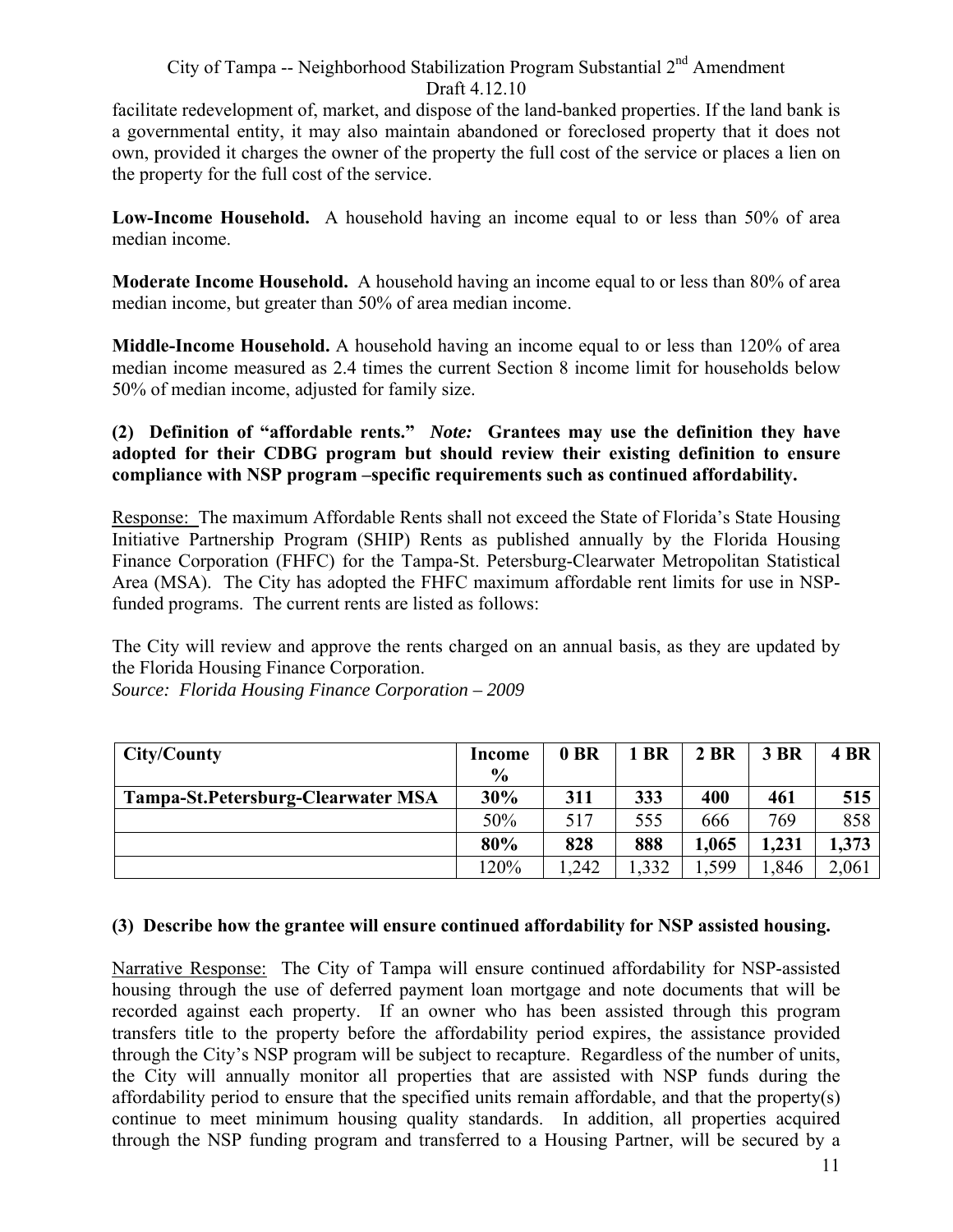recorded deferred payment loan mortgage and note in favor of the City, and monitored by the City on an annual basis. As each home is sold by the Housing Partner, or title is transferred to an eligible homebuyer, a portion of the original mortgage will be assumed by the applicant as a soft second mortgage loan.

The City will use the minimum affordability period of the federal HOME Investment Partnership Program, 24 CFR 92.252(a), (c), (e) and (f), and 92.254. The City will annually monitor these periods of affordability for income compliance and HQS. The minimum affordability period is listed below:

- Up to  $$15,000 = 5$  Years
- $$15,001 $40,000 = 10$  Years
- Over  $$40,000 = 15$  Years
- New Construction  $= 20$  Years

## **(4) Describe housing rehabilitation standards that will apply to NSP assisted activities.**

Narrative Response: All housing that requires rehabilitation must meet local building codes, including the Standard Southern Building Code (SBCCI), and ordinances pertaining to providing housing that is decent, safe, sanitary, and fit for habitation. Structures located within certain historic districts will be given appropriate consideration regarding historic preservation standards and regulations. Historic Preservation funding will be sought for properties located in certain historic neighborhoods for rehabilitation costs in excess of maximum NSP funds appropriated according to this plan.

The City of Tampa's Housing and Community Development (HCD) Rehabilitation Standards will be used to describe in detail the specifications for the rehabilitation work needed to bring substandard housing into compliance with City Codes, which define the minimum housing code for the City of Tampa. Chapter 5 of the City Building Code adopts the Florida Building Code. Chapter 1 of the Florida Building code is amended and is used as the basis for Chapter 5 of the City Code. It is the contractor's responsibility for correcting any visible existing code violation that may have been omitted in the write-up of specifications and for all labor, materials, equipment, permits, licenses and services for the proper completion of the rehabilitation project.

The intent of the City's HCD Standards for Rehabilitation is to correct sub-standard conditions with the City of Tampa's housing stock so that dwellings are safer, healthier, more durable, more affordable, more energy efficient, and more habitable. HCD intends for rehabilitation to correct a broad range of conditions that afflict the housing stock. Rehabilitation should address more than those conditions that threaten the immediate "health and safety" of the occupants. It should include correcting conditions that will create a future hazard, that make the dwelling less useful and less affordable to the occupant, and that reduce the dwelling's long-term habitability.

 *D. LOW INCOME TARGETING:* **Identify the estimated amount of funds appropriated or otherwise made available under the NSP to be used to purchase and redevelop abandoned or foreclosed upon homes or residential properties for housing individuals or families whose incomes do not exceed 50 percent of area median income: \$3,600,000**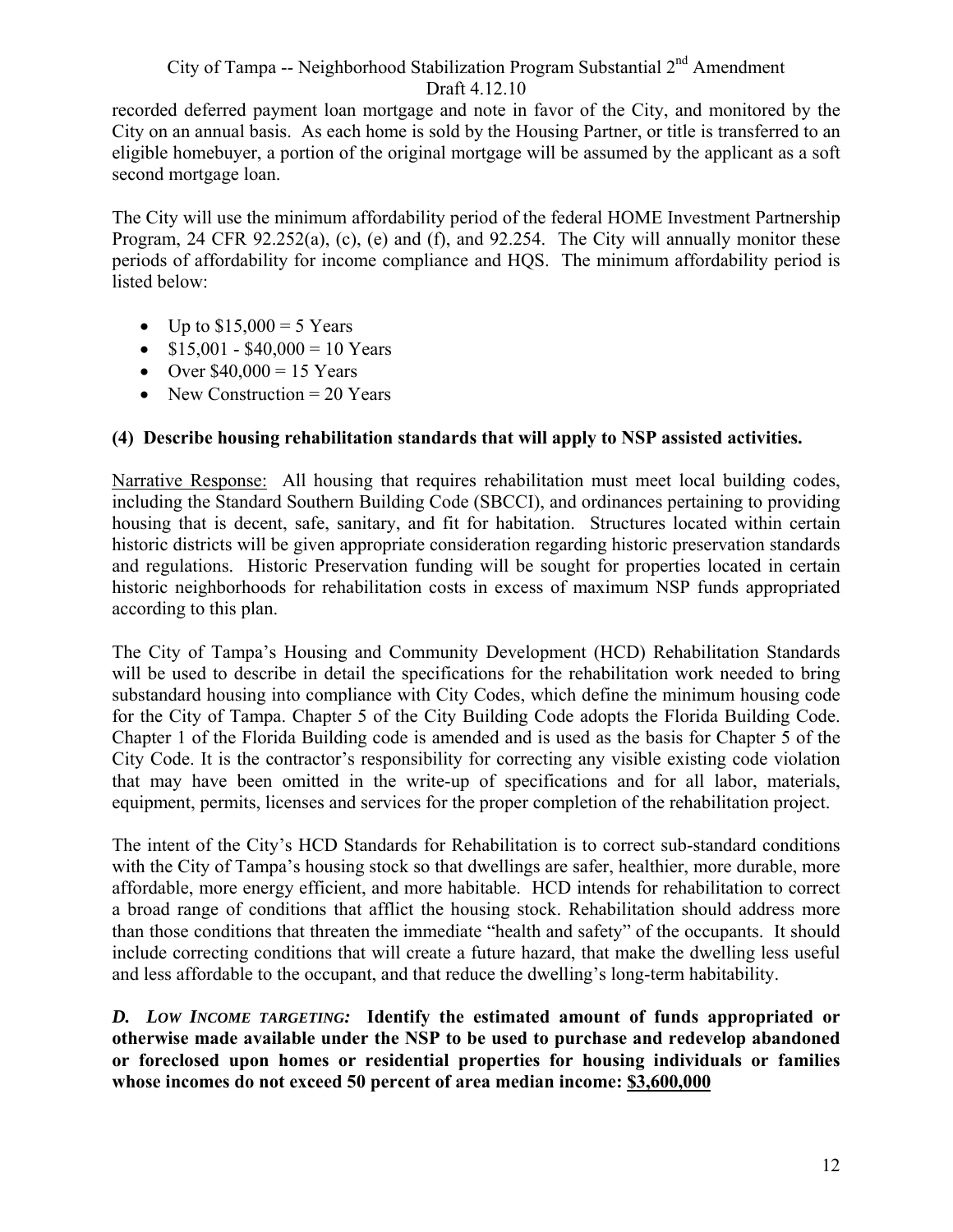#### *Note***: At least 25% of funds must be used for housing individuals and families whose incomes do not exceed 50 percent of area median income**.

Narrative Response: The majority of the funds set aside for households at or below 50% of AMI will be for the creation of rental housing. The City will require that partners selected for rental activities must have a proven track record of both experience and capacity for providing rental property management. Partners utilizing NSP-funded properties for facility-based, supportive housing programs shall demonstrate sufficient capacity and resources to provide for ongoing program operating costs of such housing. The City will also require that any potential multifamily rental development proposals be reviewed by the City's approved underwriter for financial feasibility. All properties will be monitored annually for income compliance and affordability as well as inspected for housing quality standards compliance.

 E. *ACQUISITIONS & RELOCATION:* **Indicate whether grantee intends to demolish or convert any**  low- and moderate-income dwelling units (i.e., ≤ 80% of area median income). If so, include:

#### The number of low- and moderate-income dwelling units—i.e.,  $\leq 80\%$  of area **median income—reasonably expected to be demolished or converted as a direct result of NSP-assisted activities.**

Narrative Response: If the cost to rehabilitate an acquired unit is greater than fifty percent (50%) of the acquisition price, and/or the cost of acquisition and rehabilitation exceeds one hundred percent (100%) loan-to-value, the City will evaluate the property to determine if demolition is an appropriate option. If demolition is an appropriate option, the City will use NSP funds to acquire the property, demolish the structure and provide funding for redevelopment of the site. Structures located within certain historic districts will be given appropriate consideration regarding historic preservation standards and regulations Historic Preservation funding will be sought for properties located in certain historic neighborhoods for rehabilitation costs in excess of maximum NSP funds appropriated according to this plan.

Of the anticipated total of 110 residential units to be acquired, it is anticipated that 40 units may be demolished and redeveloped and made available to eligible buyers. Of these, 20 units (50%) will be made available to households earning at or below 80% of AMI.

• **The number of NSP affordable housing units made available to low- , moderate-, and middle-income households—i.e., ≤ 120% of area median income—reasonably expected to be produced by activity and income level as provided for in DRGR, by each NSP activity providing such housing (including a proposed time schedule for commencement and completion).** 

Narrative Response: Of the anticipated total of 110 residential units to be acquired, 80 units will be single family properties. Of these, 40 shall be rehabilitated and made available for sale to eligible buyers at or below 120% AMI. Of the 40 rehabilitated units, 25 will be made available to Moderate Income households, and 15 rehabilitated units to Middle Income households. The Acquisition process began with the grant award and it is anticipated to continue through the NSP expenditure deadline date.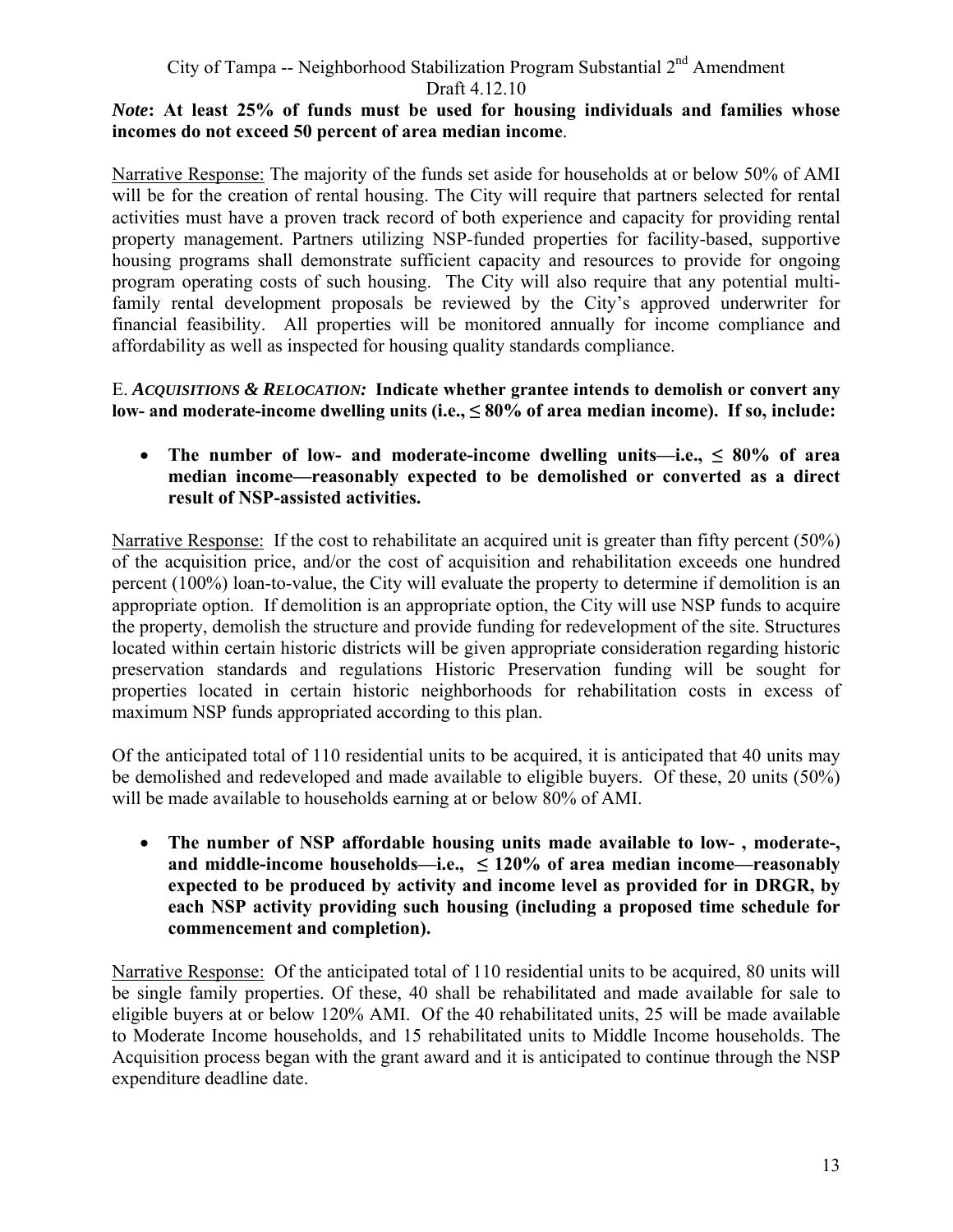• **The number of dwelling units reasonably expected to be made available for households whose income does not exceed 50 percent of area median income.** 

Narrative Response: Of the anticipated total of 110 residential units to be acquired, approximately 30 units will be acquired, rehabilitated, and made available as rental units for households earning at or below 50% AMI.

#### *F. PUBLIC COMMENT:* **Provide a summary of public comments received to the proposed NSP Substantial Amendment.**

Narrative Response: The City of Tampa facilitated a 15-day public review and comment period beginning on April 16, 2010 and ending on May 3, 2010. Public notices were published in accordance with the City's Citizen Participation Plan (as amended to the NSP requirements) to notify interested citizens where they could review the draft of the proposed amendment. Copies were made available at the following locations on April 16, 2010:

- City Clerk's Office, City Hall, 3<sup>rd</sup> Floor, 315 East Kennedy Boulevard, Tampa, Florida, 33602
- 2105 N. Nebraska Ave,  $1<sup>st</sup>$  floor, Tampa, Florida, 33602
- City of Tampa's Budget Office website: http://www.tampagov.net/dept\_budget/

On May 6, 2010, City Council approved Resolution No. 2010-<br>submitting the NSP plan amendment. The legal notice and the link where the document appears on the City of Tampa's website are provided in Exhibit B. No comments were received from individual citizens.

#### **G and H. NSP INFORMATION BY ACTIVITY (COMPLETE FOR EACH ACTIVITY):**

The City issued Requests for Qualifications (RFQ) to solicit partners to assist with the acquisition, rehabilitation, disposition and management of properties purchased with NSP funds. As a result of the RFP's, the City selected housing partners to implement the NSP home ownership activity and social service entities to implement the NSP rental activity.

#### **Activity – 1: Planning and Administration**

#### Activity Name: Planning and Administration

#### Activity Type:

• 24 CFR 570.206 – Planning and Administration (program management, coordination, monitoring and evaluation).

National Objective: (Must be a national objective benefiting low, moderate and middle income persons, as defined in the NSP Notice—i.e.,  $\leq 120\%$  of area median income).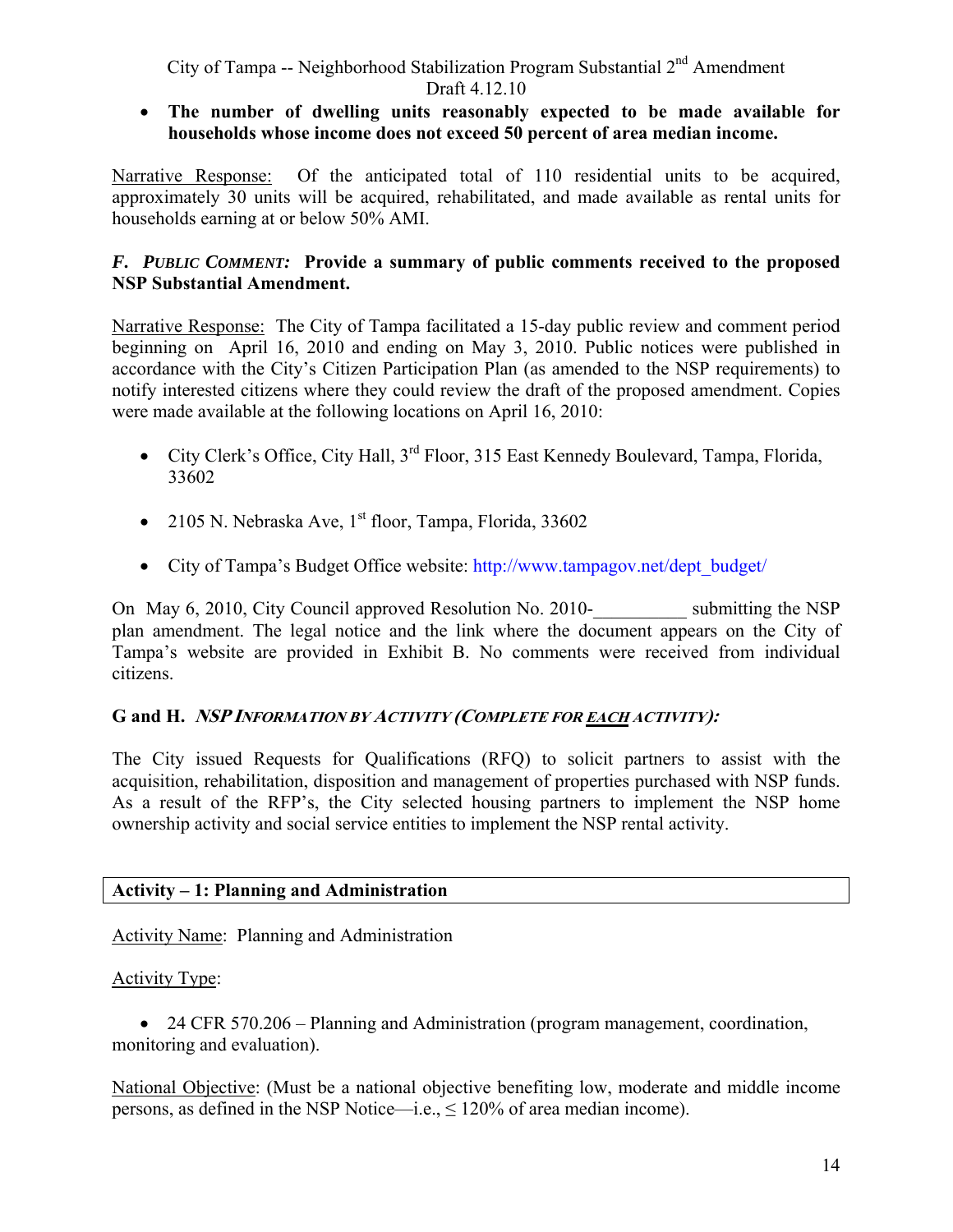N/A- Administration

#### Projected Start Date: **September 29, 2008**

#### Projected End Date: **September 30, 2013**

Responsible Organization: (Describe the responsible organization that will implement the NSP activity, including its name, location, and administrator contact information)

City of Tampa Budget Office: Dennis Rogero, Budget Officer; 306 E. Jackson St., Tampa, FL 33602; (813) 274-8552. City of Tampa Growth Management and Development Services Department, Housing and Community Development Division: Sharon West, Manager; 2105 N. Nebraska Ave., Tampa, FL 33602; (813) 274-7992.

Location Description: (Description may include specific addresses, blocks or neighborhoods to the extent known.)

City of Tampa Budget Office: Dennis Rogero, Budget Officer; 306 E. Jackson St., Tampa, FL 33602. City of Tampa Growth Management and Development Services Department, Housing and Community Development Division: Sharon West, Manager; 2105 N. Nebraska Ave., Tampa, FL 33602.

Activity Description: City NSP funds will be used to pay reasonable program administration costs related to the planning and execution of the activities 2 through 7 listed below. This includes costs related to staffing for overall program management, coordination, monitoring, reporting, and direct and indirect charges.

The City of Tampa will utilize pre-award administrative funds to prepare the NSP substantial amendment to the Consolidated Plan as of September 29, 2008 as allowed by HERA.

#### **Activity - 2: Acquisition of Foreclosed Residential and Commercial Properties**

Activity Name: Acquisition of Foreclosed Properties – Single Family, Multifamily, and Commercial

Activity Type:

- NSP Eligible Use
	- (B) Purchase and rehabilitate homes and residential properties that have been abandoned or foreclosed upon, in order to sell, rent, or redevelop such homes and properties.
- CDBG Eligible Activities 24 CFR 570.201
	- (a) Acquisition (acquisition of property for a public purpose).
	- (b) Disposition (sale, lease or donation of NSP-acquired property).
	- (i) Relocation (assistance to displaced persons and households).
	- (n) Direct homeownership assistance (assistance to facilitate home ownership).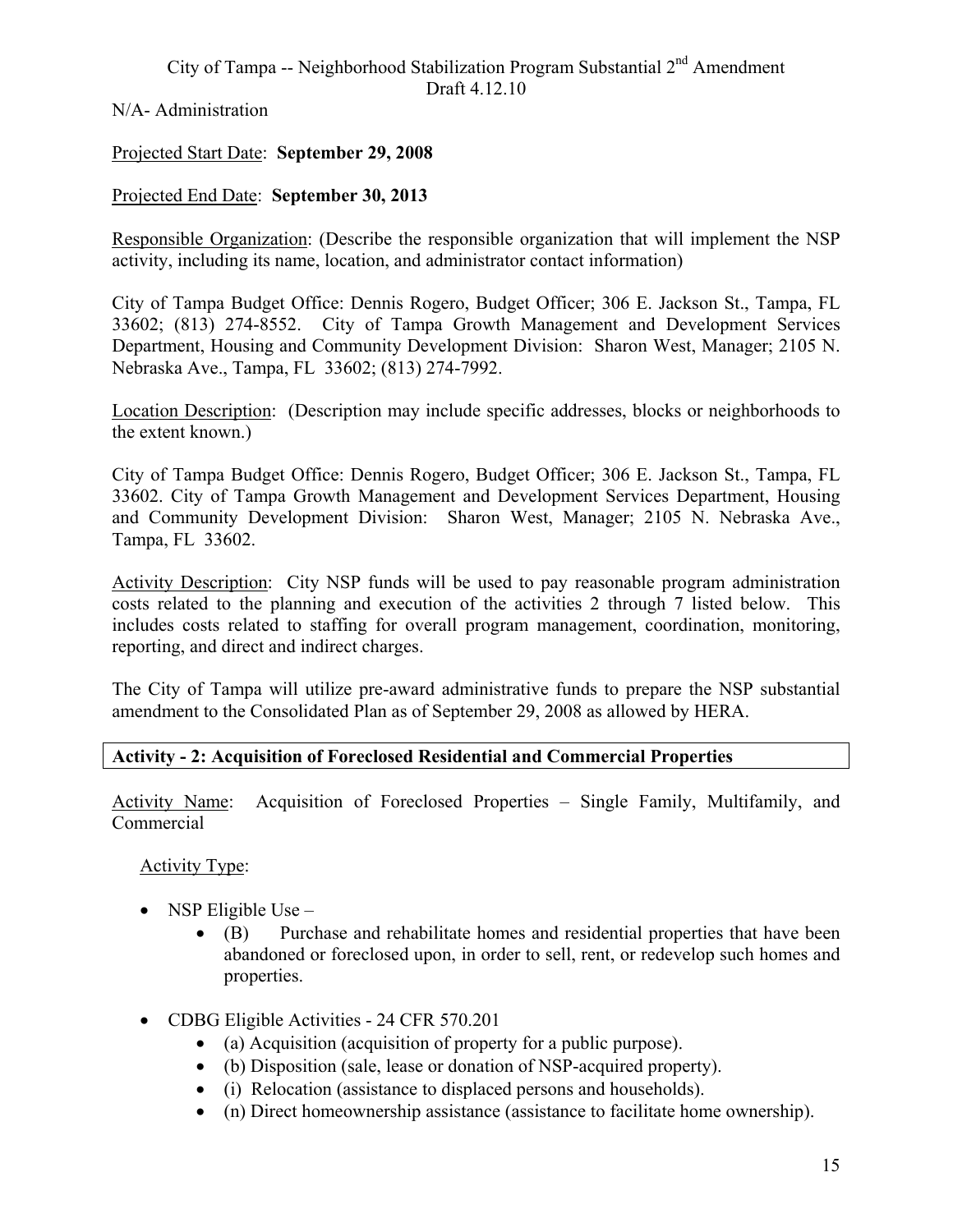- CDBG Eligible Activity 24 CFR 570.202
	- eligible rehabilitation and preservation activities for homes and other residential properties (repairs and renovations necessary to preserve residential structures).

National Objective: (Must be a national objective benefiting low, moderate and middle income persons, as defined in the NSP Notice—i.e.,  $\leq 120\%$  of area median income).

- Activities benefiting Low-Moderate Income Persons Housing Activities 24 CFR 570.208(a)(3)
- NSP CDBG activities will meet the low-, moderate and middle income national objective of the assisted activity:
	- o Provides or improves permanent residential structures that will be occupied by a household whose income is at or below 120 percent of area median income (abbreviated as LMMH);
	- o Serves an area in which at least 51% of the residents have incomes at or below 120% of area median income (LMMA)
	- o Serves a limited clientele whose incomes are at or below 120 % of area median income

#### Projected Start Date: **January 2009**

#### Projected End Date: **September 30, 2013**

Responsible Organization: (Describe the responsible organization that will implement the NSP activity, including its name, location, and administrator contact information)

City of Tampa Budget Office: Dennis Rogero, Budget Officer; 306 E. Jackson St., Tampa, FL 33602; (813) 274-8552. City of Tampa Growth Management and Development Services Department, Housing and Community Development Division: Sharon West, Manager; 2105 N. Nebraska Ave., Tampa, FL 33602; (813) 274-7992.

The City will solicit other organizations and partners to participate in the program through Requests for Qualifications.

Location Description: (Description may include specific addresses, blocks or neighborhoods to the extent known.)

Targeted neighborhoods to be served include Sulphur Springs, North Tampa, University Square, and Old West Tampa. Other eligible neighborhoods include: River Grove, Woodland Terrace, Live Oak Square, Northeast Community, Northview Hills, East Tampa Business and Civic, College Hill, Ybor Heights, V.M. Ybor, Southeast Seminole Heights, Grant Park, Highland Pines, East Ybor, Northeast McFarland, Drew Park, Riverbend, Lowery Park Central, Terrace Park, and Temple Crest. Additional eligible neighborhoods include Area East of Forest Hills Neighborhood\*, area East of Forest Hills Community\*, Forest Hills Neighborhood, Forest Hills Community, Area North East of Sulphur Springs\*, Area North and East of Old Seminole Heights\*, Old Seminole Heights, Area West of Riverbend\*, Hampton Trace, Area South of Northview Hills\*, South Seminole Heights, Wellswood, Plaza Terrace and Areas North and East\*, Areas North and East of Drew Park\*, Stadium Area and Area to the East\*, Riverside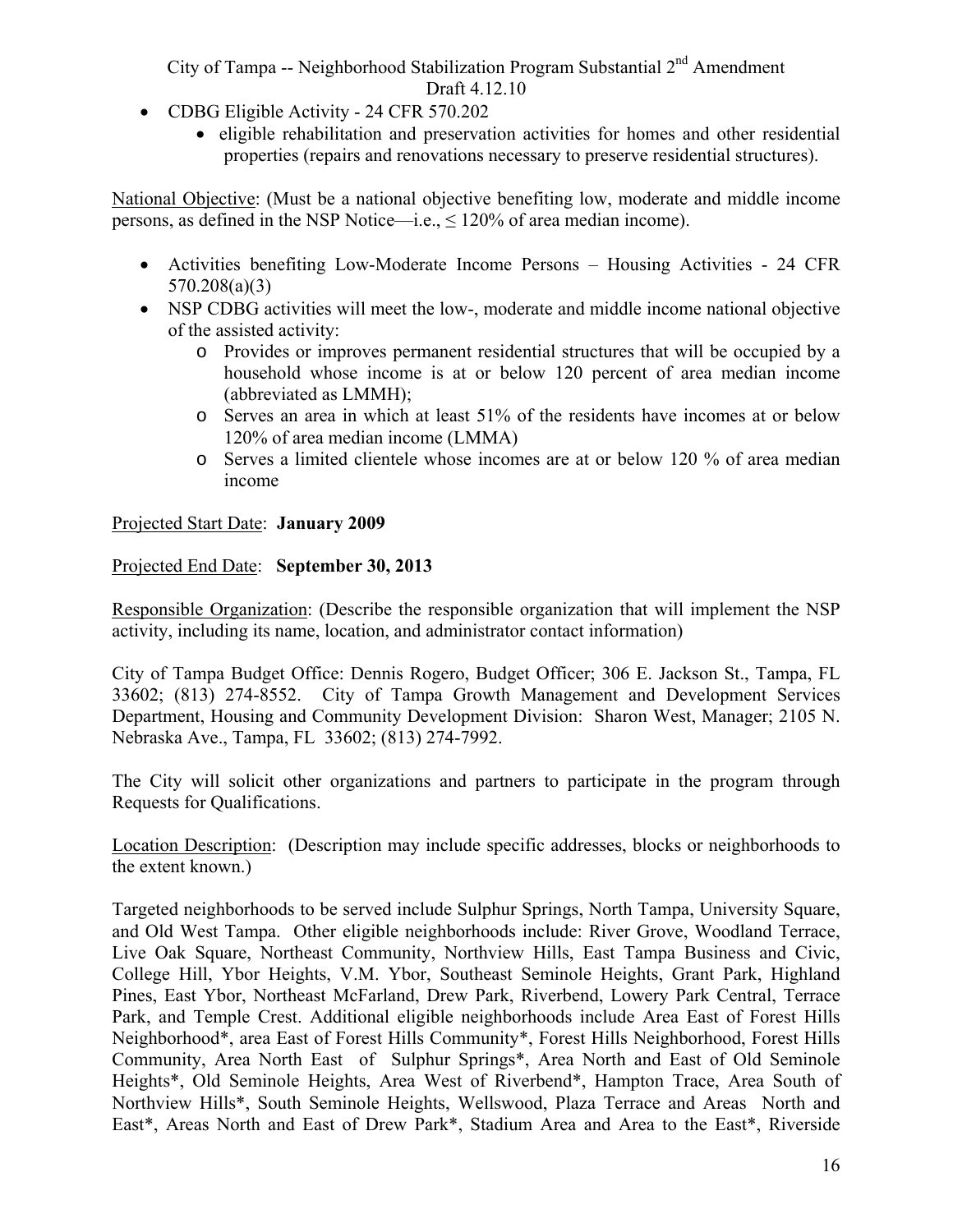Heights, Tampa Heights, Area South and East of Highland Pines\*, Historic Ybor, Central Park, Julian B. Dane, Ridgewood Park, Area East of Old West Tampa\*, Carver City/Lincoln Gardens, Westshore Palms, North BonAir, Oxford Park and Areas North and East\*, North Hyde Park, W. Riverfront and Area to the South and East\*, Palmetto Beach, Hyde Park North, Area South and East of Oxford Park\*, Gandy/Sunbay S., Ballast Point, Interbay, and Port Tampa City.

\*Neighborhoods with no formal associations were assigned geographically compatible names for the NSP program.

After analysis within a given neighborhood, specific properties will be evaluated for acquisition. Factors may include elements such as block location, cost of acquisition, ownership, and other criteria affecting costs.

#### *Activity Description: Include a narrative describing the area of greatest need that the activity addresses; the expected benefit to income-qualified persons; and whether funds used for this activity will be used to meet the low income housing requirement for those below 50% of area median income.*

#### *For acquisition activities, include: discount rate*

Narrative Response: The City's Housing and Community Development Division staff will work with the City's Real Estate Division of Growth Management and Development Services Department, and local lenders and mortgage holders to acquire properties that have been foreclosed or abandoned, vacant for at least 90 days, and are on the lender's or investor's current inventory. Properties will now be eligible for NSP assistance if any of the following conditions apply: The property is at least 60 days delinquent on its mortgage and the owner has been notified; or the property owner is 90 days or more delinquent on tax payments; or under state or local law, foreclosure proceedings have been initiated or completed; or foreclosure proceedings have been completed and title has been transferred to an intermediary aggregator or servicer that is not an NSP grantee, subrecipient, developer, or end user. HUD is expanding the definition of an abandoned property to include homes where no mortgage or tax payments have been made by the property owner for at least 90 days or a code enforcement inspection has determined that the property is not habitable and the owner has taken no corrective actions within 90 days of notification of the deficiencies. Once foreclosed or abandoned properties have been identified in the eligible neighborhoods, the City will negotiate with the lender(s) to obtain the maximum reasonable discount for use in the program. The number of units acquired shall be dependant upon cost of acquisition per unit and appraised values.

Except as set forth below, the average purchase discount for all properties purchased with NSP funds during the 18-month use period shall be 15 percent. The average purchase discount shall be at least 10 percent if the City determines the maximum reasonable discount for each purchase transaction results in a discount equivalent to the total carrying costs that would be incurred by the seller if the property were not purchased with NSP funds (provided the discount is at least 1 percent). This methodology shall provide for an analysis of the estimated holding period for the property and the nature and amount of the carrying costs of holding the property for this period. Such carrying costs shall include, but not be limited to: taxes, insurance, maintenance, marketing, and appropriate overhead. The City will document this analysis for each purchase transaction.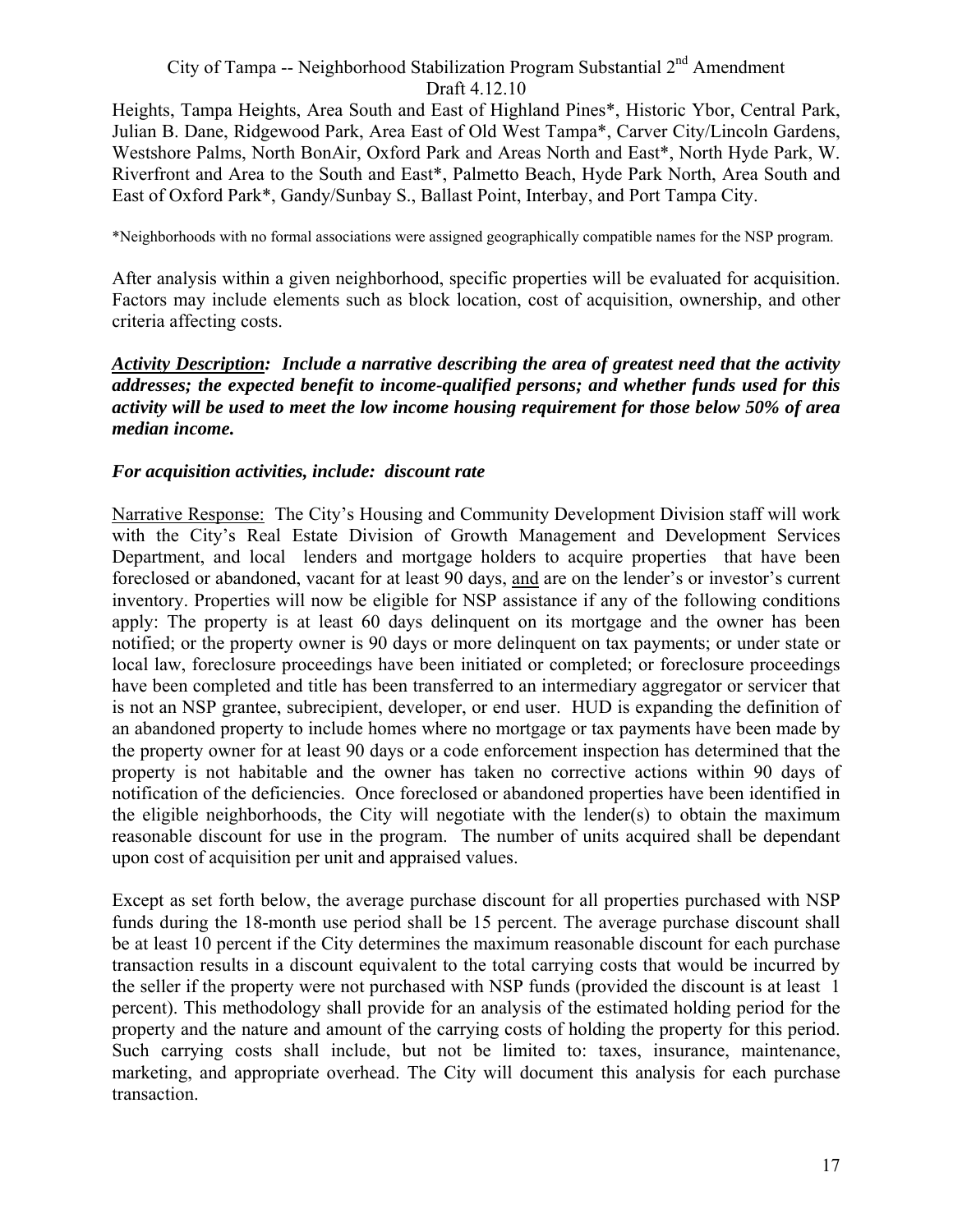Properties acquired in the Sulphur Springs, North Tampa, University Square, Old West Tampa, Terrace Park, Temple Crest, Rivergrove, Woodland Terrace, North East Community, Lowry Park Central, Riverbend, Northeast Macfarlane, Live Oaks Square eligible neighborhoods shall be utilized for home ownership opportunities. Additional eligible neighborhoods include Area East of Forest Hills Neighborhood\*, area East of Forest Hills Community\*, Forest Hills Neighborhood, Forest Hills Community, Area North East of Sulphur Springs\*, Area North and East of Old Seminole Heights\*, Old Seminole Heights, Area West of Riverbend\*, Hampton Trace, Area South of Northview Hills\*, South Seminole Heights, Wellswood, Plaza Terrace and Areas North and East\*, Areas North and East of Drew Park\*, Stadium Area and Area to the East\*, Riverside Heights, Tampa Heights, Area South and East of Highland Pines\*, Historic Ybor, Central Park, Julian B. Dane, Ridgewood Park, Area East of Old West Tampa\*, Carver City/Lincoln Gardens, Westshore Palms, North BonAir, Oxford Park and Areas North and East\*, North Hyde Park, W. Riverfront and Area to the South and East\*, Palmetto Beach, Hyde Park North, Area South and East of Oxford Park\*, Gandy/Sunbay S., Ballast Point, Interbay, and Port Tampa City.

\*Neighborhoods with no formal associations were assigned geographically compatible names for the NSP program.

Properties acquired in NSP eligible neighborhoods, with the exception of Sulphur Springs and Old West Tampa, will be primarily utilized for social service providers of rental housing.

team performs a preliminary inspection of the properties to determine if rehabilitation is feasible. The City's selected housing partners and social service entities provide the City's Real Estate Department with listings of available foreclosed or abandoned properties. The City inspection If rehabilitation is feasible, the City's Real Estate Department initiates the due diligence process to move the properties towards a closing date. Once acquired, the rehabilitation work write up is completed and submitted to the City for review and approval. The rehabilitated properties are either sold or rented depending on the designated NSP activity.

 each Housing Partner within the first 18 months of the NSP allocation. Another set of deferred Single family and multi-family housing units assisted under this activity will be secured with a deferred payment loan mortgage and note recorded on the properties at the time of closing with payment loan documents will be created for the final homeowners of each property. This will ensure affordability and land use control.

For single-family homes that are acquired and subsequently sold, the City may leave a portion of the NSP acquisition funds behind in the form of a soft-second, 0% deferred payment loan to the income eligible household as well as provide other financing options as allowed by HERA. The amount of assistance will be determined by income and need. As long as the borrower/owner maintains the property as their principal homestead residence during the period of affordability, the loan payments will remain deferred. Owners will not be able to refinance homes purchased under the NSP program without written consent from the City. Multi-family units shall remain under ownership of the original Housing Partner for the maximum affordability period, secured with a 0% deferred payment loan. Properties will be monitored by the City for the entire affordability period.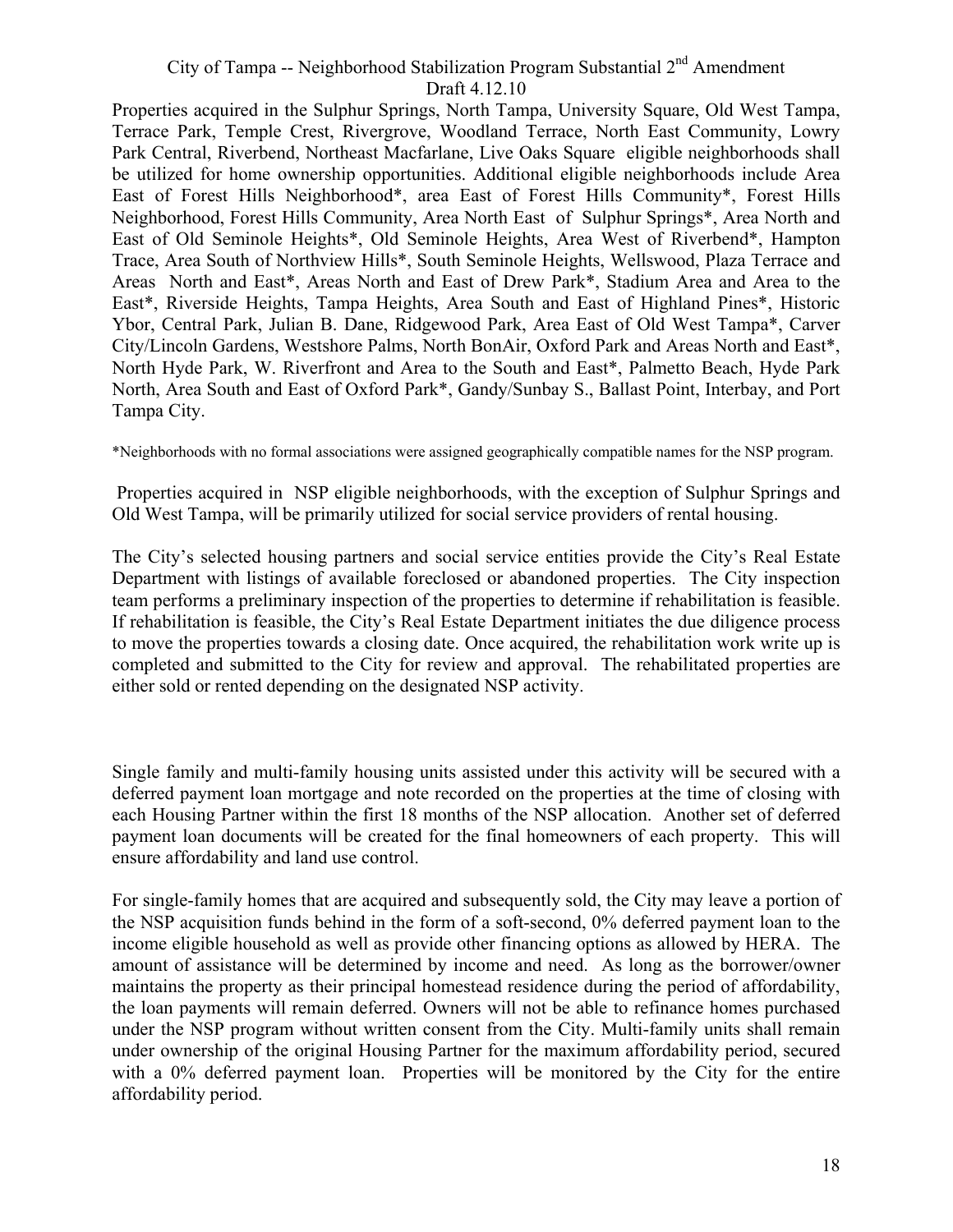Income received from the sale of assisted units will be recaptured by the City as Program Income and recycled for eligible NSP activities. The City will allow, and pay for development fees that are normal and customary as part of the acquisition and rehabilitation process. Development fees and other soft and project-related costs associated with the acquisition and rehabilitation shall be considered "Program Delivery" type costs and will be charged to the individual projects assisted.

Individual Transactions - If an abandoned or foreclosed-upon home or residential property is to be sold to an individual as a primary residence, no profit may be earned on such sale except for developer fee.

Properties may be acquired and redeveloped as economic development opportunities.

#### **Activity -3: Acquisition and Rehabilitation of Foreclosed Properties**

Activity Name: Acquisition and Rehabilitation (Single Family residential, Multi-Family, commercial properties and existing vacant land)

- NSP Eligible Use
	- (B) Purchase vacant land and residential properties that have been abandoned or foreclosed upon, in order to sell, rent, or redevelop such homes and commercial properties.
- CDBG Eligible Activities 24 CFR 570.201
	- (a) Acquisition (acquisition of property for a public purpose).
	- (m) Homeownership Assistance (assistance to facilitate home ownership).
- CDBG Eligible Activity 24 CFR 570.202
	- (a) Eligible rehabilitation and preservation activities for homes and other residential properties (repairs and renovations necessary to preserve residential structures).
- CDBG Eligible Activity 24 CFR 570.206
	- Activity delivery costs for an eligible activity (program management, coordination, monitoring and evaluation).

National Objective: (Must be a national objective benefiting low, moderate and middle income persons, as defined in the NSP Notice—i.e.,  $\leq 120\%$  of area median income).

- 24 CFR 570.208(a)(3) Housing Activities
- NSP CDBG activities will meet the low-, moderate and middle income national objective of the assisted activity:
	- Provides or improves permanent residential structures that will be occupied by a household whose income is at or below 120% of area median income (abbreviated as LMMH);
	- Serves an area in which at least 51% of the residents have incomes at or below 120% of area median income (LMMA)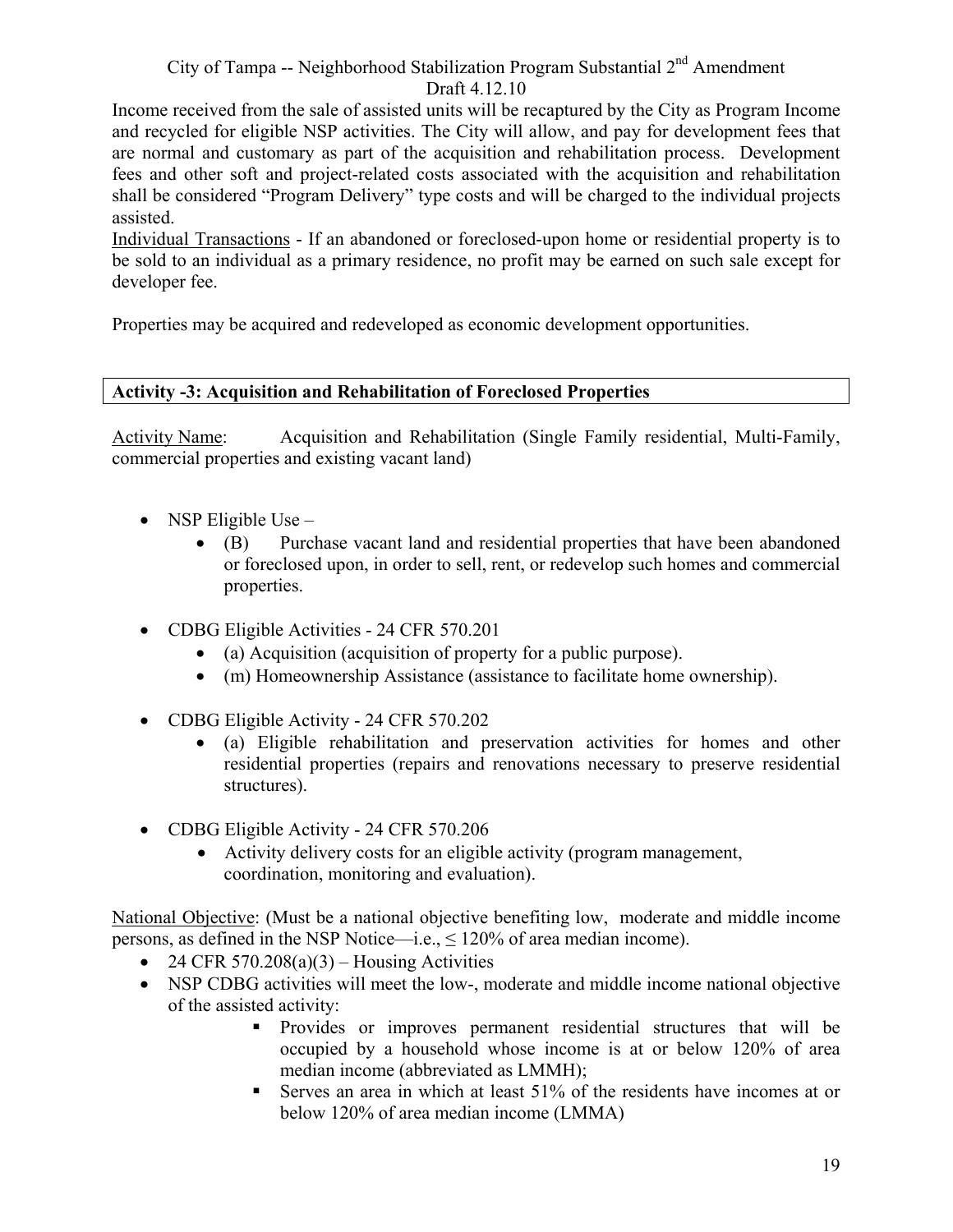Serves a limited clientele whose incomes are at or below 120% of area median income

Projected Start Date: **January 2009** 

#### Projected End Date: **July 30, 2013**

Responsible Organization: (Describe the responsible organization that will implement the NSP activity, including its name, location, and administrator contact information)

City of Tampa Budget Office: Dennis Rogero, Budget Officer; 306 E. Jackson St., Tampa, FL 33602; (813) 274-8552. City of Tampa Growth Management and Development Services Department, Housing and Community Development Division: Sharon West, Manager; 2105 N. Nebraska Ave., Tampa, FL 33602; (813) 274-7992.

The City will solicit other organizations and partners to participate in the program through Request for Qualifications.

Location Description: (Description may include specific addresses, blocks or neighborhoods to the extent known.)

Targeted neighborhoods to be served include Sulphur Springs, North Tampa, University Square, and Old West Tampa. Other eligible neighborhoods include: River Grove, Woodland Terrace, Live Oak Square, Northeast Community, Northview Hills, East Tampa Business and Civic, College Hill, Ybor Heights, V.M. Ybor, Southeast Seminole Heights, Grant Park, Highland Pines, East Ybor, Northeast McFarland, Drew Park, Riverbend, Lowery Park Central, Terrace Park, and Temple Crest. Additional eligible neighborhoods include Area East of Forest Hills Neighborhood\*, area East of Forest Hills Community\*, Forest Hills Neighborhood, Forest Hills Community, Area North East of Sulphur Springs\*, Area North and East of Old Seminole Heights\*, Old Seminole Heights, Area West of Riverbend\*, Hampton Trace, Area South of Northview Hills\*, South Seminole Heights, Wellswood, Plaza Terrace and Areas North and East\*, Areas North and East of Drew Park\*, Stadium Area and Area to the East\*, Riverside Heights, Tampa Heights, Area South and East of Highland Pines\*, Historic Ybor, Central Park, Julian B. Dane, Ridgewood Park, Area East of Old West Tampa\*, Carver City/Lincoln Gardens, Westshore Palms, North BonAir, Oxford Park and Areas North and East\*, North Hyde Park, W. Riverfront and Area to the South and East\*, Palmetto Beach, Hyde Park North, Area South and East of Oxford Park\*, Gandy/Sunbay S., Ballast Point, Interbay, and Port Tampa City.

 \*Neighborhoods with no formal associations were assigned geographically compatible names for the NSP program Properties may be rehabilitated after they are evaluated. Factors may include elements such as block location, cost of rehabilitation, ownership, and other criteria affecting costs.

*Activity Description: Include a narrative describing the area of greatest need that the activity addresses; the expected benefit to income-qualified persons; and whether funds used for this activity will be used to meet the low income housing requirement for those below 50% of area median income.* 

*For housing related activities, include:* 

• *tenure of beneficiaries--rental or homeownership;*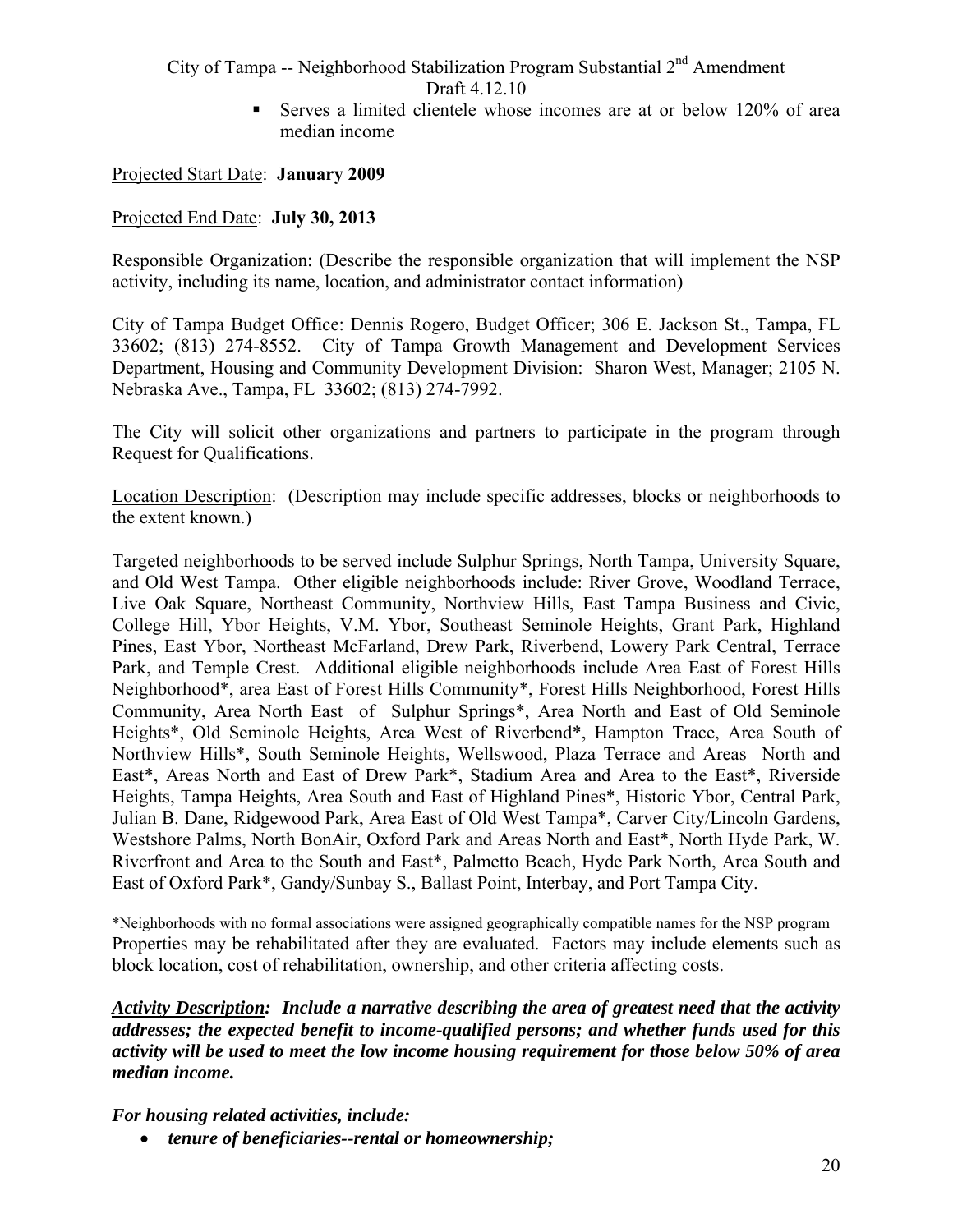- *duration or term of assistance;*
- *a description of how the design of the activity will ensure continued affordability.*

Narrative Response: The City's NSP program will include rehabilitation of both residential and commercial properties. Costs of the rehabilitation can include labor, materials, supplies, permits, lead paint assessment, abatement and clearance, barrier removal, energy efficient measures, asbestos removal, and program delivery. Rehabilitation projects involving one or more units in a multi-unit building owned as a condominium, will be limited to the particular unit(s) and will not involve rehabilitation of portions of the property that are held in common ownership. The number of units shall be determined by actual cost for acquisition and rehabilitation. Commercial properties requiring rehabilitation will be brought up to minimum building code.

Housing units acquired through the use of NSP funds will require rehabilitation in most cases. The City will provide NSP funds for housing rehabilitation to bring the housing units up to the City's Minimum Housing Code. Funding for rehabilitation will be provided through a secured lien on the property at 0% interest. If the cost to rehabilitate a unit is greater than fifty percent (50%) of the acquisition price, and/or the cost of acquisition and rehabilitation exceeds one hundred percent (100%) loan-to-value, the City will pay for the evaluation of the property to determine if demolition is an appropriate option. Structures located within certain historic districts will be given appropriate consideration regarding historic preservation standards and regulations. Historic Preservation funding will be sought for properties located in certain historic neighborhoods for rehabilitation costs in excess of maximum NSP funds appropriated according to this plan.

A portion of the NSP funds used for rehabilitation may remain in the home when it is sold to an income eligible household in the form of a soft second 0% interest loan or other NSP-eligible financial mechanism that shall be due and payable should the property cease to be the primary residence of the borrower, or if the home is rented, sold, or title is transferred during the affordability period.

It is anticipated that a portion of the funds associated with this activity will be for rental households earning at or below 50% of AMI. This could be in the form of a rehabilitated single family or multi-family unit. If a housing unit is rented, it is critical that any chosen Housing Partner has a proven track record in property management. The City will require that any multifamily developments proposed for acquisition, be reviewed by the City's approved underwriter for financial feasibility. Multi-family rental properties and single family rental homes will be made available to social service organizations and Housing Partners to assist special needs populations, which may include the homeless, disabled, victims of domestic violence, and others.

Affordable rental housing will benefit the majority of the population earning at or below 50% AMI. The City will also work in conjunction with the Tampa Housing Authority as a partner to provide affordable housing options to those currently on the waiting list for Section 8 rental units. The City will work with agencies to assist individuals or families affected by foreclosure in finding sufficient housing.

The City may provide incentives for improving energy efficiency, conservation, or providing renewable energy source(s). These types of features will provide for long-term affordability and increased sustainability and attractiveness of housing and neighborhoods.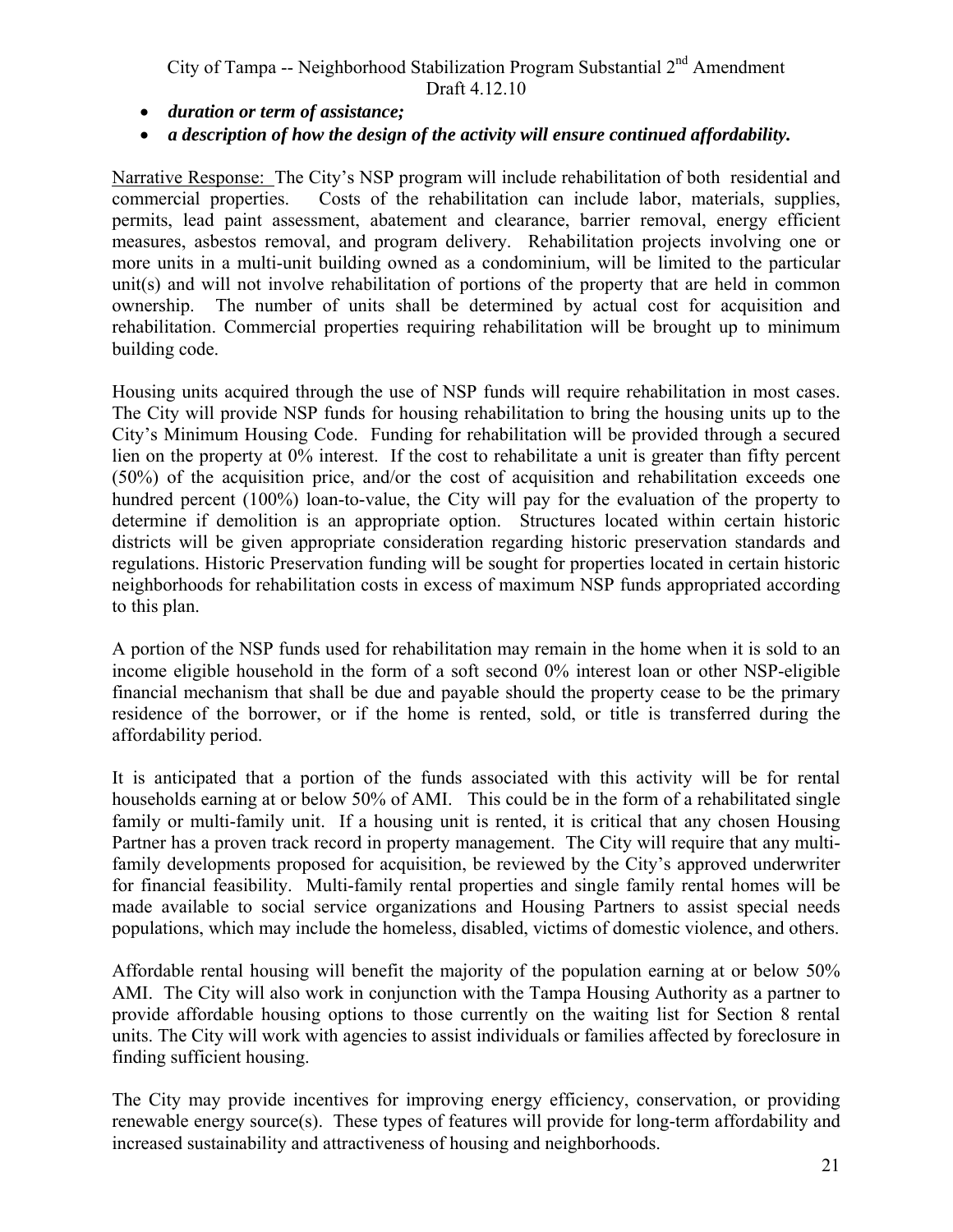All housing acquired and rehabilitated through this program must meet all local building codes (including the Standard Southern Building Code, (SBCCI) and ordinances pertaining to providing housing that is decent, safe, sanitary and fit for habitation). The City of Tampa's Written Rehabilitation Standards will be referenced when specifying rehabilitation work needed to bring substandard housing into compliance with the housing code for the City of Tampa. Units will be monitored for housing quality standards as well.

The City will allow and pay for development fees that are normal and customary as part of the acquisition and rehabilitation process. Development fees and other soft and project-related costs associated with the acquisition and rehabilitation shall be considered "Program Delivery" type costs and will be charged to the individual projects assisted.

#### **Activity – 4: Acquisition and Disposition of Foreclosed Properties**

Activity Name: Sale of Acquired and Rehabilitated Properties

- NSP Eligible Use
	- (B) Purchase and rehabilitate homes and residential/commercial properties that have been abandoned or foreclosed upon, in order to sell, rent, or redevelop such homes and properties.
- CDBG Eligible Activities 24 CFR 570.201
	- (a) Acquisition (acquisition of property for a public purpose).
	- (b) Disposition (sale, lease or donation of NSP-acquired property).
	- (i) Relocation (assistance to displaced persons and households).
	- (n) Direct homeownership assistance (assistance to facilitate home ownership).

National Objective: (Must be a national objective benefiting low, moderate and middle income persons, as defined in the NSP Notice—i.e.,  $\leq 120\%$  of area median income).

- 24 CFR 570.208(a)(3) Housing Activities
- NSP CDBG activities will meet the low-, moderate and middle income national objective of the assisted activity:
	- Provides or improves permanent residential structures that will be occupied by a household whose income is at or below 120% of area median income (abbreviated as LMMH);
	- Serves an area in which at least 51% of the residents have incomes at or below 120% of area median income (LMMA)
	- Serves a limited clientele whose incomes are at or below 120 % of area median income

#### Projected Start Date: **March 2009**

#### Projected End Date: **July 30, 2013**

Responsible Organization: (Describe the responsible organization that will implement the NSP activity, including its name, location, and administrator contact information)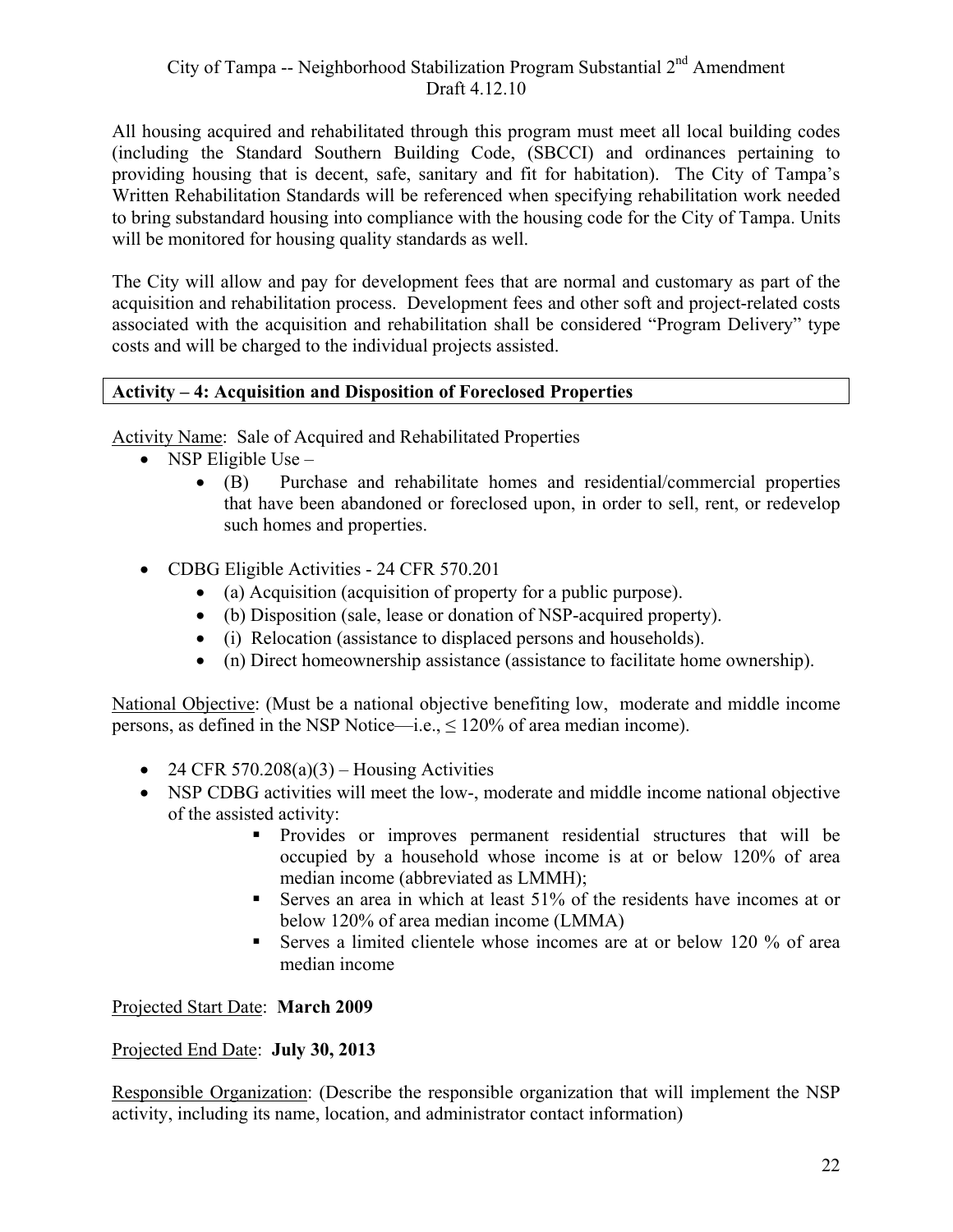City of Tampa Budget Office: Dennis Rogero, Budget Officer; 306 E. Jackson St., Tampa, FL 33602; (813) 274-8552. City of Tampa Growth Management and Development Services Department, Housing and Community Development Division: Sharon West, Manager; 2105 N. Nebraska Ave., Tampa, FL 33602; (813) 274-7992.

The City solicited other organizations and partners to participate in the program through Requests for Qualifications.

Location Description: (Description may include specific addresses, blocks or neighborhoods to the extent known.)

Targeted neighborhoods to be served are located in Sulphur Springs, North Tampa, University Square, and Old West Tampa. Other eligible neighborhoods include: River Grove, Woodland Terrace, Live Oak Square, Northeast Community, Northview Hills, East Tampa Business and Civic, College Hill, Ybor Heights, V.M. Ybor, Southeast Seminole Heights, Grant Park, Highland Pines, East Ybor, Northeast McFarland, Drew Park, Riverbend, Lowery Park Central, Terrace Park, and Temple Crest. Additional eligible neighborhoods include Area East of Forest Hills Neighborhood\*, area East of Forest Hills Community\*, Forest Hills Neighborhood, Forest Hills Community, Area North East of Sulphur Springs\*, Area North and East of Old Seminole Heights\*, Old Seminole Heights, Area West of Riverbend\*, Hampton Trace, Area South of Northview Hills\*, South Seminole Heights, Wellswood, Plaza Terrace and Areas North and East\*, Areas North and East of Drew Park\*, Stadium Area and Area to the East\*, Riverside Heights, Tampa Heights, Area South and East of Highland Pines\*, Historic Ybor, Central Park, Julian B. Dane, Ridgewood Park, Area East of Old West Tampa\*, Carver City/Lincoln Gardens, Westshore Palms, North BonAir, Oxford Park and Areas North and East\*, North Hyde Park, W. Riverfront and Area to the South and East\*, Palmetto Beach, Hyde Park North, Area South and East of Oxford Park\*, Gandy/Sunbay S., Ballast Point, Interbay, and Port Tampa City.

 \*Neighborhoods with no formal associations were assigned geographically compatible names for the NSP program After properties are rehabilitated, they may be sold to qualified buyers. Contributing factors to their sale may include elements such as block location, cost of rehabilitation, ownership, and other criteria affecting costs.

*Activity Description: Include a narrative describing the area of greatest need that the activity addresses; the expected benefit to income-qualified persons; and whether funds used for this activity will be used to meet the low income housing requirement for those below 50% of area median income.* 

*For housing related activities, include:* 

- *tenure of beneficiaries--rental or homeownership;*
- *duration or term of assistance;*
- *a description of how the design of the activity will ensure continued affordability.*

#### *For financing activities, include:*

• *range of interest rates* 

Narrative Response: Once homes are rehabilitated, they will be marketed for sale to incomequalified homebuyers. To enable affordability to homebuyers, financial assistance may be provided by the City as allowed by HERA. The funding may reduce interest rates or mortgage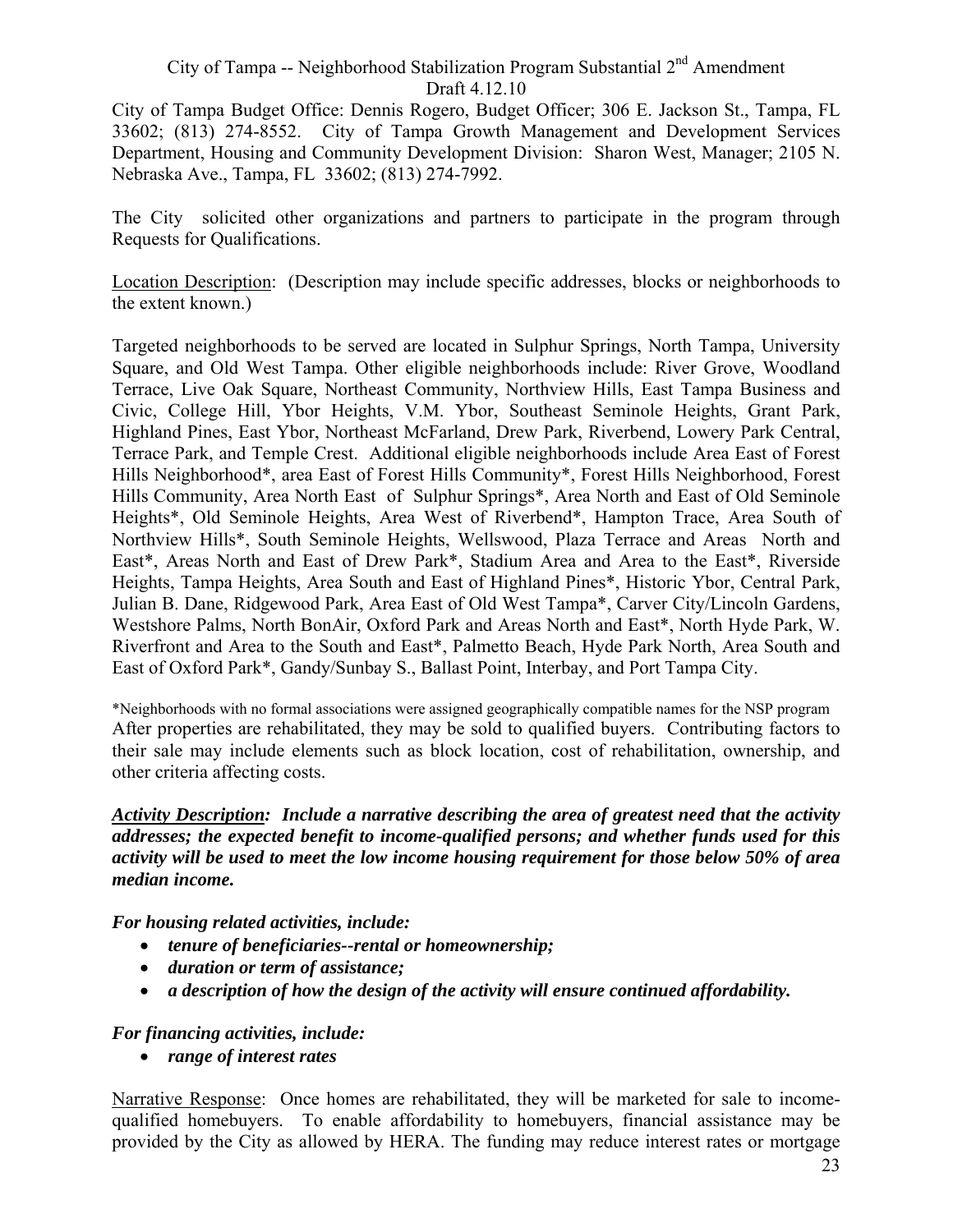principal amounts, provide a second mortgage, and pay the purchaser's reasonable closing costs. Homebuyer counseling will be required before the sale to the homebuyer. All parties on the deed will be required to have at a minimum of 8 hours of home buyer counseling by a HUD approved counseling provider, as well as additional hours of home maintenance education, prior to purchasing the home.

The City will establish a period of time in which each Housing Partner must sell each home. Failure to sell homes purchased and rehabilitated with NSP funds in a timely manner, may result in the Housing Partner being responsible for all further carrying costs. The City will work with agencies to assist individuals or families affected by foreclosure once mortgage eligibility is reestablished.

The City will use the minimum affordability standards that fall under the federal HOME Investment Partnership Program for all activities assisted with NSP funds. Affordability period requirements are listed below:

- Up to  $$15,000 = 5$  Years
- $$15,001 $40,000 = 10$  Years
- Over  $$40,000 = 15$  Years
- New Construction  $= 20$  Years

Longer affordability periods may be imposed for a soft second mortgage loan and rehabilitation loans to mirror other City's programs.

Income received from the sale of assisted units will be recaptured by the City as Program Income and recycled for eligible NSP activities. If a homeowner sells a property acquired with NSP funding after 5 years but within the affordability period, proceeds shall be returned to the U.S. Treasury as Program Income.

In the event commercial properties are acquired by the City, they will provide jobs or services in the NSP eligible areas.

#### **Other Program Requirements**

- Homebuyer Counseling. Any NSP-assisted homebuyer must receive at least eight hours of homebuyer counseling from City of Tampa HCD staff or a HUD- certified housing counseling agency prior to obtaining a mortgage loan.
- Lender Requirements. The lender of any first mortgage loan provided to an income eligible household, must comply with Treasury's guidance for non-traditional mortgages (http://www.fdic.gov/regulations/laws/rules/5000-5160.html), and must be included in the City's approved lender list. Compliance must be documented. All loans must be at a fixed rate loans not to exceed a term of forty (40) years.

#### **Activity – 5: Demolition of Acquired Foreclosed Properties**

Activity Name: Demolition and Clearance of Foreclosed Properties

- NSP Eligible Use  $-$ 
	- (D) Demolish blighted structures.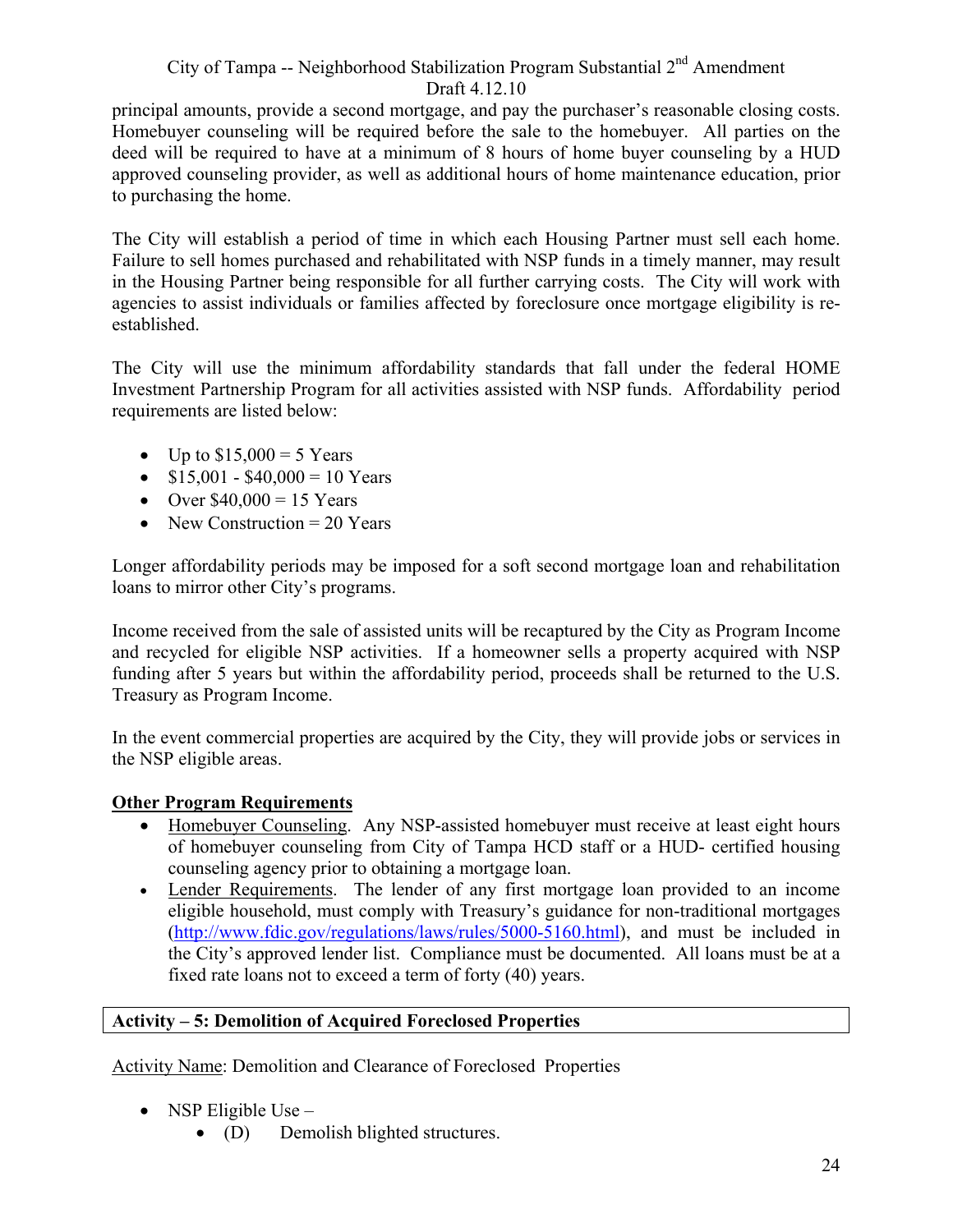- CDBG Eligible Activities 24 CFR 570.201
	- (a) Acquisition (acquisition of property for a public purpose).
	- (d) Clearance and Demolition (removal or of residential/commercial building structures).

○ The City will obtain approval from HUD before demolishing any HUD-owned properties.

• (m) Construction Activities (building/construction of new housing or public facilities).

National Objective: (Must be a national objective benefiting low, moderate and middle income persons, as defined in the NSP Notice—i.e.,  $\leq 120\%$  of area median income).

- 24 CFR 570.208(a)(3) Housing Activities
- For the purposes of NSP CDBG only, an activity may meet the low- and moderate income national objective if the assisted activity:
	- Provides or improves permanent residential structures that will be occupied by a household whose income is at or below 120% percent of area median income (abbreviated as LMMH);
	- Serves an area in which at least 51% of the residents have incomes at or below 120% of area median income (LMMA)
	- Serves a limited clientele whose incomes are at or below 120 % of area median income

Projected Start Date: **April 2009** 

#### Projected End Date: **July 30, 2013**

Responsible Organization: (Describe the responsible organization that will implement the NSP activity, including its name, location, and administrator contact information)

City of Tampa Budget Office: Dennis Rogero, Budget Officer; 306 E. Jackson St., Tampa, FL 33602; (813) 274-8552. City of Tampa Growth Management and Development Services Department, Housing and Community Development Division: Sharon West, Manager; 2105 N. Nebraska Ave., Tampa, FL 33602; (813) 274-7992.

The City will solicit for other organizations and partners to participate in the program through Requests for Qualifications.

Location Description: (Description may include specific addresses, blocks or neighborhoods to the extent known.)

Targeted neighborhoods to be served include Sulphur Springs, North Tampa, University Square, and Old West Tampa. Other eligible neighborhoods include: River Grove, Woodland Terrace, Live Oak Square, Northeast Community, Northview Hills, East Tampa Business and Civic, College Hill, Ybor Heights, V.M. Ybor, Southeast Seminole Heights, Grant Park, Highland Pines, East Ybor, Northeast McFarland, Drew Park, Riverbend, Lowery Park Central, Terrace Park, and Temple Crest Additional eligible neighborhoods include Area East of Forest Hills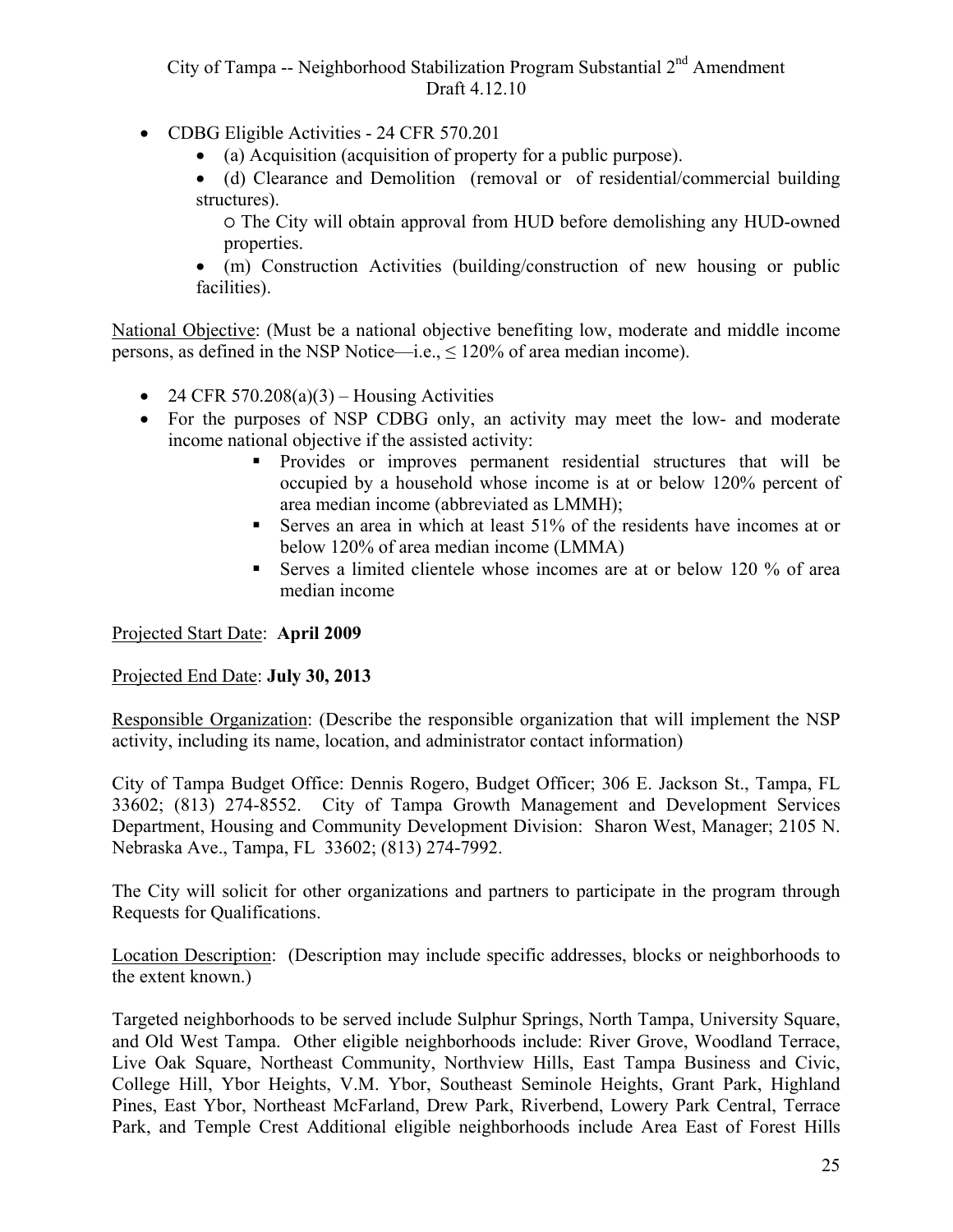Neighborhood\*, area East of Forest Hills Community\*, Forest Hills Neighborhood, Forest Hills Community, Area North East of Sulphur Springs\*, Area North and East of Old Seminole Heights\*, Old Seminole Heights, Area West of Riverbend\*, Hampton Trace, Area South of Northview Hills\*, South Seminole Heights, Wellswood, Plaza Terrace and Areas North and East\*, Areas North and East of Drew Park\*, Stadium Area and Area to the East\*, Riverside Heights, Tampa Heights, Area South and East of Highland Pines\*, Historic Ybor, Central Park, Julian B. Dane, Ridgewood Park, Area East of Old West Tampa\*, Carver City/Lincoln Gardens, Westshore Palms, North BonAir, Oxford Park and Areas North and East\*, North Hyde Park, W. Riverfront and Area to the South and East\*, Palmetto Beach, Hyde Park North, Area South and East of Oxford Park\*, Gandy/Sunbay S., Ballast Point, Interbay, and Port Tampa City.

\*Neighborhoods with no formal associations were assigned geographically compatible names for the NSP program.

After analysis within a given eligible neighborhood, specific properties will be evaluated for demolition. Factors may include elements such as block location, cost of rehabilitation, ownership, and other criteria affecting costs.

*Activity Description: Include a narrative describing the area of greatest need that the activity addresses; the expected benefit to income-qualified persons; and whether funds used for this activity will be used to meet the low income housing requirement for those below 50% of area median income.* 

#### *For housing related activities, include:*

- *tenure of beneficiaries--rental or homeownership;*
- *duration or term of assistance;*
- *a description of how the design of the activity will ensure continued affordability.*

Narrative Response: Housing units acquired through the City's NSP program that have been evaluated and determined to not be economically feasible to rehabilitate, and/or pose a health/safety threat, may be demolished. The lots remaining from demolished homes may be placed in a Land Bank established by the City. The property will subsequently be made available to a Housing Partner for redevelopment. The number of units demolished will be dependent upon cost of demolition per unit.

Another option is for the City to acquire, then transfer property to a Housing Partner to demolish and construct a new home for sale to an eligible buyer. The City will provide the funds in the form of a grant for the demolition. The City may subsequently provide funding for the construction of a new home using NSP funds or other City funds. If the City provides funding for the construction, it will be provided in the form of a secured, deferred payment loan or similar legal instrument that secures the NSP funding in favor of the City.

#### **Activity – 6: Land Banking of Acquired Properties**

Activity Name: Land Banking

• NSP Eligible Use –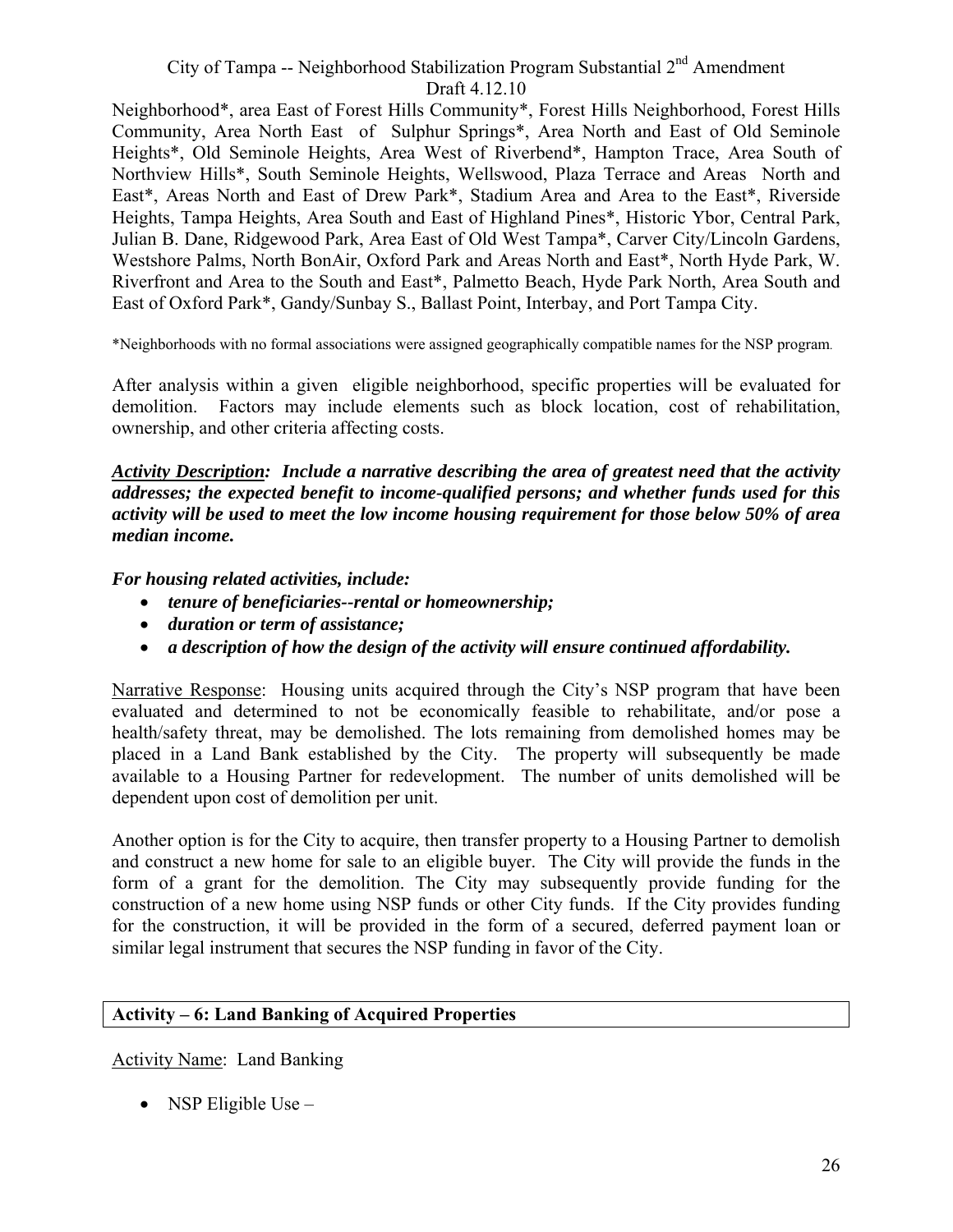- (C) Establish land banks for homes or commercial properties that have been foreclosed upon.
- CDBG Eligible Activities 24 CFR 570.201
	- (a) Acquisition (acquisition of property for a public purpose).
	- (b) Disposition (sale, lease or donation of NSP-acquired property).
	- (b) Establish land banking (real property acquired and its retention for public purposes).

National Objective: (Must be a national objective benefiting low, moderate and middle income persons, as defined in the NSP Notice—i.e.,  $\leq 120\%$  of area median income).

- 24 CFR 570.208(a)(3) Housing Activities
- NSP CDBG activities will meet the low-, moderate and middle income national objective of the assisted activity:
	- o Provides or improves permanent residential structures that will be occupied by a household whose income is at or below 120% of area median income (abbreviated as LMMH);
	- o Serves an area in which at least 51% of the residents have incomes at or below 120% of area median income (LMMA)
	- o Serves a limited clientele whose incomes are at or below 120 % of area median income

Projected Start Date: **January 2009** 

#### Projected End Date: **July 30, 2013**

Responsible Organization: (Describe the responsible organization that will implement the NSP activity, including its name, location, and administrator contact information)

City of Tampa Budget Office: Dennis Rogero, Budget Officer; 306 E. Jackson St., Tampa, FL 33602; (813) 274-8552. City of Tampa Growth Management and Development Services Department, Housing and Community Development Division: Sharon West, Manager; 2105 N. Nebraska Ave., Tampa, FL 33602; (813) 274-7992.

The City will solicit for other organizations and partners to participate in the program through Requests for Qualifications.

Location Description: (Description may include specific addresses, blocks or neighborhoods to the extent known.)

Targeted neighborhoods to be served are located in the following neighborhoods within the City of Tampa city limits: Sulphur Springs, North Tampa, University Square, and Old West Tampa. After analysis within a given target neighborhood, specific properties will be evaluated. Factors may include elements such as block location, cost of rehabilitation, ownership, and other criteria affecting costs.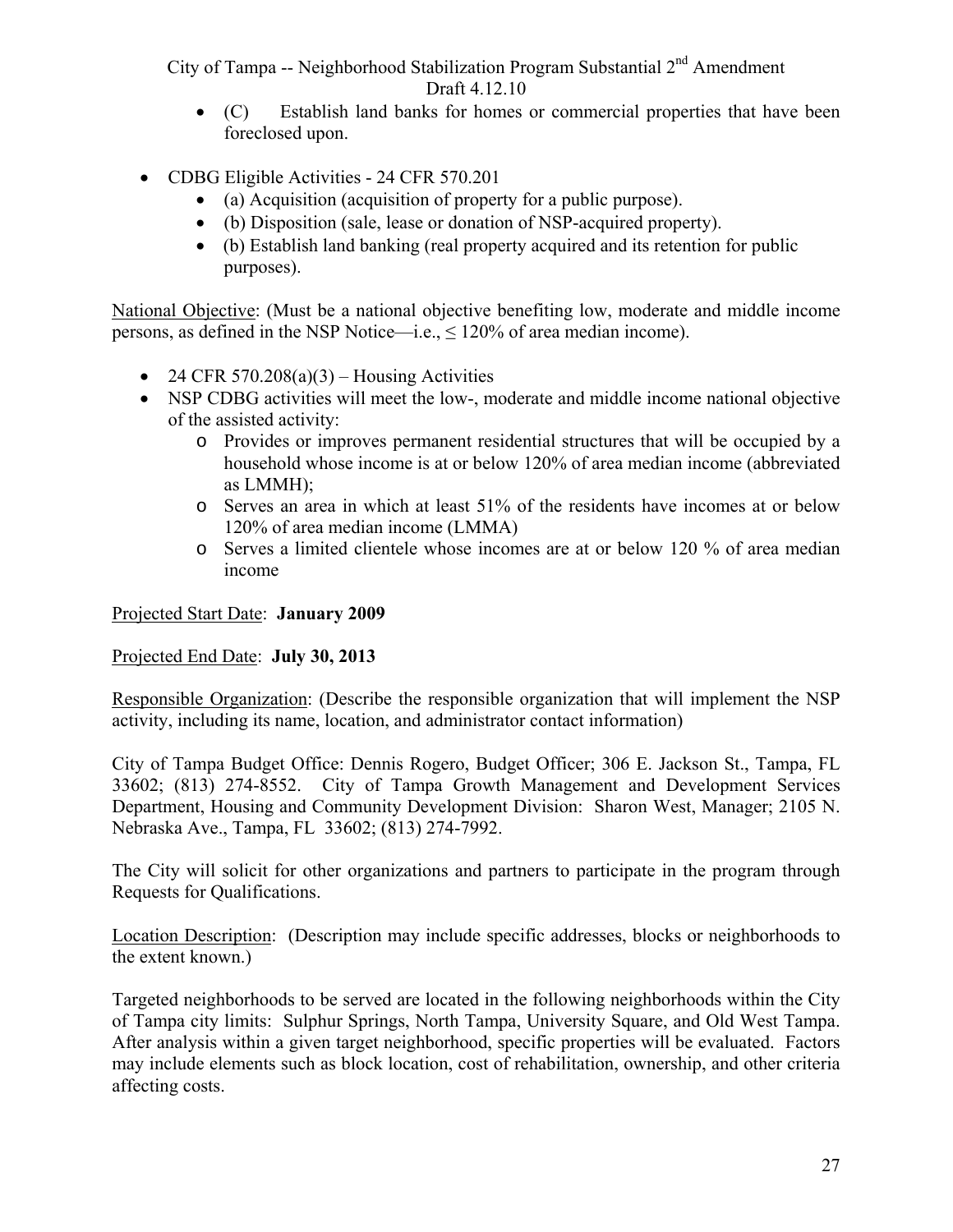*Activity Description: Include a narrative describing the area of greatest need that the activity addresses; the expected benefit to income-qualified persons; and whether funds used for this activity will be used to meet the low income housing requirement for those below 50% of area median income.* 

*For housing related activities, include:* 

- *tenure of beneficiaries--rental or homeownership;*
- *duration or term of assistance;*
- *description of how the design of the activity will ensure continued affordability.*

#### *For acquisition activities, include:*

• *discount rate* 

#### *For financing activities, include:*

• *range of interest rates* 

Narrative Response: Properties acquired through the City's NSP program may be placed in a land bank established by the City's Real Estate Division for future redevelopment in targeted neighborhoods. Also, land from housing units acquired through the City's NSP program and demolished, may be placed in the land bank to be subsequently provided to a Housing Partner for redevelopment. The City may acquire a property if a code enforcement inspection has determined that the property is not habitable and the owner has taken no corrective actions within 90 days of notification of the deficiencies.

Land banking and subsequent redevelopment of demolished or vacant property will benefit households or neighborhoods at or below 120% AMI. Financing for all activities will be provided at a 0% deferred payment loan. The City will develop a re-use plan to include all properties within the land bank. Strategies will be determined based on market and economic conditions and will be included in a comprehensive plan addressing the appropriate utilization of NSP funds for this purpose within an 18-month time frame. The redevelopment of the land banked property will occur within the 10 year time period as allowed by HERA.

If new homes are constructed, they will be made available to income eligible households. The City will use the minimum affordability standards that fall under the federal HOME Investment Partnership Program which are listed below:

- Up to  $$15,000 = 5$  Years
- $$15,001 $40,000 = 10$  Years
- Over  $$40,000 = 15$  Years
- New Construction  $= 20$  Years

Longer affordability periods may be imposed for a soft second mortgage loan and rehabilitation loans to mirror other City programs. The City will ensure continued affordability through the use of a recorded deferred payment loan mortgage and note.

If construction of new housing units is not feasible, the property will be held by the City until such time as it can be reasonably redeveloped, within a maximum 5 year period.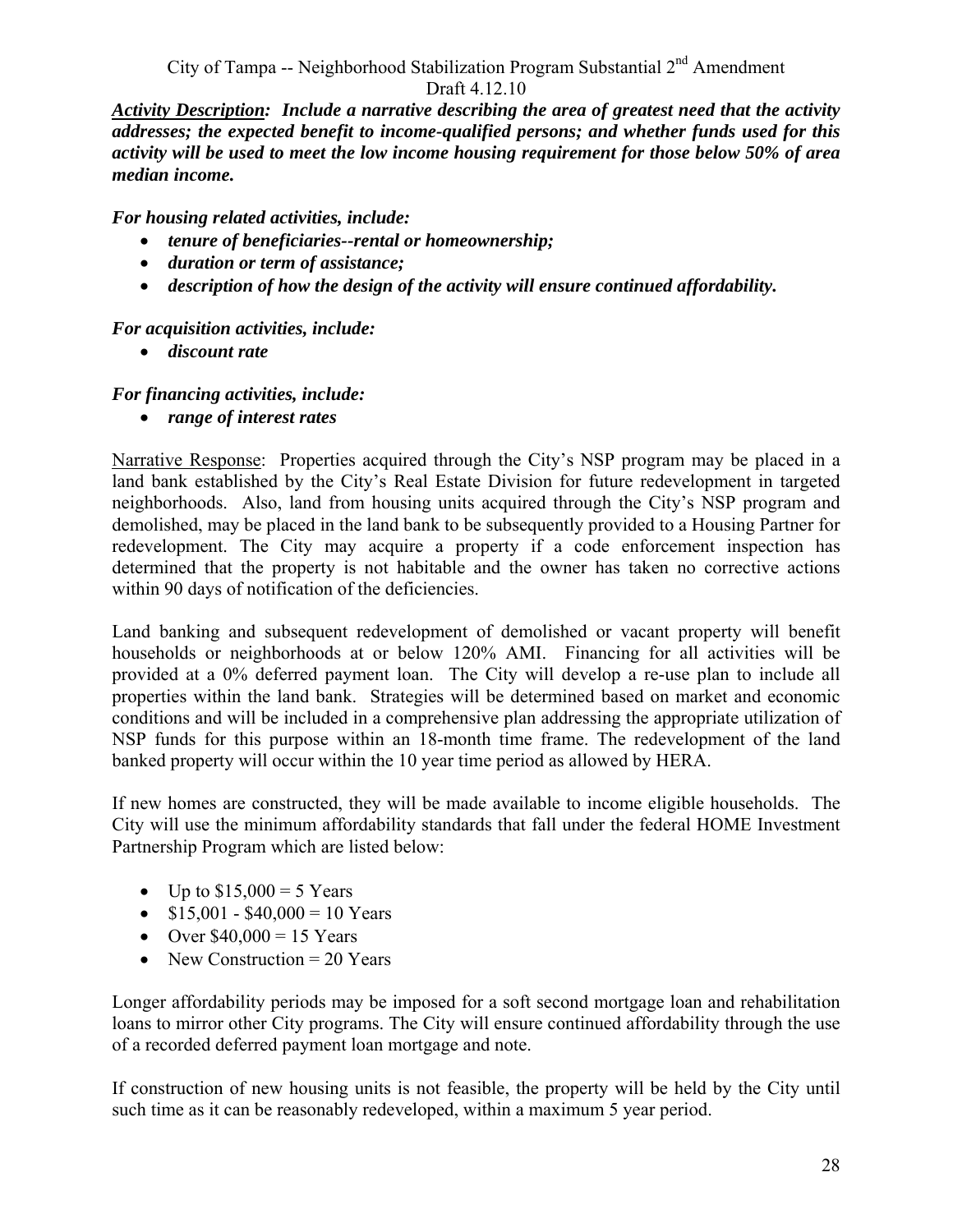#### **Other Program Requirements**

- Homebuyer Counseling. Any NSP-assisted homebuyer must receive at least eight hours of homebuyer counseling and additional hours of home maintenance training from a HUD-approved housing counseling agency prior to obtaining a mortgage loan.
- Lender Requirements. The lender of any first mortgage loan provided to an income eligible household must comply with Treasury's guidance for non-traditional mortgages (http://www.fdic.gov/regulations/laws/rules/5000-5160.html), and must be included in the City's approved lender list. Compliance must be documented. All loans must be at a fixed rate loans not to exceed a term of forty (40) years.

#### **Activity – 7: Redevelop Existing, Land Bank or Vacant Properties**

Activity Name: Redevelopment of Existing, Land Bank or Vacant Properties

- NSP Eligible Use
	- (E) Redevelop existing, land bank or vacant properties.
- CDBG Eligible Activities 24 CFR 570.201
	- (a) Acquisition (acquisition of property for a public purpose).
	- (b) Disposition (sale, lease or donation of NSP-acquired property).
	- (b) Establish land banking (real property acquired and its retention for public purposes).
	- (c) Public Facilities (can include parks, infrastructure improvements and structural facilities such as storm water facilities that serve a public purpose).
	- (n) Direct Home Ownership Assistance (assistance to facilitate home ownership).

National Objective: (Must be a national objective benefiting low, moderate and middle income persons, as defined in the NSP Notice—i.e.,  $\leq 120\%$  of area median income).

- 24 CFR 570.208(a)(3) Housing Activities
- NSP CDBG activities will meet the low-, moderate and middle income national objective of the assisted activity:
	- o Provides or improves permanent residential structures that will be occupied by a household whose income is at or below 120% of area median income (abbreviated as LMMH);
	- o Serves an area in which at least 51% of the residents have incomes at or below 120% of area median income (LMMA)
	- o Serves a limited clientele whose incomes are at or below 120 % of area median income

Projected Start Date**: January 2009** 

Projected End Date: **July 30, 2013**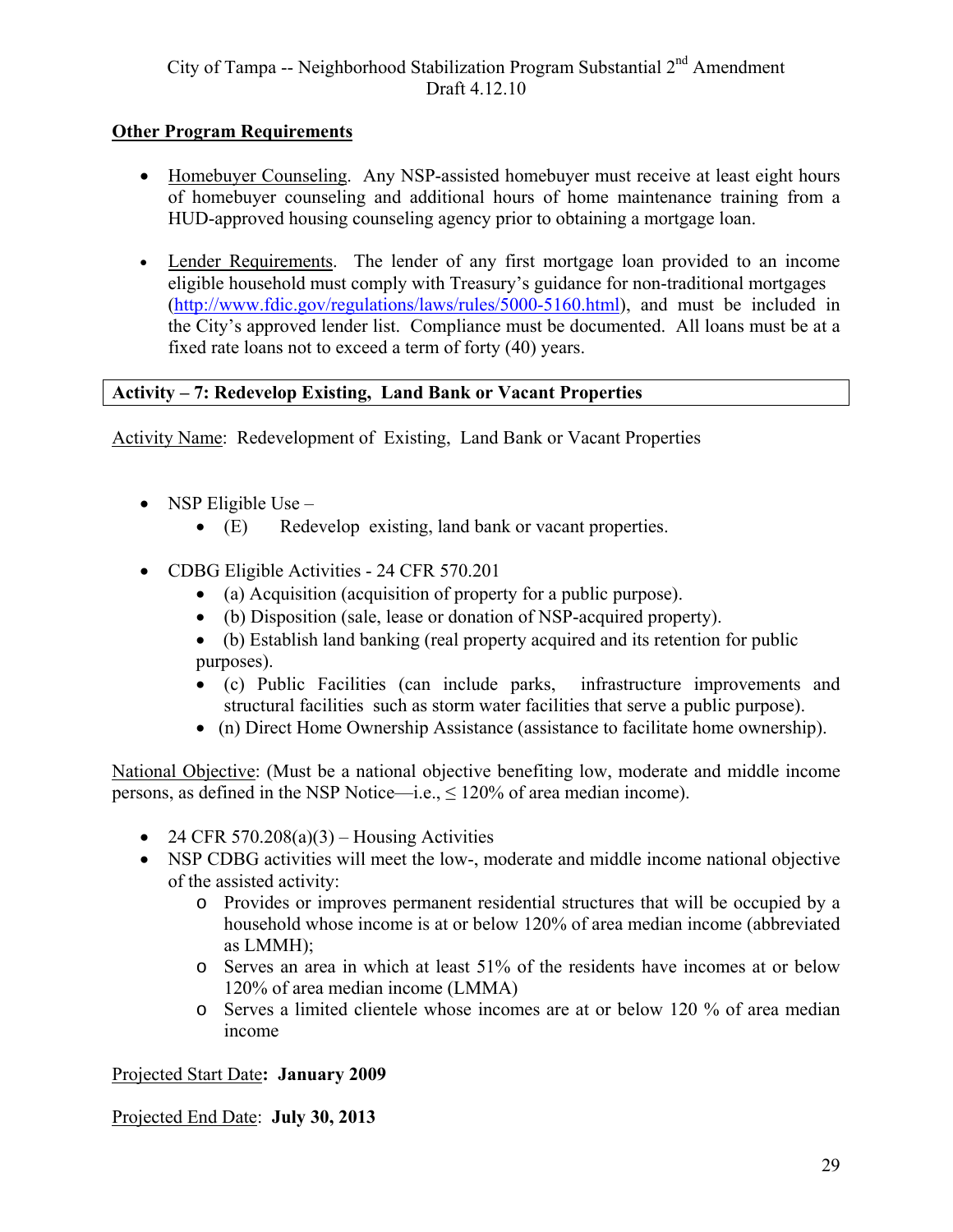Responsible Organization: (Describe the responsible organization that will implement the NSP activity, including its name, location, and administrator contact information)

City of Tampa Budget Office: Dennis Rogero, Budget Officer; 306 E. Jackson St., Tampa, FL 33602; (813) 274-8552. City of Tampa Growth Management and Development Services Department, Housing and Community Development Division: Sharon West, Manager; 2105 N. Nebraska Ave., Tampa, FL 33602; (813) 274-7992.

The City will solicit through multiple Requests for Qualifications for other organizations and partners to participate in the program.

Location Description: (Description may include specific addresses, blocks or neighborhoods to the extent known.)

Targeted neighborhoods to be served include Sulphur Springs, North Tampa, University Square, and Old West Tampa. Other eligible neighborhoods include: River Grove, Woodland Terrace, Live Oak Square, Northeast Community, Northview Hills, East Tampa Business and Civic, College Hill, Ybor Heights, V.M. Ybor, Southeast Seminole Heights, Grant Park, Highland Pines, East Ybor, Northeast McFarland, Drew Park, Riverbend, Lowery Park Central, Terrace Park, and Temple Crest Additional eligible neighborhoods include Area East of Forest Hills Neighborhood\*, area East of Forest Hills Community\*, Forest Hills Neighborhood, Forest Hills Community, Area North East of Sulphur Springs\*, Area North and East of Old Seminole Heights\*, Old Seminole Heights, Area West of Riverbend\*, Hampton Trace, Area South of Northview Hills\*, South Seminole Heights, Wellswood, Plaza Terrace and Areas North and East\*, Areas North and East of Drew Park\*, Stadium Area and Area to the East\*, Riverside Heights, Tampa Heights, Area South and East of Highland Pines\*, Historic Ybor, Central Park, Julian B. Dane, Ridgewood Park, Area East of Old West Tampa\*, Carver City/Lincoln Gardens, Westshore Palms, North BonAir, Oxford Park and Areas North and East\*, North Hyde Park, W. Riverfront and Area to the South and East\*, Palmetto Beach, Hyde Park North, Area South and East of Oxford Park\*, Gandy/Sunbay S., Ballast Point, Interbay, and Port Tampa City.

\*Neighborhoods with no formal associations were assigned geographically compatible names for the NSP program

After analysis within a given eligible neighborhood, specific properties will be evaluated for redevelopment possibilities. Factors may include elements such as block location, cost of rehabilitation, ownership, and other criteria affecting costs.

#### *Activity Description: Include a narrative describing the area of greatest need that the activity addresses; the expected benefit to income-qualified persons; and whether funds used for this activity will be used to meet the low income housing requirement for those below 50% of area median income.*

Narrative Response: Land banked , existing, commercial and vacant property shall be subsequently redeveloped and will benefit households or neighborhoods at or below 120% AMI. Financing for all activities will be provided at a 0% deferred payment loan. The City will develop a re-use plan to include all properties within the land bank. Strategies will be determined based on market and economic conditions. The redevelopment of the land banked property will occur within the 10 year time period as allowed by HERA.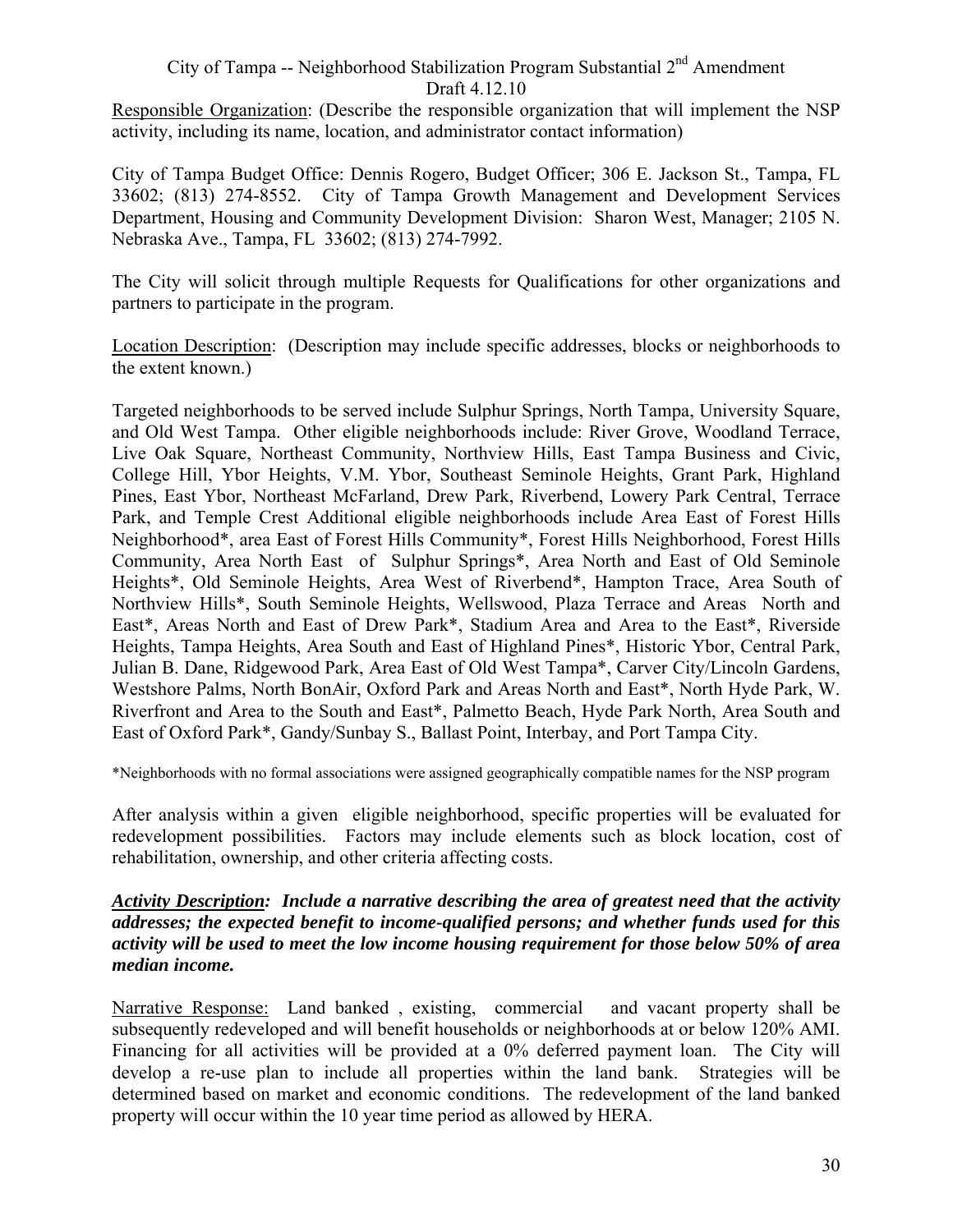*New housing construction* - New residential units will be made available for sale to income eligible households. The City will use the minimum affordability standards that fall under the federal HOME Investment Partnership Program which are listed below:

- Up to  $$15,000 = 5$  Years
- $$15,001 $40,000 = 10$  Years
- Over  $$40,000 = 15$  Years
- New Construction  $= 20$  Years

Longer affordability periods may be imposed for a soft second mortgage loan and rehabilitation loans to mirror other City programs. The City will ensure continued affordability through the use of a recorded deferred payment loan mortgage and note.

*New Multi-Family* rental units, if constructed with NSP funds, shall be managed by a City approved Housing Partner and shall target special needs populations, limited clientele, and those households with incomes at or below 50% AMI.

*Public Facilities*, either owned by or acquired by the City of Tampa, if constructed with NSP funds, shall serve an area in which at least 51% of the residents have incomes at or below 120% of AMI .

*Commercial Facilities*, if constructed, or acquired with NSP funds, shall serve an area in which at least 51% of the residents have incomes at or below 120% of AMI. Financing will be provided at a 0% deferred payment loan for eligible projects that will include the acquisition, rehabilitation or construction of commercial properties.

#### **Other Program Requirements**

- Homebuyer Counseling. Any NSP-assisted homebuyer must receive at least eight hours of homebuyer counseling and additional hours of home maintenance training from a HUD-approved housing counseling agency prior to obtaining a mortgage loan.
- Lender Requirements. The lender of any first mortgage loan provided to an income eligible household must comply with Treasury's guidance for non-traditional mortgages (http://www.fdic.gov/regulations/laws/rules/5000-5160.html). Compliance must be documented. All loans must be at a fixed rate loans not to exceed a term of forty (40) years.

#### **I. Total Budget: (Include public and private components)**

Please see attached Budget (Exhibit "A")

The City will also charge any pre-award costs incurred as part of the preparation of the Substantial Amendment to the Planning and Administration portion of the grant. In addition, all costs such as appraisals, title searches and title insurance, environmental assessments, inspections, development fees, engineering studies and mitigation, market analysis, credit underwriting reports, and associated permits, will be charged to each individual project. (See Exhibit A)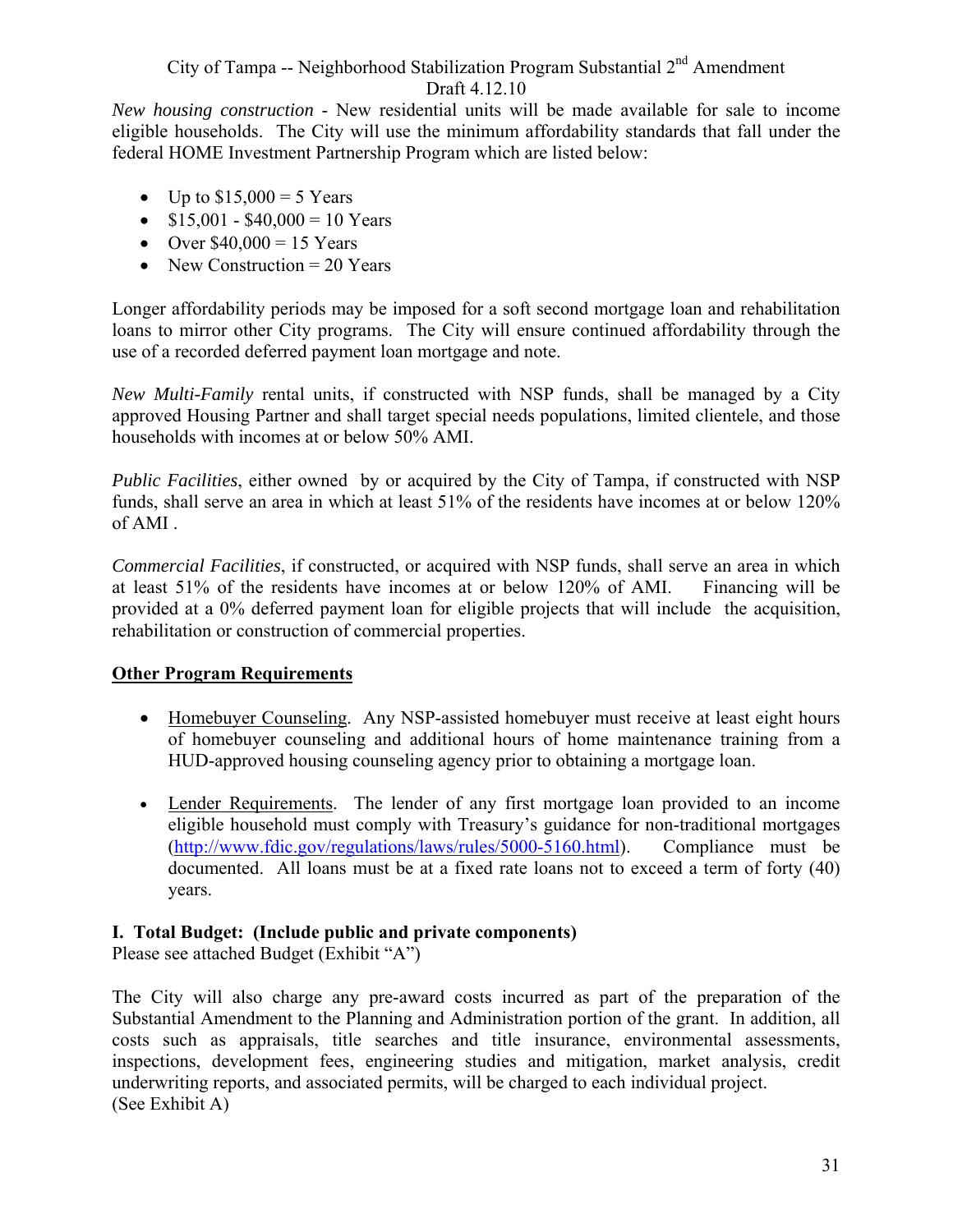#### **J. Performance Measures (e.g., units of housing to be acquired, rehabilitated, or demolished for the income levels of households that are 50 percent of area median income and below, 51-80 percent, and 81-120 percent):**

Response: The City will incorporate performance measures and benchmarks into agreements with the Housing Partners. This will ensure that funds are expended in a timely manner and that acquired properties are made available for disposition as soon as they are available. All Housing Partners will be monitored annually for compliance. Penalties and/or sanctions will be imposed on non-performing agencies according to contractual requirements.

- Households at or below 50% of Area Median Income  $=$  no less than 25% of funds; 30 Units (Rental)
- Households from 51 to 80% of area Median Income  $= 15$  Units
- Households from 81 to 120% of area Median Income  $= 25$  Units

| Activity           | $#$ Units Available    | $#$ Units       | $#$ Units Available | <b>Total Units</b> |
|--------------------|------------------------|-----------------|---------------------|--------------------|
|                    | to Low Income          | Available to    | to Middle Income    |                    |
|                    | $> (50\% \text{ AMI})$ | Moderate        | $\leq$ (120% AMI)   |                    |
|                    |                        | Income $(80\%)$ |                     |                    |
| Acquisition        | 35                     | 45              | 30                  | 110                |
| Rehabilitation     | 35                     | 40              | 25                  | 100                |
| Demolition         |                        |                 |                     | 10                 |
|                    |                        |                 |                     |                    |
| Sale of Properties | n/a                    |                 |                     |                    |
| Land Banking       |                        |                 |                     |                    |
| Redevelopment      |                        |                 |                     |                    |

The Table above represents a minimum estimate of units to be acquired, rehabilitated and/or demolished and subsequently made available to income-qualified households. Actual unit figures may differ depending on market and economic conditions. Projects carried out with Program Income are not factored into this Amendment.

#### **Original Application Maps have been deleted for this Amendment.**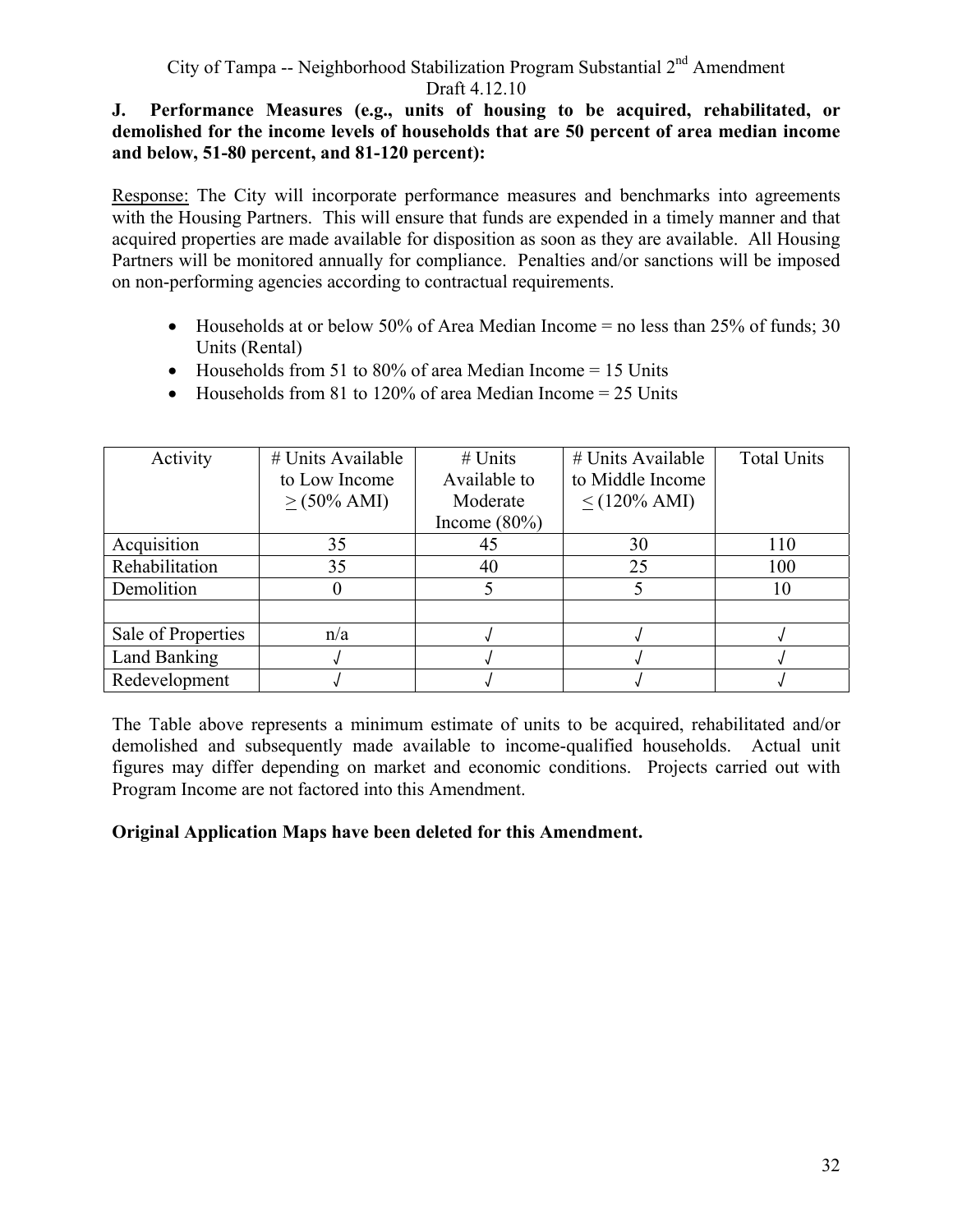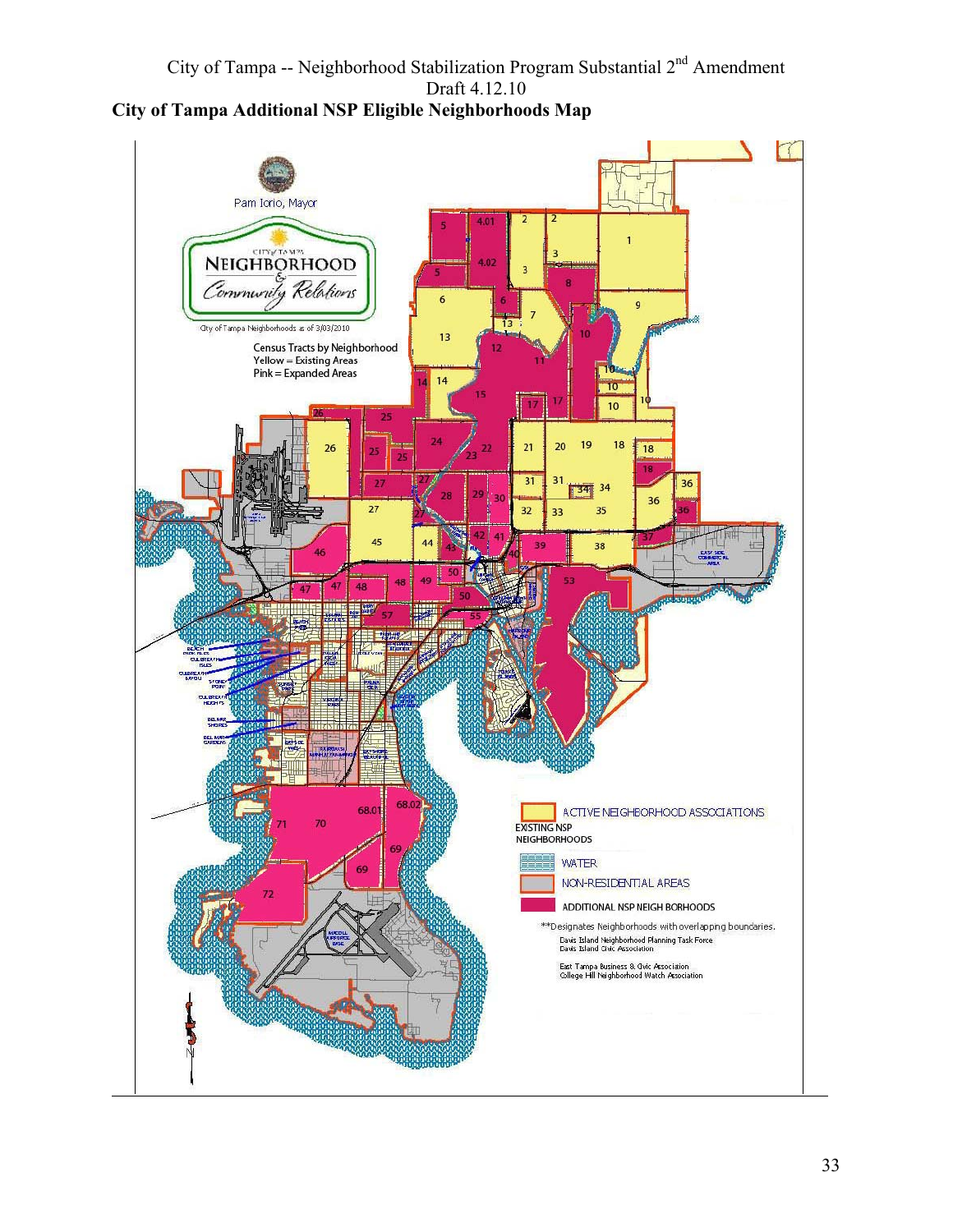# **EXHIBIT A**

| <b>City of Tampa</b>                                         |              |               |    |                |    |               |    |               |                           |  |
|--------------------------------------------------------------|--------------|---------------|----|----------------|----|---------------|----|---------------|---------------------------|--|
| <b>Neighborhood Stabilization Program Budget</b>             |              |               |    |                |    |               |    |               |                           |  |
|                                                              |              |               |    |                |    |               |    |               |                           |  |
| <b>NSP Allocation:</b>                                       | \$           | 13,600,915.00 |    |                |    |               |    |               |                           |  |
|                                                              |              |               |    | 50% and Below  |    | 51 - 120% AMI |    |               |                           |  |
|                                                              |              | <b>Amount</b> |    | <b>Amount</b>  |    | <b>Amount</b> |    | Total \$      |                           |  |
| Planning and Administration*                                 | \$           | ,360,091.00   |    |                |    |               |    | 1,360,091.00  |                           |  |
| Acquisition of Foreclosed Properties                         | \$           | 5,600,000.00  | \$ | 1,928,000.00   | \$ | 3,672,000.00  | \$ | 5,600,000.00  | $\boldsymbol{\mathsf{S}}$ |  |
| <b>Rehabilitation of Foreclosed Properties</b>               | \$           | 5,000,000.00  |    | 1,880,000.00   | \$ | 3,120,000.00  |    | 5,000,000.00  | $\mathfrak{s}$            |  |
| Demolition of Acquired Foreclosed Properties                 | \$           | 65,000.00     | \$ | $\blacksquare$ | \$ | 65,000.00     | \$ | 65,000.00     | $\sqrt[6]{\frac{1}{2}}$   |  |
| Land Banking of Acquired Foreclosed Properties               | \$           | 520,000.00    | \$ |                | \$ | 520,000.00    | \$ | 520,000.00    | $\mathfrak{s}$            |  |
| <b>Redevelop Demolished or Vacant Properties</b>             | \$           | 552,000.00    |    |                |    | 552,000.00    |    | 552,000.00    | \$                        |  |
| Acquisition Cost - Incidental (title, appraisal, etc.)       | \$           | 503,824.00    |    |                | \$ | 503,824.00    |    | 503,824.00    |                           |  |
| Total                                                        | \$           | 13,600,915.00 | \$ | 3,808,000.00   | \$ | 7,880,824.00  |    | 13,600,915.00 |                           |  |
|                                                              |              |               |    | 28.0%          |    | 57.9%         |    |               |                           |  |
|                                                              |              |               |    |                |    |               |    |               |                           |  |
|                                                              |              |               |    |                |    |               |    |               |                           |  |
| *Planning and Administration is limited to 10% of Allocation | \$           | ,360,091.50   |    |                |    |               |    |               |                           |  |
| Minimum 25% for 50% AMI                                      | \$           | 3,400,228.75  |    |                |    |               |    |               |                           |  |
|                                                              |              |               |    |                |    |               |    |               |                           |  |
|                                                              |              |               |    |                |    |               |    |               |                           |  |
|                                                              | <b>Notes</b> |               |    |                |    |               |    |               |                           |  |
|                                                              |              |               |    |                |    |               |    |               |                           |  |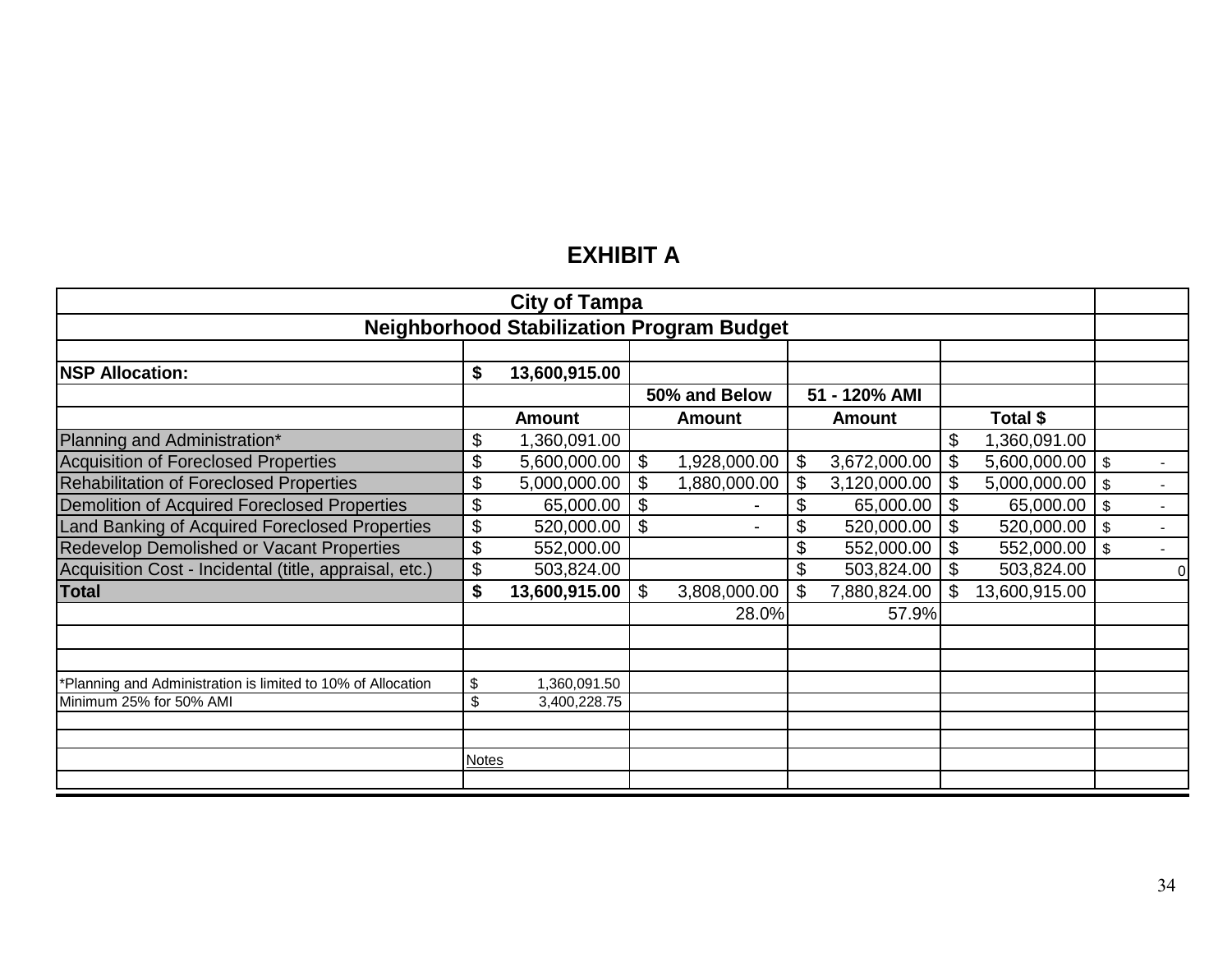# **CERTIFICATIONS**

(1) **Affirmatively furthering fair housing**. The jurisdiction will affirmatively further fair housing, which means that it will conduct an analysis to identify impediments to fair housing choice within the jurisdiction, take appropriate actions to overcome the effects of any impediments identified through that analysis, and maintain records reflecting the analysis and actions in this regard.

(2) **Anti-lobbying**. The jurisdiction will comply with restrictions on lobbying required by 24 CFR part 87, together with disclosure forms, if required by that part.

(3) **Authority of Jurisdiction**. The jurisdiction possesses the legal authority to carry out the programs for which it is seeking funding, in accordance with applicable HUD regulations and other program requirements.

(4) **Consistency with Plan**. The housing activities to be undertaken with NSP funds are consistent with its consolidated plan, which means that NSP funds will be used to meet the congressionally identified needs of abandoned and foreclosed homes in the targeted neighborhood set forth in the grantee's substantial amendment.

(5) **Acquisition and relocation**. The jurisdiction will comply with the acquisition and relocation requirements of the Uniform Relocation Assistance and Real Property Acquisition Policies Act of 1970, as amended (42 U.S.C. 4601), and implementing regulations at 49 CFR part 24, except as those provisions are modified by the Notice for the NSP program published by HUD.

(6) **Section 3**. The jurisdiction will comply with section 3 of the Housing and Urban Development Act of 1968 (12 U.S.C. 1701u), and implementing regulations at 24 CFR part 135.

(7) **Citizen Participation**. The jurisdiction is in full compliance and following a detailed citizen participation plan that satisfies the requirements of Sections 24 CFR 91.105 or 91.115, as modified by NSP requirements.

(8) **Following Plan**. The jurisdiction is following a current consolidated plan (or Comprehensive Housing Affordability Strategy) that has been approved by HUD.

(9) **Use of funds in 18 months**. The jurisdiction will comply with Title III of Division B of the Housing and Economic Recovery Act of 2008 by using, as defined in the NSP Notice, all of its grant funds within 18 months of receipt of the grant.

(10) **Use NSP funds**  $\leq$  **120 of AMI**. The jurisdiction will comply with the requirement that all of the NSP funds made available to it will be used with respect to individuals and families whose incomes do not exceed 120 percent of area median income.

 from other revenue sources, an assessment or charge may be made against the property with respect (11) **Assessments.** The jurisdiction will not attempt to recover any capital costs of public improvements assisted with CDBG funds, including Section 108 loan guaranteed funds, by assessing any amount against properties owned and occupied by persons of low- and moderate-income, including any fee charged or assessment made as a condition of obtaining access to such public improvements. However, if NSP funds are used to pay the proportion of a fee or assessment attributable to the capital costs of public improvements (assisted in part with NSP funds) financed to the public improvements financed by a source other than CDBG funds. In addition, with respect to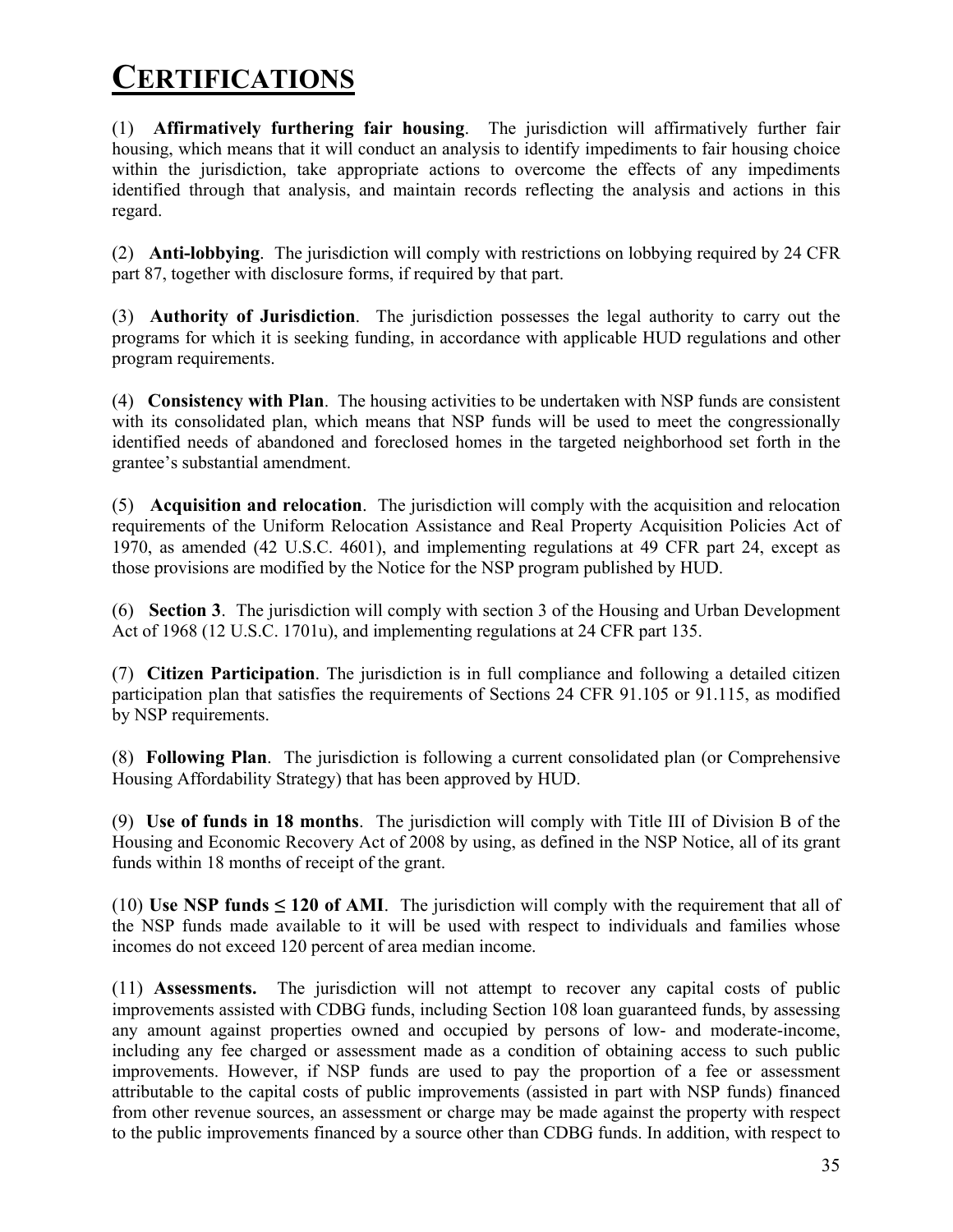properties owned and occupied by moderate-income (but not low-income) families, an assessment or charge may be made against the property with respect to the public improvements financed by a source other than NSP funds if the jurisdiction certifies that it lacks NSP or CDBG funds to cover the assessment.

(12) **Excessive Force**. The jurisdiction certifies that it has adopted and is enforcing: (1) a policy prohibiting the use of excessive force by law enforcement agencies within its jurisdiction against any individuals engaged in non-violent civil rights demonstrations; and (2) a policy of enforcing applicable State and local laws against physically barring entrance to or exit from, a facility or location that is the subject of such non-violent civil rights demonstrations within its jurisdiction.

(13) **Compliance with anti-discrimination laws**. The NSP grant will be conducted and administered in conformity with title VI of the Civil Rights Act of 1964 (42 U.S.C. 2000d), the Fair Housing Act (42 U.S.C. 3601-3619), and implementing regulations.

(14) **Compliance with lead-based paint procedures**. The activities concerning lead-based paint will comply with the requirements of part 35, subparts A, B, J, K, and R of this title.

(15) **Compliance with laws**. The jurisdiction will comply with applicable laws.

 $\mathcal{L}_\text{max}$ Signature/Authorized Official

 $\mathcal{L}_\text{max}$ **Date** 

Mayor<br>Title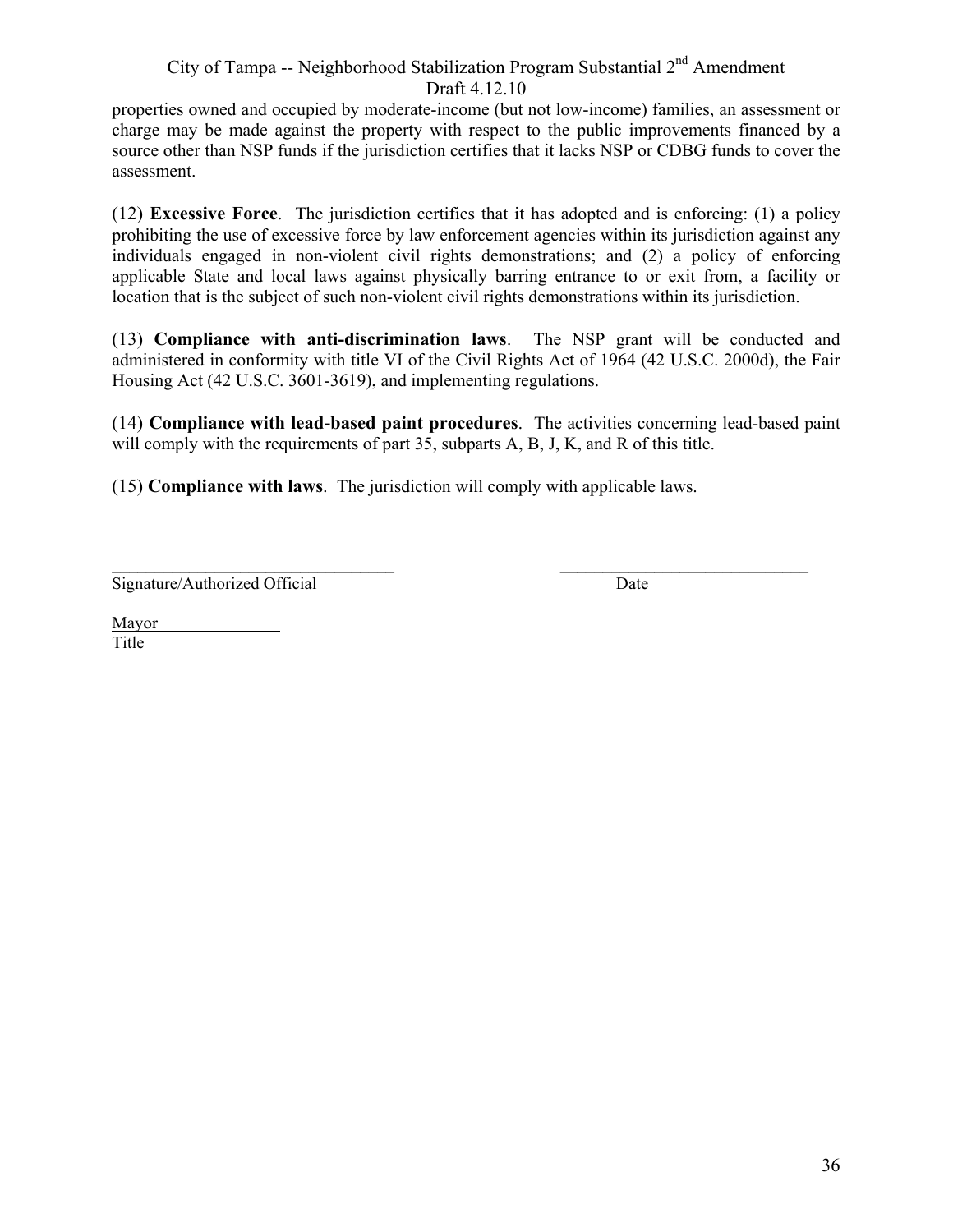# City of Tampa -- Neighborhood Stabilization Program Substantial 2<sup>nd</sup> Amendment Draft 4.12.10  **NSP Substantial Amendment Checklist**

*For the purposes of expediting review, HUD asks that applicants submit the following checklist along with the NSP Substantial Amendment and SF-424.* 

| Contents of an INSP Action Pian Substantial Amendment     |                                          |
|-----------------------------------------------------------|------------------------------------------|
| Jurisdiction(s): City of Tampa                            | <b>NSP Contact Person: Dennis Rogero</b> |
| <i>(identify lead entity in case of joint agreements)</i> |                                          |
|                                                           | <b>Address:</b>                          |
| Jurisdiction Web Address:                                 | 306 E. Jackson St., 8 N                  |
| http://www.tampagov.net/dept_Budget/                      | <b>Tampa, FL 33602</b>                   |
|                                                           |                                          |
|                                                           | Telephone: 813-274-8552                  |
| (URL where NSP Substantial Amendment                      | Fax: 813-274-8127                        |
| materials are posted)                                     | Email: Dennis.Rogero@tampagov.net        |

# **Contents of an NSP Action Plan Substantial Amendment**

The elements in the substantial amendment required for the Neighborhood Stabilization Program are:

#### *A. AREAS OF GREATEST NEED*

Does the submission include summary needs data identifying the geographic areas of greatest need in the grantee's jurisdiction?

 $Yes \times No \quad No \quad$  Verification found on page  $1$ .

#### *B. DISTRIBUTION AND USES OF FUNDS*

Does the submission contain a narrative describing how the distribution and uses of the grantee's NSP funds will meet the requirements of Section 2301(c)(2) of HERA that funds be distributed to the areas of greatest need, including those with the greatest percentage of home foreclosures, with the highest percentage of homes financed by a subprime mortgage related loan, and identified by the grantee as likely to face a significant rise in the rate of home foreclosures?

 $Yes \times No$  No . Verification found on page 4.

*Note*: The grantee's narrative must address the three stipulated need categories in the NSP statute, but the grantee may also consider other need categories.

#### *C. DEFINITIONS AND DESCRIPTIONS*

For the purposes of the NSP, do the narratives include:

- a definition of "blighted structure" in the context of state or local law,  $Yes \times No \quad No \quad$  Verification found on page  $5$ .
- a definition of "affordable rents,"  $Yes \times No$  No . Verification found on page 7
- a description of how the grantee will ensure continued affordability for NSP assisted housing,<br>Yes $\boxtimes$  No $\Box$ .

Verification found on page  $\overline{7}$ .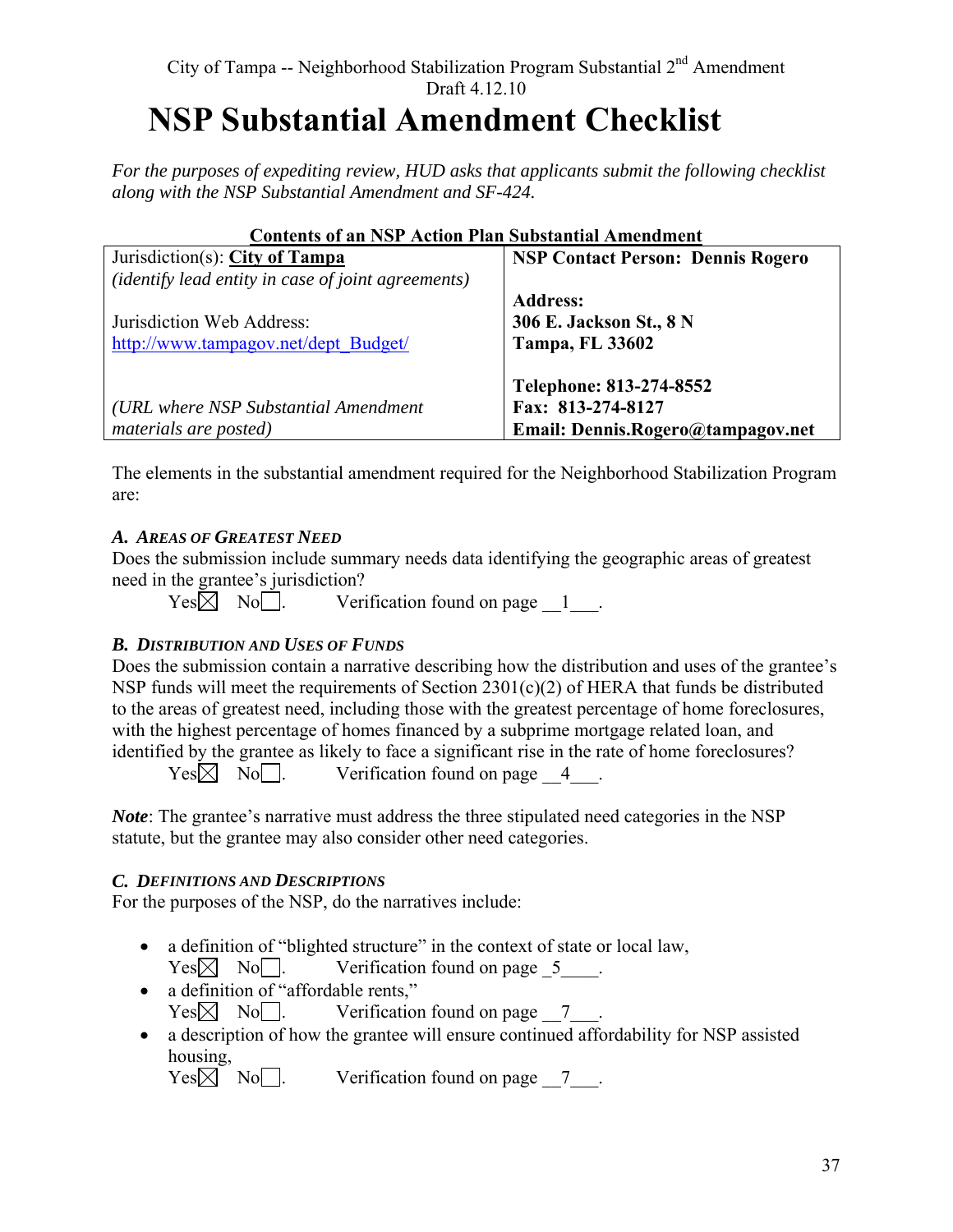activities? • a description of housing rehabilitation standards that will apply to NSP assisted

 $Yes \times No \quad No \quad$  Verification found on page  $8$ .

# *D. LOW INCOME TARGETING*

• Has the grantee described how it will meet the statutory requirement that at least 25% of funds must be used to purchase and redevelop abandoned or foreclosed upon homes or residential properties for housing individuals and families whose incomes do not exceed 50% of area median income?

 $Yes \boxtimes$  No. Verification found on page 9.

• Has the grantee identified how the estimated amount of funds appropriated or otherwise made available will be used to purchase and redevelop abandoned or foreclosed upon homes or residential properties for housing individuals or families whose incomes do not exceed 50% of area median income?

Amount budgeted  $=$  \$3,600,000.  $Yes \boxtimes$  No  $\Box$  Verification found on page 8.

# *E. DEMOLISHMENT OR CONVERSION OF LOW- AND MODERATE-INCOME UNITS*

Does grantee plan to demolish or convert any low- and moderate-income dwelling units?

 $Yes \boxtimes$  No  $\Box$ . (If no, continue to next heading)

Verification found on page 9 .

Does the substantial amendment include:

• The number of low- and moderate-income dwelling units—i.e.,  $\leq 80\%$  of area median income—reasonably expected to be demolished or converted as a direct result of NSPassisted activities?

 $Yes \times$  No. Perification found on page 9.

• The number of NSP affordable housing units made available to low-, moderate-, and middle-income households—i.e.,  $\leq 120\%$  of area median income—reasonably expected to be produced by activity and income level as provided for in DRGR, by each NSP activity providing such housing (including a proposed time schedule for commencement and completion)?<br>Yes $\boxtimes$ 

 $\overline{No}$ . Verification found on page  $\overline{9}$ .

• The number of dwelling units reasonably expected to be made available for households whose income does not exceed 50 percent of area median income?  $Yes \times$  No  $\Box$  Verification found on page 10.

# *F. PUBLIC COMMENT PERIOD*

Was the proposed action plan amendment published via the grantee jurisdiction's usual methods and on the Internet for no less than 15 calendar days of public comment?

 $Yes \times$  No  $\Box$  Verification found on page  $10$ .

Is there a summary of citizen comments included in the final amendment?<br>  $Yes \times No \longrightarrow Veerification$  found on page  $\_10$ 

 $No$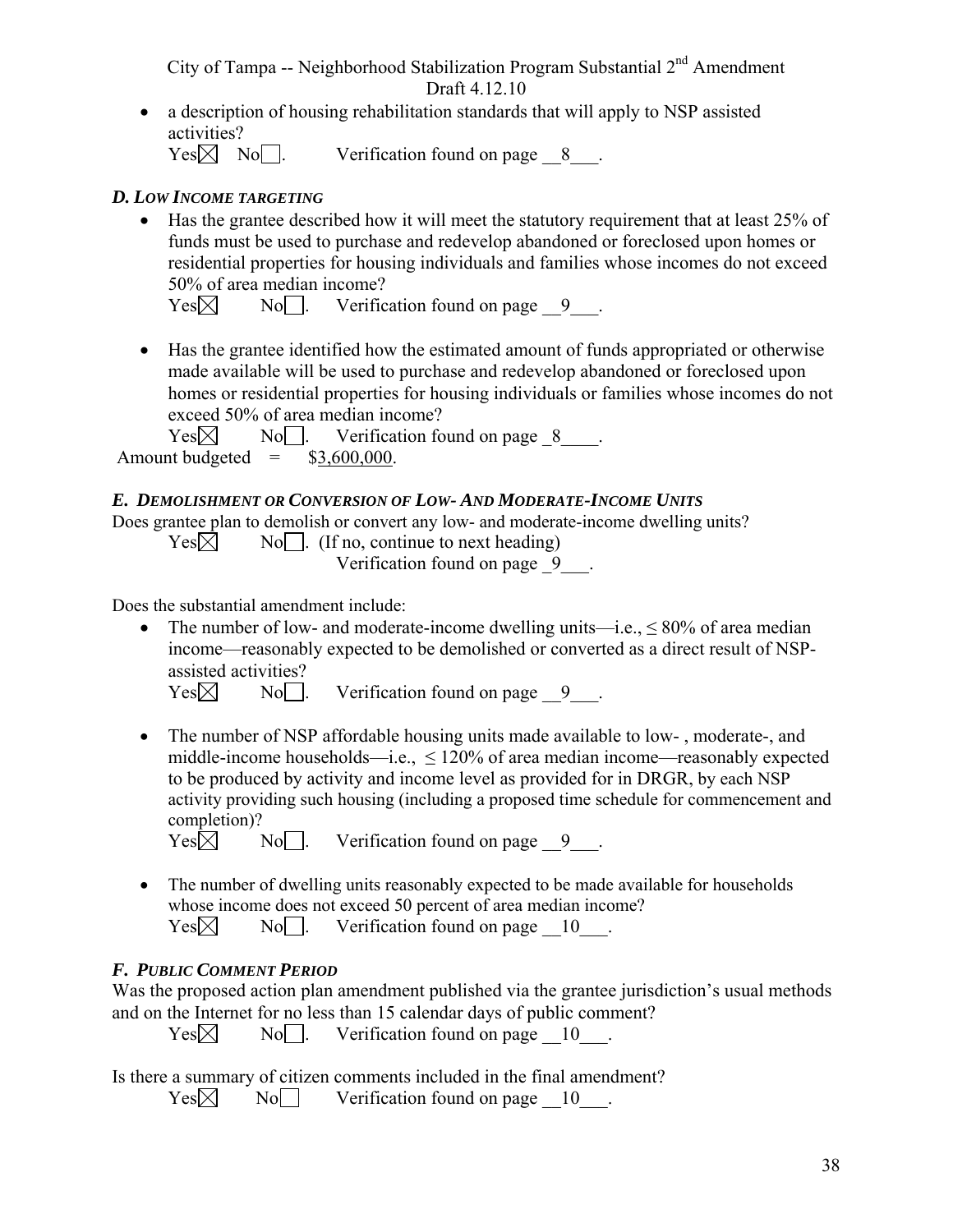#### *G. INFORMATION BY ACTIVITY*

Does the submission contain information by activity describing how the grantee will use the funds, identifying:

- eligible use of funds under NSP,  $Yes \times No \quad No \quad$  Verification found on page 10-24.
- correlated eligible activity under CDBG,  $Yes \times No \quad No \quad$  Verification found on page 10-24.
- the areas of greatest need addressed by the activity or activities,  $Yes \times No$  No . Verification found on page 10-24.
- expected benefit to income-qualified persons or households or areas,  $Yes \boxtimes No \text{]}$ . Verification found on page 10-24.
- appropriate performance measures for the activity,  $Yes \times No \quad No \quad$  Verification found on page 26.
- amount of funds budgeted for the activity.  $Yes \times No \quad No \quad$  Verification found on page 10-24.
- the name, location and contact information for the entity that will carry out the activity  $Yes \times No$  No . Verification found on page 10-24.
- expected start and end dates of the activity?  $Yes \times No \quad No \quad$  Verification found on page  $10-24$ .

#### *H. SPECIFIC ACTIVITY REQUIREMENTS*

Does each activity narrative describe the general terms under which assistance will be provided, including:

If the activity includes acquisition of real property,

• the discount required for acquisition of foreclosed upon properties,  $Yes \times No \quad$ . Verification found on page  $13$ .

If the activity provides financing,

• the range of interest rates (if any).  $Yes \times \overline{\times}$  No . Verification found on page 18.

If the activity provides housing,

- duration or term of assistance,  $Yes \times No \quad No \quad$  Verification found on page  $15,18,20,22$ .
- tenure of beneficiaries (e.g., rental or homeownership),  $Yes \times No$  No . Verification found on page 15,18,20,22.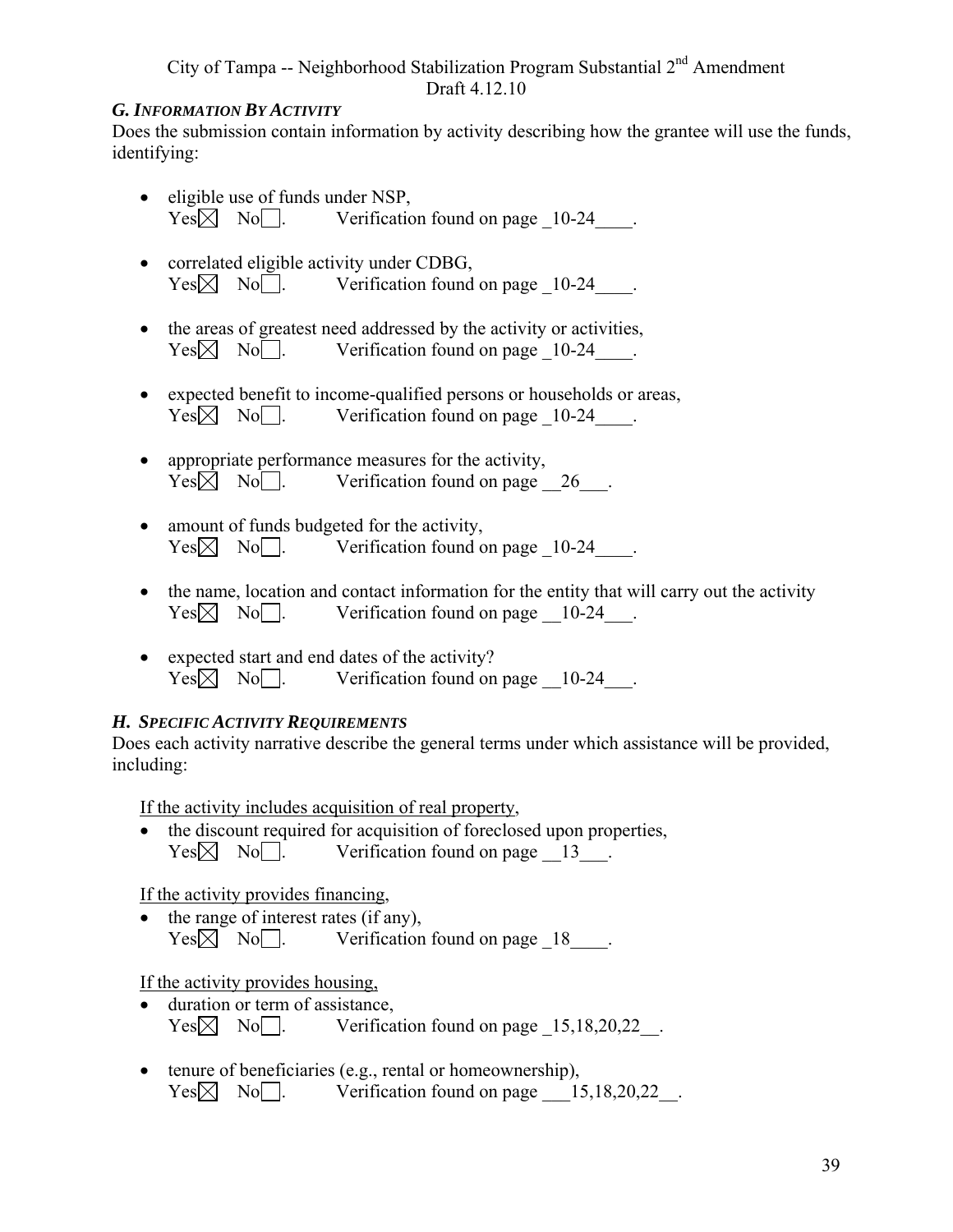- does it ensure continued affordability?  $Yes \boxtimes$  No . Verification found on page 15,18,20,22.
- does the applicant indicate which activities will count toward the statutory requirement that at least 25% of funds must be used to purchase and redevelop abandoned or foreclosed upon homes or residential properties for housing individuals and families whose incomes do not exceed 50% of area median income?
- $Yes \times$  No. Perification found on page 26.
- *I. TOTAL BUDGET* Verification found on page \_\_33\_\_\_.
- **J. PERFORMANCE MEASURES** Verification found on page 26 .

## *K. WEBSITE PUBLICATION*

The following Documents are available on the grantee's website:

• Subsequent NSP Amendments  $Yes \times No$ . • SF 424  $Yes \boxtimes$  No  $\Box$ • Proposed NSP Substantial Amendment  $Yes \boxtimes$  No  $\Box$ . • Final NSP Substantial Amendment  $Yes \times No \rightarrow No$ .

Website URL: http://www.tampagov.net/dept\_Budget/

# *L. CERTIFICATIONS*

The following certifications are complete and accurate:

| (1) | Affirmatively furthering fair housing                      | Yesl  | No[            |
|-----|------------------------------------------------------------|-------|----------------|
| (2) | Anti-lobbying                                              | Yesl  | N <sub>0</sub> |
| (3) | Authority of Jurisdiction                                  | Yes)  | No             |
| (4) | Consistency with Plan                                      | Yesl  | No             |
| (5) | Acquisition and relocation                                 | Yes)  | No             |
| (6) | Section 3                                                  | YesD  | No             |
|     | Citizen Participation                                      | Yes)  | No             |
| (8) | Following Plan                                             | Yesl  | No             |
| (9) | Use of funds in 18 months                                  | Yesl  | No             |
|     | $(10)$ Use NSP funds $\leq 120$ of AMI                     | Yes   | No             |
|     | (11) No recovery of capital costs thru special assessments | Yes)> | No             |
|     | (12) Excessive Force                                       | Yes   | $\rm No$       |
|     | (13) Compliance with anti-discrimination laws              | Yes > | No             |
|     | (14) Compliance with lead-based paint procedures           | Yes > | No             |
|     | (15) Compliance with laws                                  | Yes   | No             |